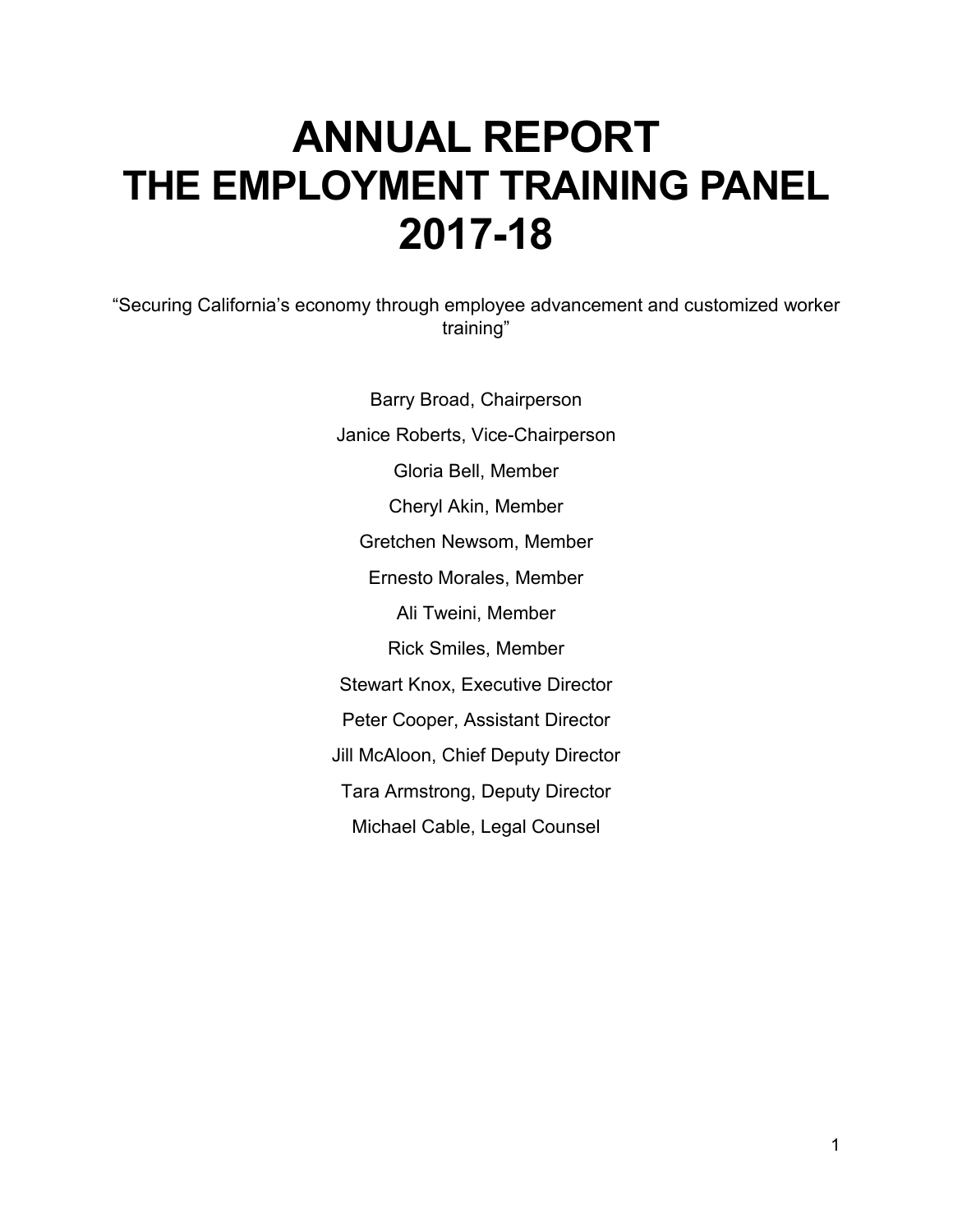### **Letter from the Executive Director**

The Employment Training Panel (ETP) is pleased to present the Annual Report for 2017-18 which offers a year in review of our small agency with a big impact on California's economy. ETP plays a key role in funding training to ensure California employers have the support to hire, train, and retain highly skilled workers in order to be competitive in the global economy.

Consistent with the goals and objectives of ETP's Strategic Plan, working with its partners, ETP has made great strides to support high unemployment areas, apprenticeship training, veteran and disabled worker training, priority industries and small businesses - all areas of high economic impact.

With a high demand for rigorous apprenticeship training programs, ETP has expanded its apprenticeship training program since its inception in 2012. ETP has awarded nearly \$75 million in the last six years to serve 45,000 trainees. In the coming fiscal year,

ETP forecasts an increasing need for skilled workers and anticipates a large influx of apprenticeship contracts hitting record highs.

A large focus throughout the year has been to engage employers in high unemployment areas (HUAs) providing additional training funds to offset the economic lag in rural areas, primarily in the Central Valley. ETP has seen a \$5.2 million increase in funding and a 25 percent increase in approved contracts from the previous year, providing training for more than 16,000 trainees.

As an advocate for Small Businesses and Veteran Programs, ETP was recognized in 2017 with receipt of the State Agency Recognition Award for Most Notable Improvement for Small Business. ETP also partnered with the Department of Rehabilitation and California Labor and Workforce Development Agency in issuing a \$1.5 million grant for the 2018 Summer Training and Education Program for Students (STEPS) with disabilities. The STEPS grant was a huge success, awarding 6 workforce agencies funds to offer paid work experience and job training.

Looking forward to 2019, ETP has laid the foundation for program improvements and simplifications to the funding process through an approved purchase of a new management information system. This new system will enable ETP to more efficiently provide resources to California businesses.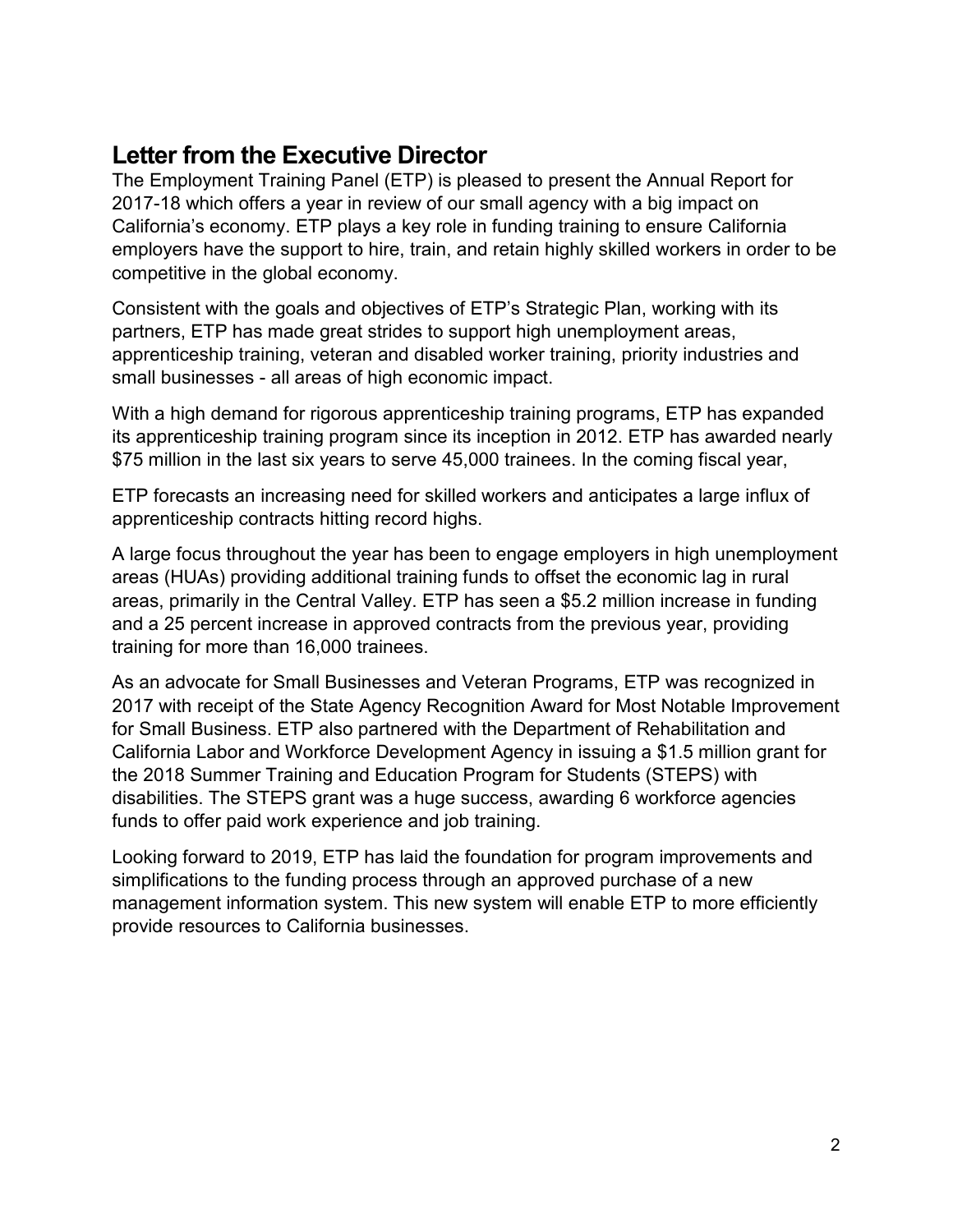ETP and its dedicated staff have had a successful year, full of growth and strides toward the execution of our vision. Moving forward, we will continue strengthening California's competitive economy through our partnerships with Business and Labor.

Stewart Knox,

Executive Director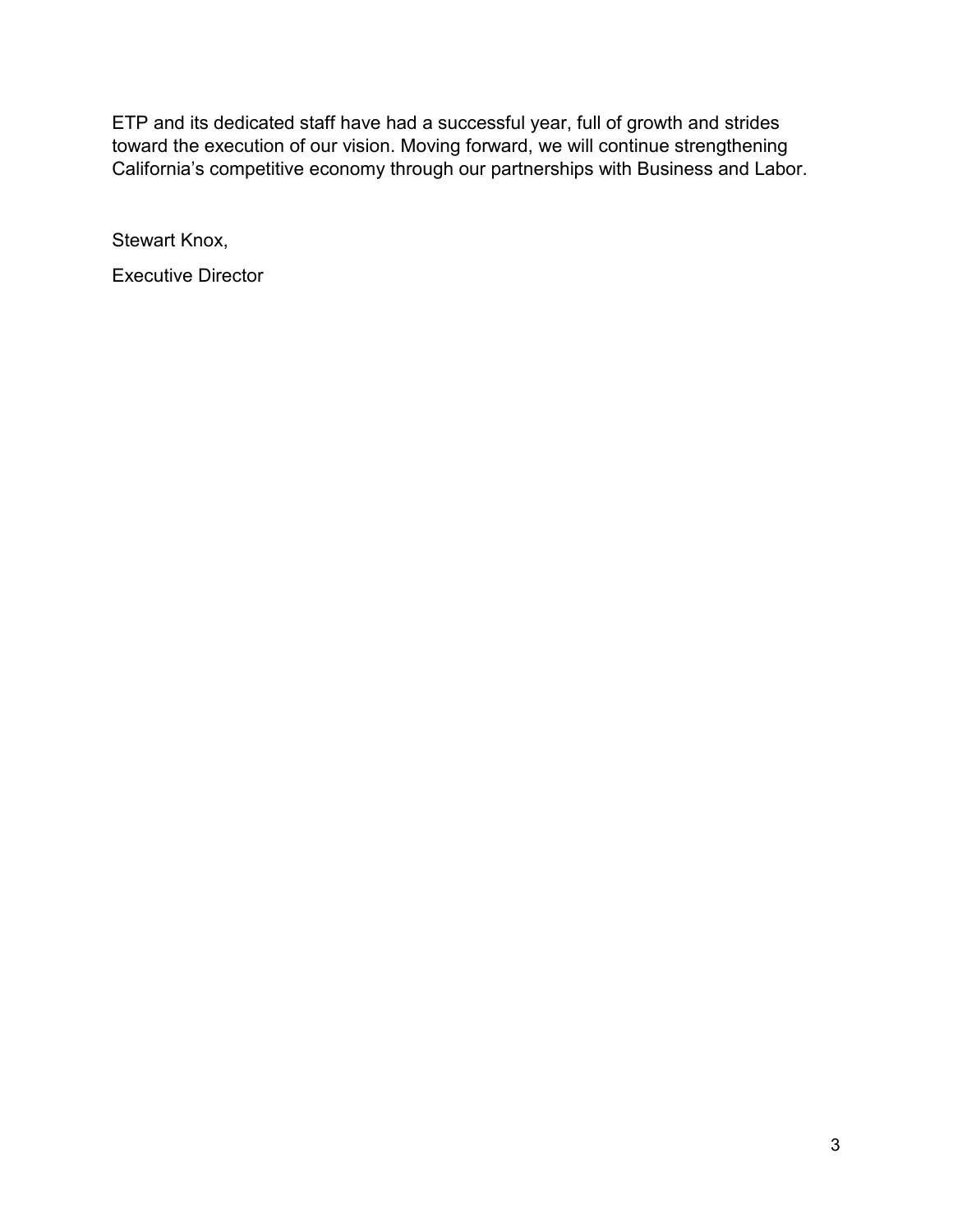# **Table of Contents:**

#### **Appendices**

A pdf version of this report and its accompanying appendices are available online at **Employment Training Panel**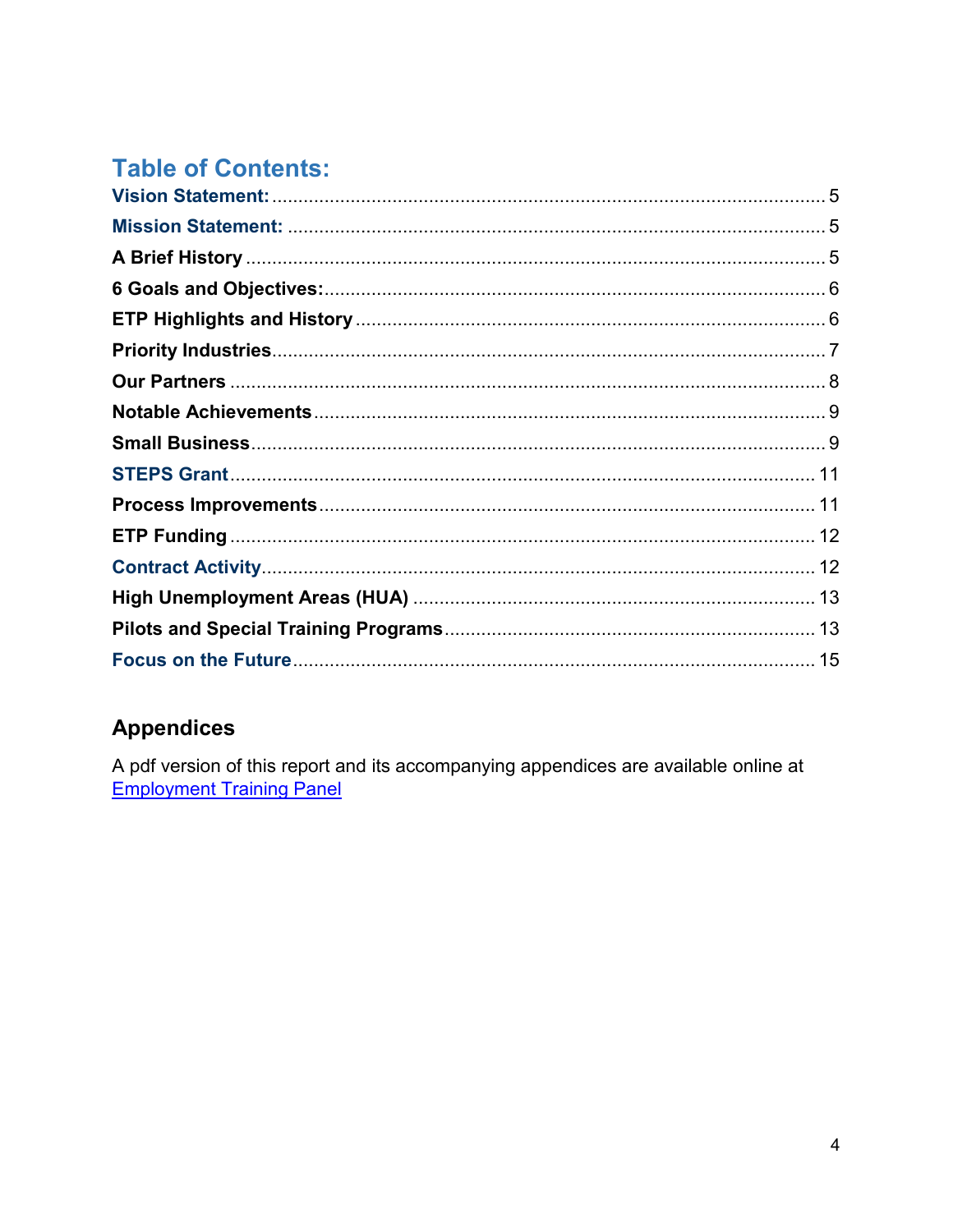<span id="page-4-0"></span>**Vision Statement:** The Employment Training Panel will support economic development in California through strategic partnerships with business, labor, and government.

<span id="page-4-1"></span>**Mission Statement:** The Employment Training Panel provides financial assistance to California businesses to support customized worker training to:

- Attract and retain businesses contributing to a healthy California economy;
- Provide workers secure jobs paying good wages and having opportunities for advancement;
- Assist employers to successfully compete in the global economy;
- Promote benefits and ongoing investment of employee training among employers.

### <span id="page-4-2"></span>**A Brief History**

The Employment Training Panel is a statewide business-labor training and economic development program. The program supports the California economy by funding training to ensure employers have the skilled workers they need to compete globally. ETP funded training supports the creation and retention of high-wage, high-skilled, secure jobs in industries that have the greatest positive impact on California's economy.

ETP is governed by an eight-member panel: three governor appointees, two Speaker of the Assembly appointees, two Senate pro Tempore appointees, and an ex-officio member representing the Governor's Office of Business and Economic Development (GO-BIZ). Panel members represent the interests of labor, employers, and the public. The Panel meets regularly to review and approve training contracts in accordance with statutory standards for eligibility and performance.

ETP was created in 1982 with the mandate of addressing the large displacement of workers resulting from a series of plant closures – by moving the unemployed quickly into jobs, and saving jobs of workers threatened with displacement. Though the program has expanded to benefit the overall California economy, the Panel continues to operate under its initial legislative mandate to promote a healthy labor market, with an emphasis on helping businesses overcome the challenge of out-of-state and international competition. The Panel is successful because its program responds to changes in economic conditions and workforce needs. For three decades, the Panel has supported California's workers and employers, providing approximately \$1.58 billion for the successful training and employment retention of over 1.2 million workers employed by over 83,959 California businesses.

Throughout this report, the terms ETP and Panel are used interchangeably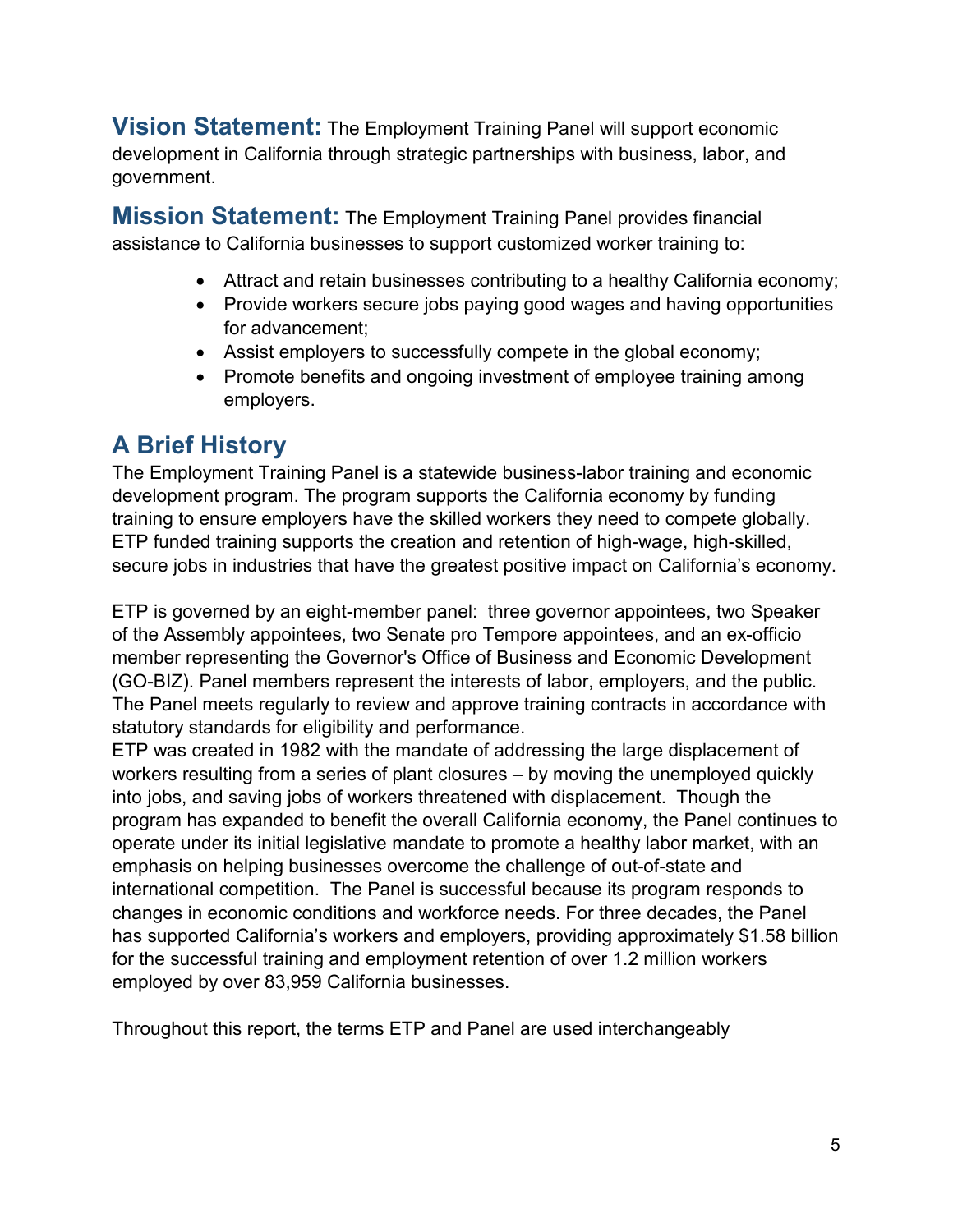#### <span id="page-5-0"></span>**6 Goals and Objectives:**

- **1** Enhance Visibility
- **2** Target Priority Industries
- **3** Support Small Businesses
- **4** Support the Governor's Initiatives
- **5** Enhance Impact on Job Creation and Retention
- **6** Increase Efficiency and Effectiveness of the ETP Program

#### <span id="page-5-1"></span>**ETP Highlights and History**

- 1982 ETP created to assist displaced workers
- 1988 Enrolled 1% of California's workforce
- 1994 SET Project Special Employment Training Program Created
- 2001 Permanent Program- ETP becomes a permanent program
- 2005 \$1Billion ETP approved more than \$1 Billion in training funding since 1982

2011 - \$3M Job Creation – Re-trainee Contracts totaling \$3 million approved for new jobs

2017 – Today: Focus on process efficiency 2017-18

1

#### **2018-19 Strategic Plan**

ETP's Strategic Plan is updated annually based on assessments of California's economy and outlines corresponding goals and objectives for the year.

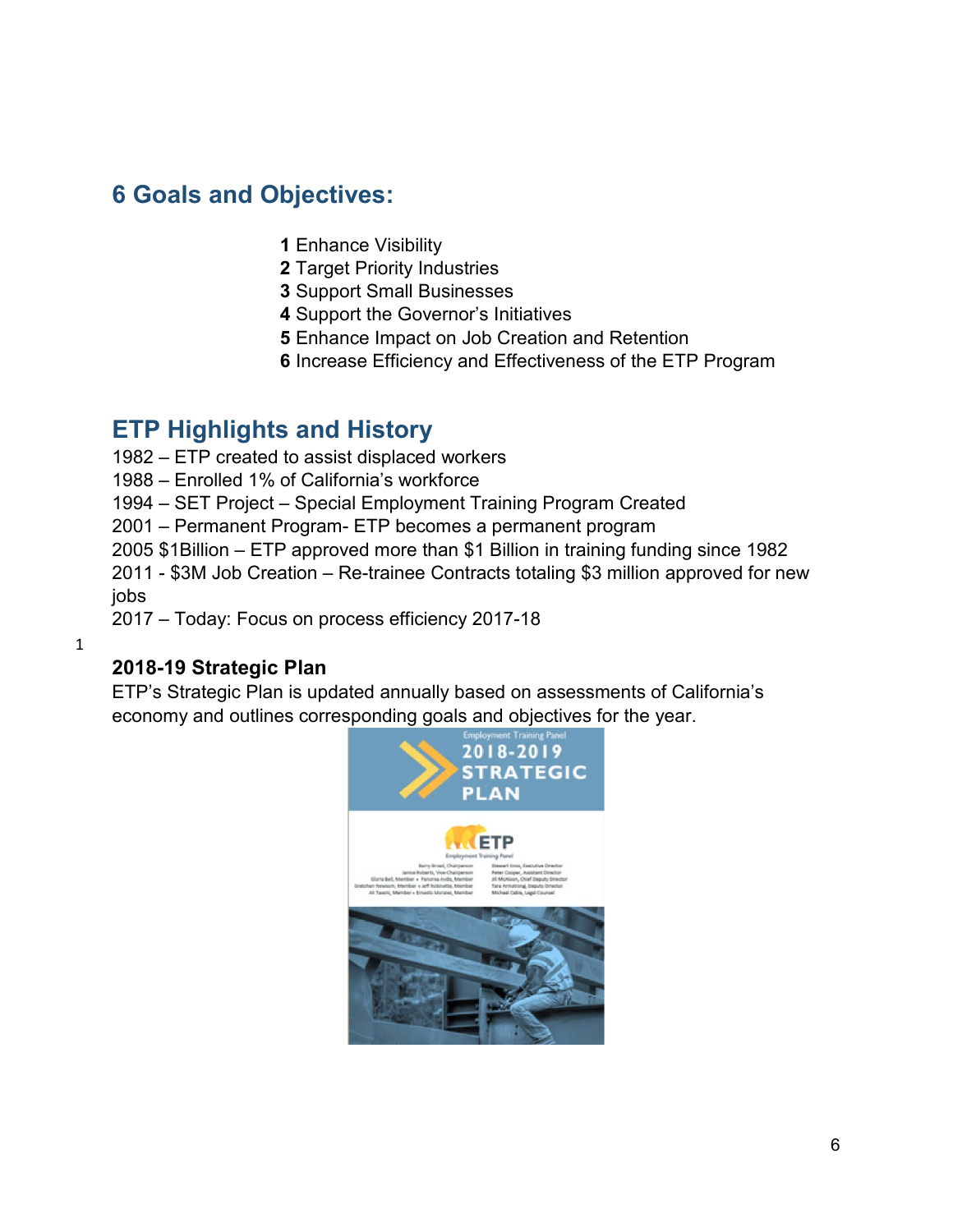#### <span id="page-6-0"></span>**Priority Industries Core Funded Contracts \$63.4 Million**

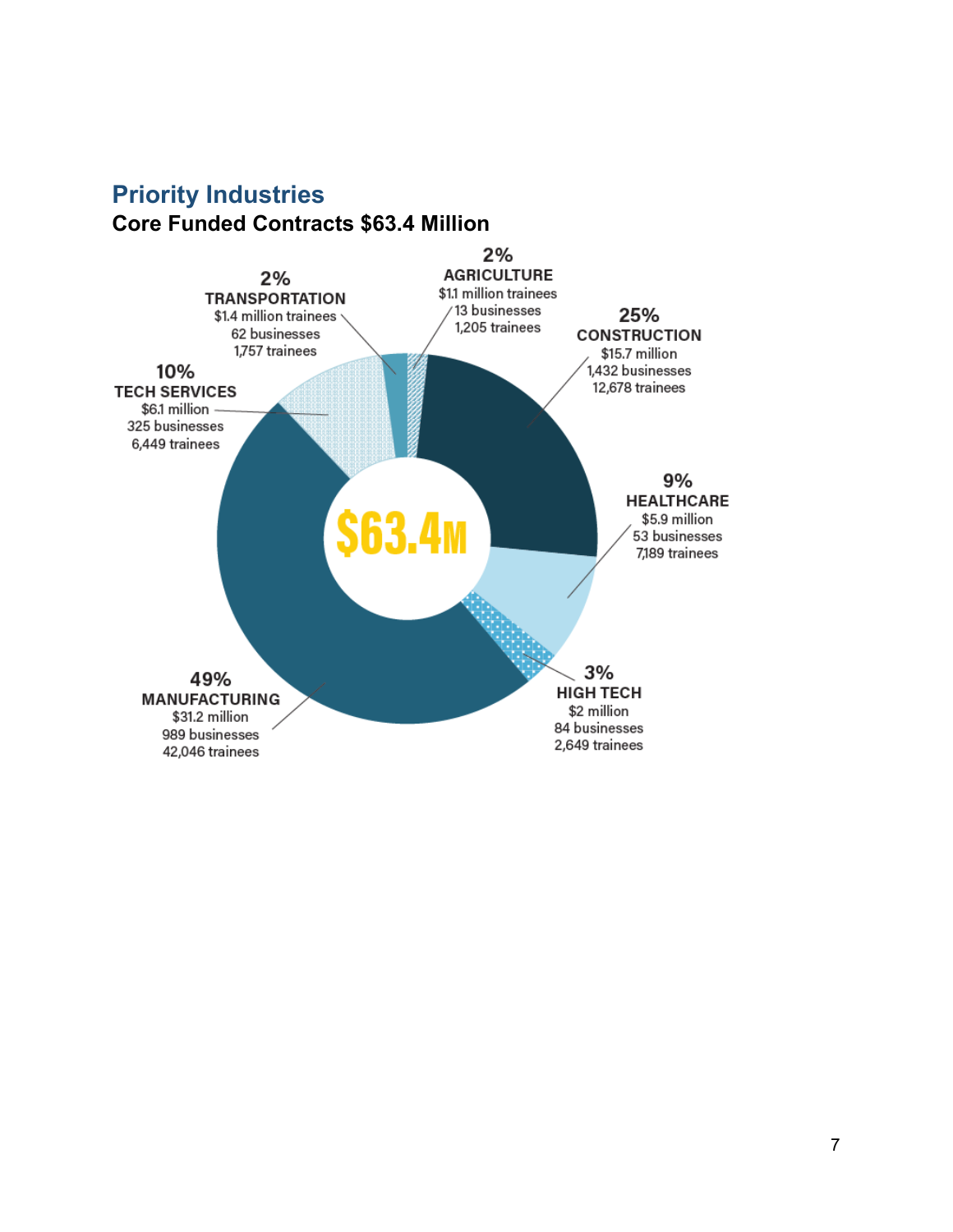

#### **Alternative Funded Contracts \$1.3 Million**

### <span id="page-7-0"></span>**Our Partners**

Utilizing vital state partnerships for alternative sources of funding enables ETP to respond to continued demand for workforce training. These critical partnerships strengthen the Panel's ability to respond to developing workforce needs.

- CALIFORNIA COMMUNITY COLLEGES CHANCELLOR'S OFFICE
- CALIFORNIA DEPARTMENT OF INDUSTRIAL RELATIONS
- CALIFORNIA DEPARTMENT OF REHABILITATION
- DIVISION OF APPRENTICESHIP STANDARDS
- CALIFORNIA ENERGY COMMISSION
- CALIFORNIA INNOVATION HUB
- CALIFORNIA WORKFORCE DEVELOPMENT BOARD
- EMPLOYMENT DEVELOPMENT DEPARTMENT
- GOVERNOR'S OFFICE OF BUSINESS AND ECONOMIC DEVELOPMENT (GO-Biz)
- LABOR AND WORKFORCE DEVELOPMENT AGENCY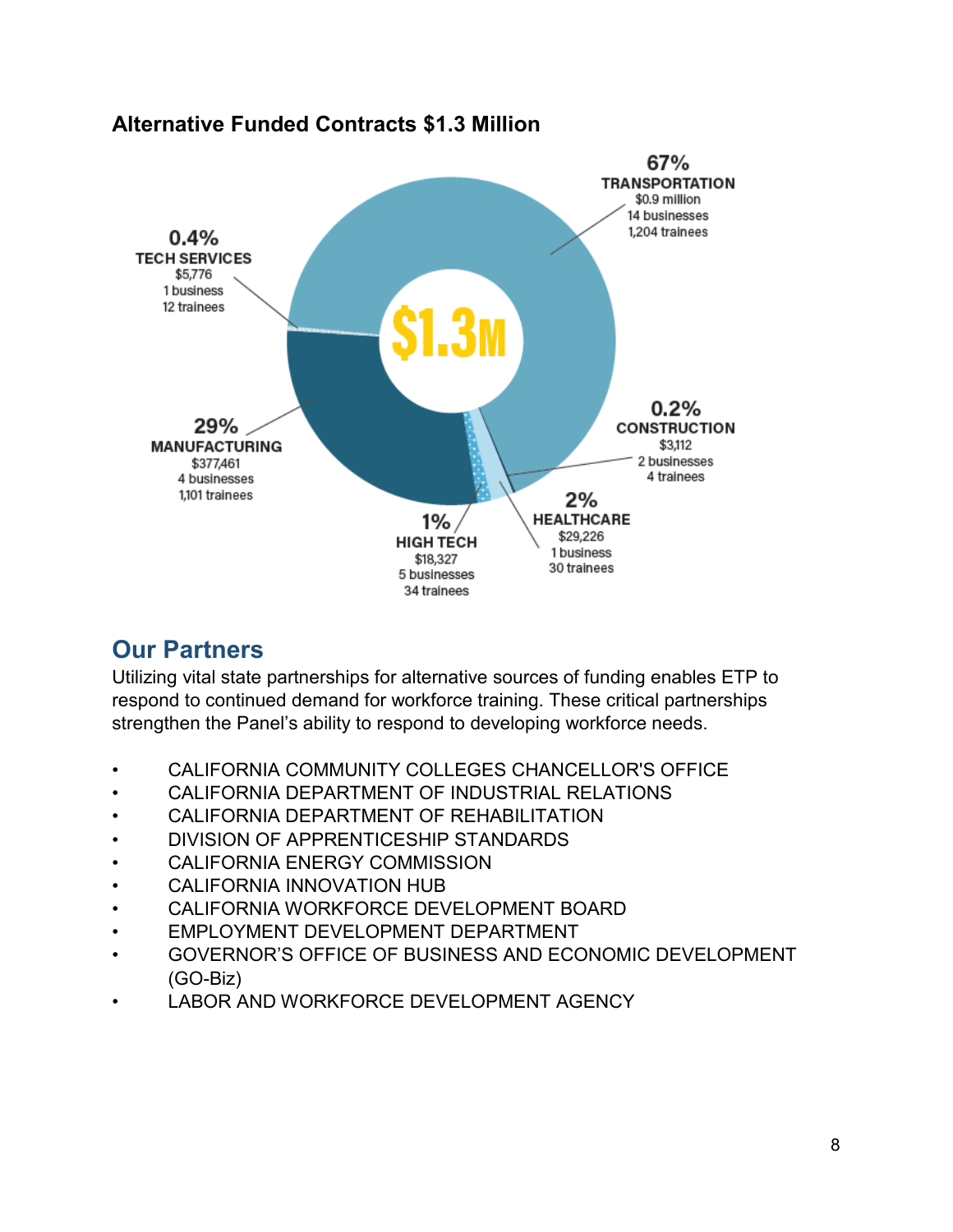### **2017-18 Notable Achievements**

### <span id="page-8-0"></span>**Notable Achievements**

On November 13, 2017, the Department of General Services (DGS) presented ETP with the 2017 State Agency Recognition Award for Most Improved Small Business Participation for a small agency (\$250,000 to \$2 million). DGS recognizes outstanding achievement by state agencies and advocates in furthering small business and disabled veteran business enterprise contracting participation.

ETP procured 94 percent of its contracts with small businesses, which was a 63 percent notable increase from the previous fiscal year. ETP was proud to accept this award along with being named an "Agency of the Year Finalist" for furthering the "Best Practice" activities for Small Business and Disabled Veteran Business Enterprises.



### <span id="page-8-1"></span>**Small Business**

ETP also provided essential resources for small businesses who may not have the ability to provide training to their workers. During the 2017-18 fiscal year, small businesses made up 75 percent of the core funded contracts. ETP's Small Business Program provides higher training reimbursement rates for businesses with 100 or fewer employees in California. Small Businesses can contract directly with ETP or participate in a Multiple Employer Contract (MEC), reducing the employers' cost of administration.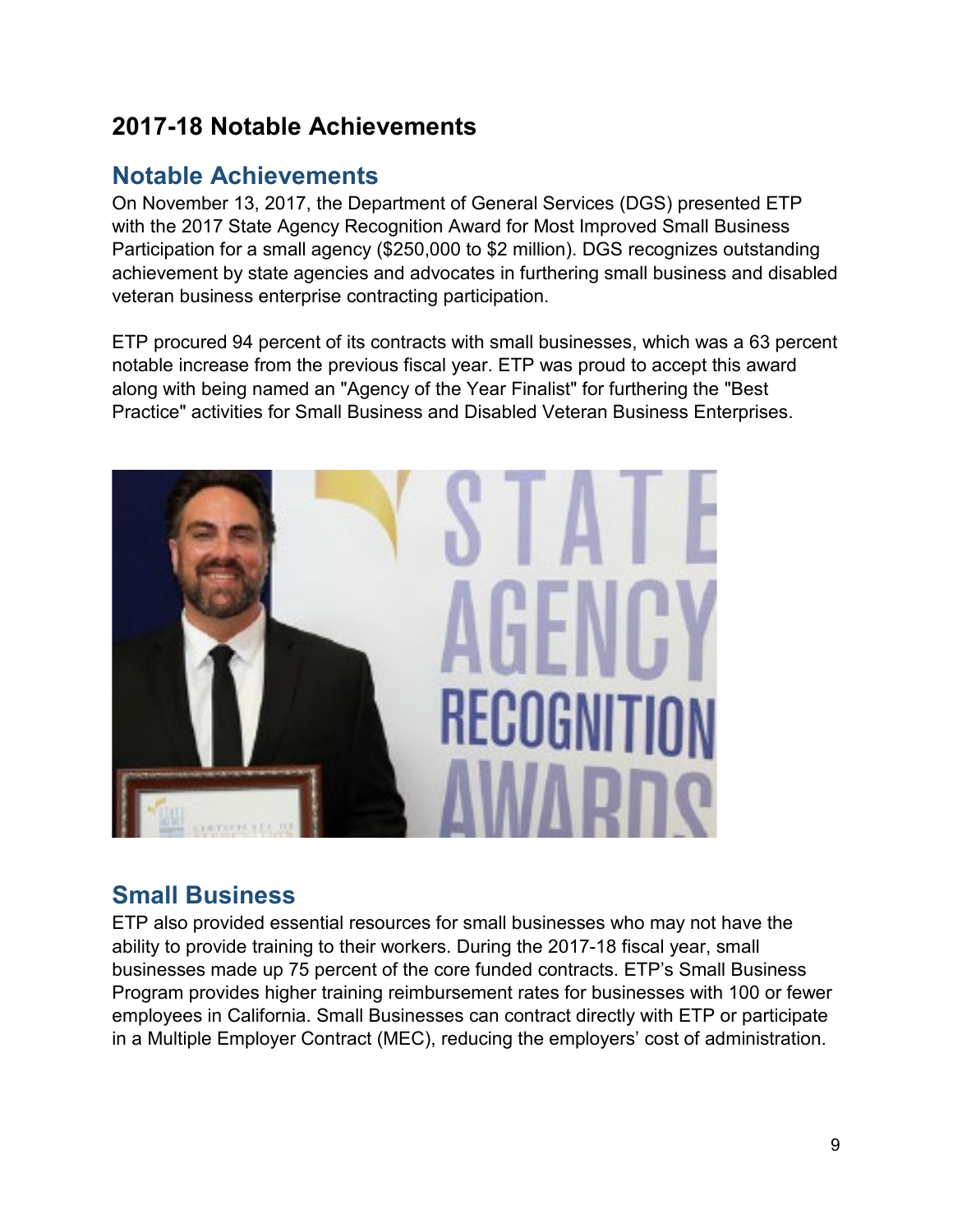

#### **CORE FUNDED BUSINESSES BY SIZE -**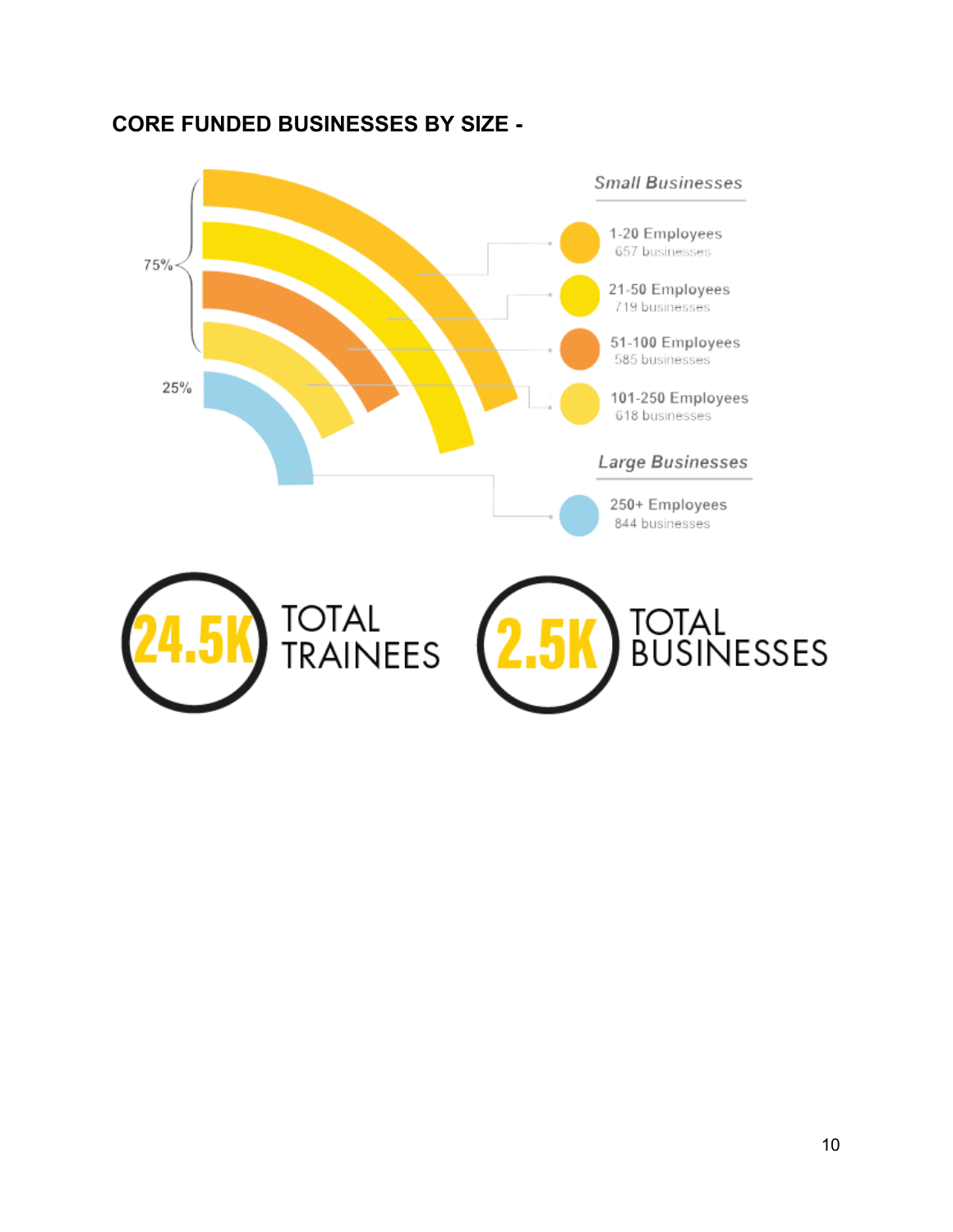### **2018 STEPS GRANT AWARDEES PROJECT**

## <span id="page-10-0"></span>**STEPS Grant**



STEPS Grant Awardees at Employment Training Panel, September 28, 2018.

In partnership with the Department of Rehabilitation and California Labor and Workforce Development Agency, ETP awarded \$1.5 million in grants to the 2018 Summer Training and Education Program for Students (STEPS).

This grant provides paid work experience, workplace readiness skills, and prevocational skills to students with disabilities, ages 16 to 21.

ETP is proud to help empower students with disabilities through job training and work experience leading to jobs and careers.

•\$250,000 Mother Load Workforce Development Board

•\$250,000 Northern Rural Training and Employment Consortium

•\$100,000 Richmond Workforce Development Board

- •\$250,000 Sacramento Employment Training Agency Workforce Board
- •\$350,000 San Joaquin County Workforce Development Board
- •\$300,000 Verdugo Workforce Development Board

#### <span id="page-10-1"></span>**Process Improvements**

ETP received approval and is in the process of developing a new data management information system to improve program efficiencies and ensure comprehensive and seamless data collection and reporting. Consolidating business systems will also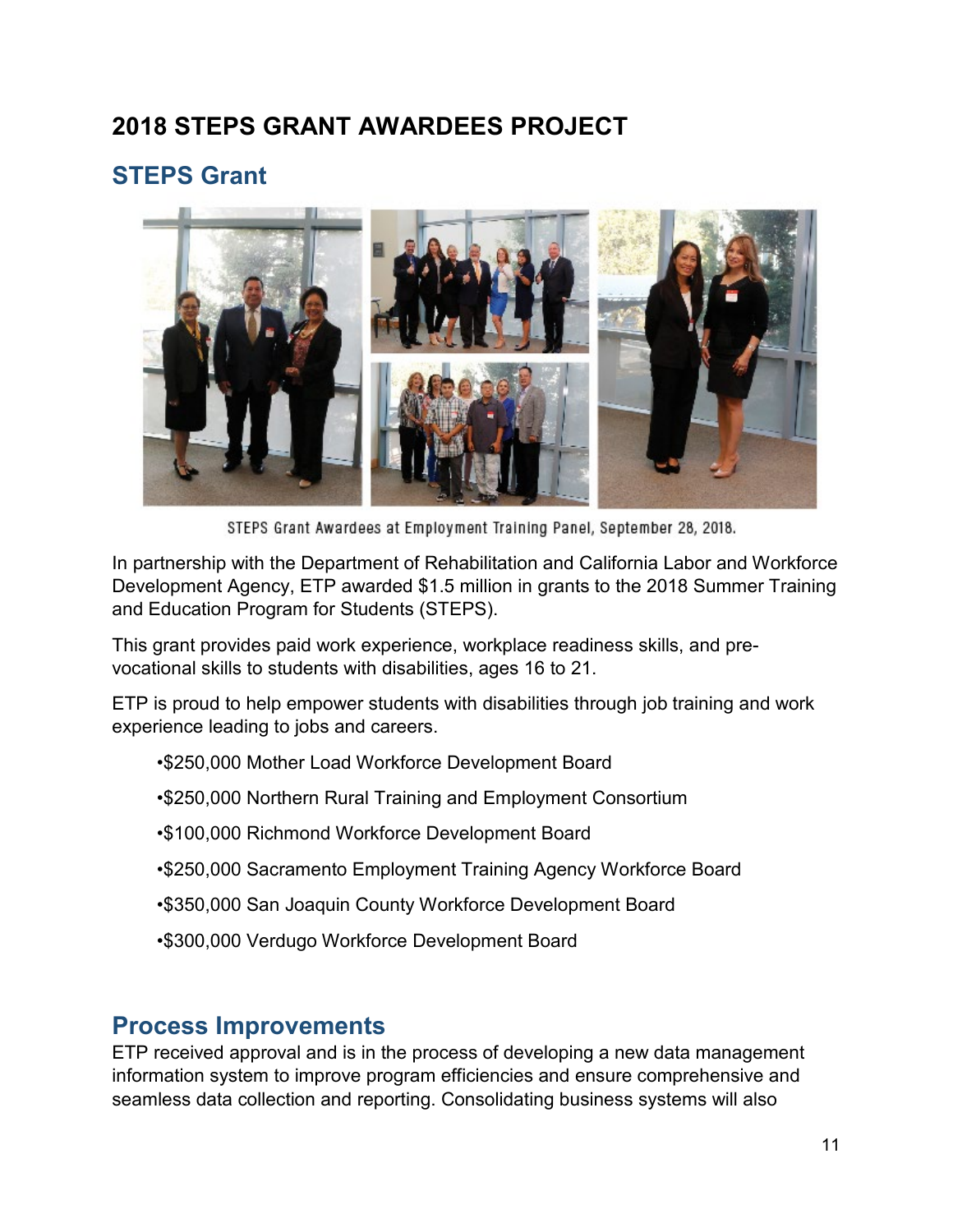increase the accuracy of reporting data. It will allow for the retirement of outdated systems no longer supported by industry, and provide a more efficient and user-friendly experience for both staff and customers.

To bring ETP's business processes into alignment with the demands of the current economy, and to better align ETP with programs offered through the Labor & Workforce Development Agency and other agencies, ETP is in the process of assessing its legislation and regulations with the goal of simplifying and modernizing the program.

A Panel Committee formed to aid in policy making has adapted new policies regarding the application of health benefits to meet the ETP required minimum wage; raised fixedfee reimbursement rates; simplified the Out-of-State Vendor and Out-of-State Training forms; refined policies surrounding repeat contractors; and relaxed restrictions on OSHA 10/30 training.

## <span id="page-11-0"></span>**ETP Funding CORE PROGRAM FUNDING**

ETP's core program is funded by the Employment Training Tax (ETT), paid by California companies participating in the Unemployment Insurance system, to promote the development of California workers. ETT revenues are deposited in the Employment Training Fund (ETF), established to fund ETP and training programs approved by Panel. ETP does not use Federal or State General Funds.

## **ALTERNATIVE FUNDING**

ETP uses alternative funding to support unique policy initiatives and reach public sector employers. ETP receives alternative funding from the California Energy Commission. Additionally, the Alternative and Renewable Fuel and Vehicle Technology Program (ARFVTP) was created in FY 2009-10 under AB 118 to provide workforce training in alternative fuels and vehicle technologies.

*See previous Annual Reports for other Alternative Funding Sources and Programs. Alternative Funding allows ETP to serve public sector employers who do not pay ETT and are not eligible for core funding.*

## <span id="page-11-1"></span>**Contract Activity**

ETP-funded training helps California's economic development through job sustainability and creation. It has also enabled large and small businesses to remain competitive.

**APPROVED CONTRACTS –** Contracts approved by Panel **ONGOING CONTRACTS - Contracts active and ongoing at the end of the fiscal year COMPLETED CONTRACTS –** Closed contracts which successfully trained and retained employees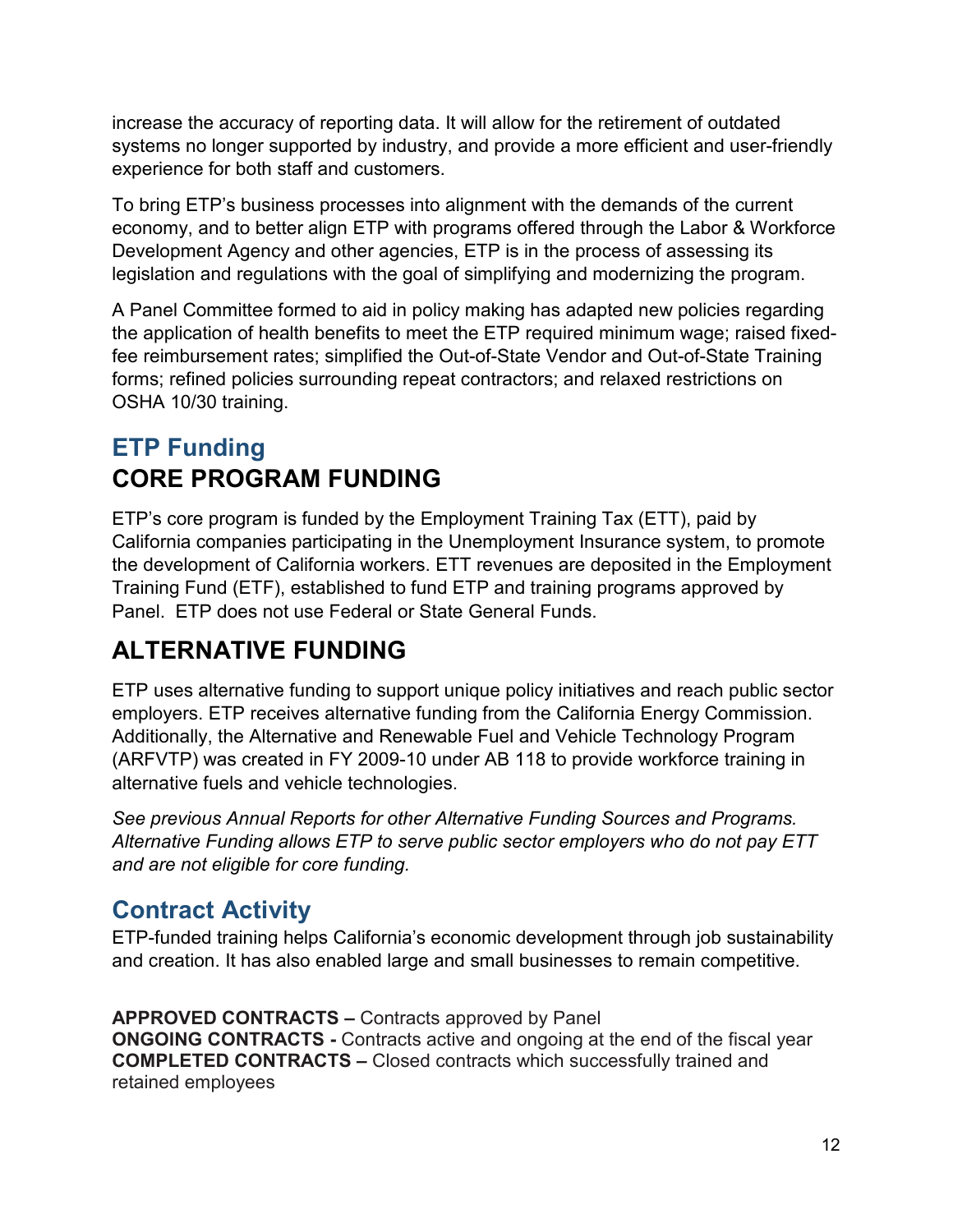| <b>CONTRACT TYPE</b>       | <b>CONTRACTS</b> | <b>TRAINEES</b> | <b>AMOUNT</b> |
|----------------------------|------------------|-----------------|---------------|
| <b>Core Approved</b>       | 423              | 106,844         | \$92,291,099  |
|                            |                  |                 | (approved)    |
| <b>Core Completed</b>      | 406              | 92,359          | \$76,329,174  |
|                            |                  |                 | (earned)      |
| <b>Core Ongoing</b>        | 377              | 91,390          | \$84,663,524  |
|                            |                  |                 | (approved)    |
| Alternative                | $\overline{2}$   | 790             | \$965,450     |
| Approved                   |                  |                 | (approved)    |
| Alternative                | 5                | 2,507           | \$1,433,893   |
| Completed                  |                  |                 | (earned)      |
| <b>Alternative Ongoing</b> |                  | 434             | \$749,952     |
|                            |                  |                 | (approved)    |
| <b>Total</b>               | 1,214            | 294,324         | \$256,433,092 |

#### **FUNDED CONTRACTS**

#### **Fiscal Year 2017- 18 The Numbers Approved**

- 425 Contracts
- 107,634 Total Approved Trainees
- \$219,427 Average Contract Value
- \$93.3 Million Total Approved Amount

### <span id="page-12-0"></span>**High Unemployment Areas (HUA)**

The Panel targets training for workers in regions of the state with lagging economies and unemployment rates higher than the state average. During the 2017-18 fiscal year, over \$20.7 million was approved for training in high unemployment areas, providing training for over 25,000 workers.

Note: HUAs are defined as counties or sub-county areas with unemployment rates at least twenty-five percent higher than the State average, based on data from EDD's Labor Market Information Division.

### <span id="page-12-1"></span>**Pilots and Special Training Programs**

In response to administrative and legislative priorities, the Panel implements Pilot Programs to test training models that support California's changing workforce needs; including Alternative and Renewable Fuel and Vehicle Technology Program (ARFVTP), Job Creation, Apprenticeship Training Program, and Veterans Training.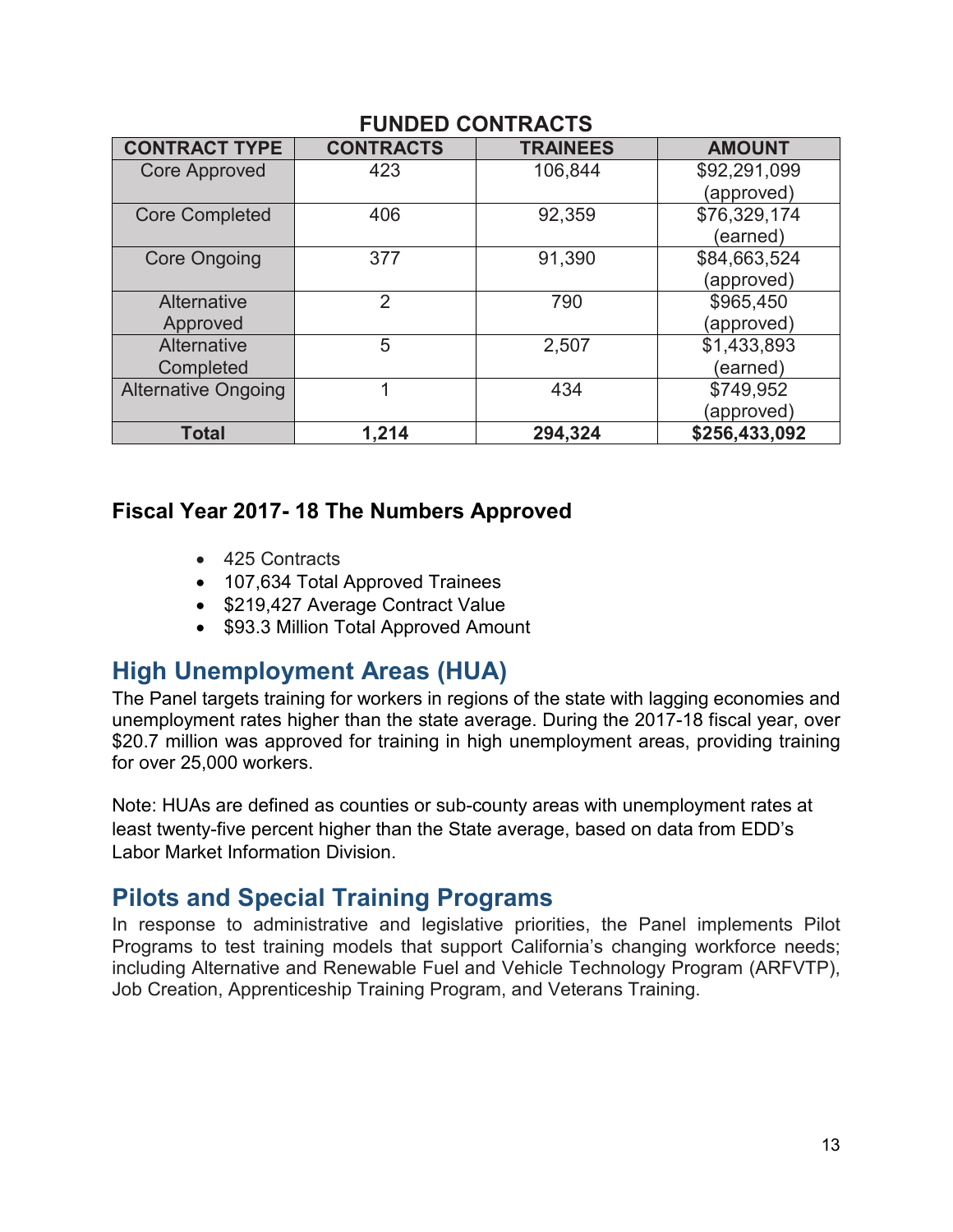#### **ARFVTP**

Administered by the Energy Commission, the Alternative and Renewable Fuel and Vehicle Technology Program is a workforce development and training program supporting the development and employment of renewable alternative fuels and clean vehicle technologies in the marketplace.

*August 2017 - El Camino College was awarded \$533,450 to train 470 workers in Clean Vehicle Technologies through the Energy Commission's Alternative Renewable Fuel and Vehicle Technology Program (ARFVTP). "This alternative fuel and vehicle funding contract allows El Camino College and its training partners to offer education, training and resources to increase employee's job skills in advanced transportation and clean technologies," said Eldon Davidson, director of the Center for Customized Training at El Camino College.* 

#### **JOB CREATION**

In the 2017-18 fiscal year, ETP supported job creation, funding projects with demonstrated investment in California's economy, including critical proposals developed in conjunction with GO-Biz. The Panel also prioritized projects developed under the "Retrainee – Job Creation" guidelines, which demonstrated a strong link to job creation and business expansion, including employer's investment in new workers, expanded or new facilities, new equipment, or other measurable investments in hiring of workers and expansion of California's workforce.

#### **VETERANS/APPRENTICESHIP**

January 2018 - Studio Arts, Ltd. was awarded \$600,000 to support advanced training in the high demand industry of entertainment and technology. "Our focus at Studio Arts is to educate frontline artists, technicians and other workers keep up with new global trends in the fiercely competitive entertainment industry," said Eric Huelsman, president of Studio Arts, Ltd. "With these funds we will be able to train people for in-demand jobs that use these advanced technologies in film and television." This will help ensure competitive businesses and additional job creation.

"ETP funds are vital..."

#### **APPRENTICESHIP**

Developed with input from key stakeholders, including the labor and apprenticeship communities, the Apprenticeship Training Program was designed to help alleviate the steady decline in state funds dedicated to the related and supplemental instruction (RSI) portion of an apprenticeship curriculum.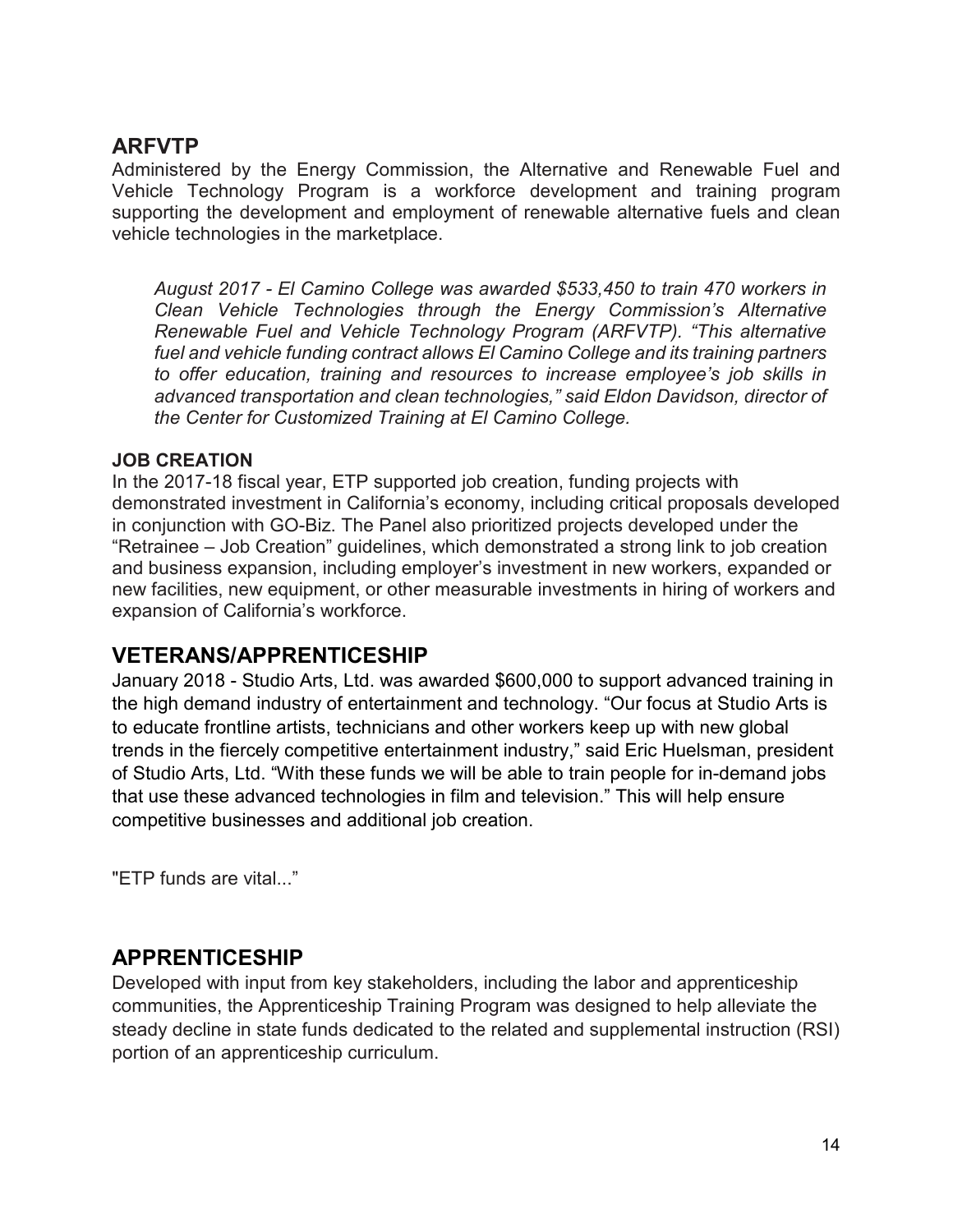March 2018 – Northern California Elevator Industry Joint Apprenticeship and Training Committee Trust Fund to train 680 Apprenticeship and Journeymen mechanics. "We have doubled the number of our apprentices over the last three years to meet the high demand of our employers," said James Leonard. "ETP funds are vital in helping us update our program by adding training through computer simulations and virtual elevators."

#### **VETERANS**

ETP's Veteran Training Program helps unemployed veterans and members of the National Guard obtain high-skilled, high-wage jobs in secure industries. Through participation in the Governor's Interagency Council on Veterans, ETP participates in statewide efforts to identify and prioritize the needs of veterans.

*September 2017 - Asian Neighborhood Design was awarded \$196,000 to train 46 workers in Construction and Green technology. Stewart Knox, the ETP's executive director stated, "Today's approved contracts include funding to help train individuals that*  face challenges and barriers to employment including at-risk youth, veterans, the *formerly incarcerated, immigrants, and people with disabilities."*

### <span id="page-14-0"></span>**Focus on the Future**

ETP's focus in the coming year:

- Improvements and simplification to its program
- Continue to support small businesses
- Continue to support and provide essential resources to meet the needs of California businesses
- Work with employers to understand future workforce needs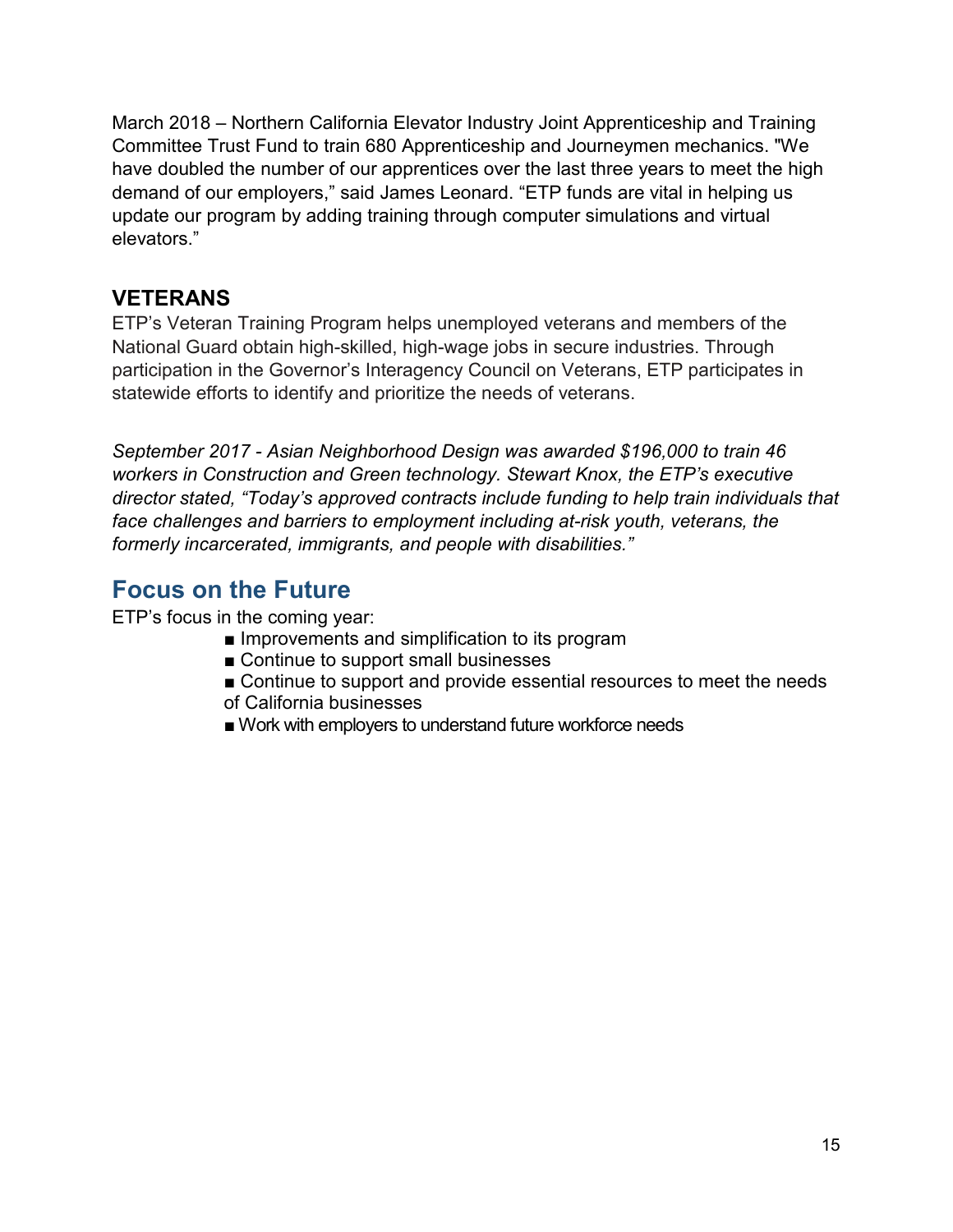# **ANNUAL REPORT APPENDICES 2017-18**

| A. SUMMARY OF COMPLETED CONTRACTS             |
|-----------------------------------------------|
| <b>B. TRAINEES SERVED BY SIZE OF BUSINESS</b> |
| <b>C. TRAINING BY INDUSTRY</b>                |
| <b>D. TRAINEE WAGES</b>                       |
| <b>E. LITERACY TRAINING</b>                   |
| <b>F. TRAINEE DEMOGRAPHICS</b>                |
| <b>G. LEVERAGING FUNDS THROUGH</b>            |
| <b>DISENCUMBERANCES &amp; REINVESTMENT</b>    |
|                                               |
|                                               |
|                                               |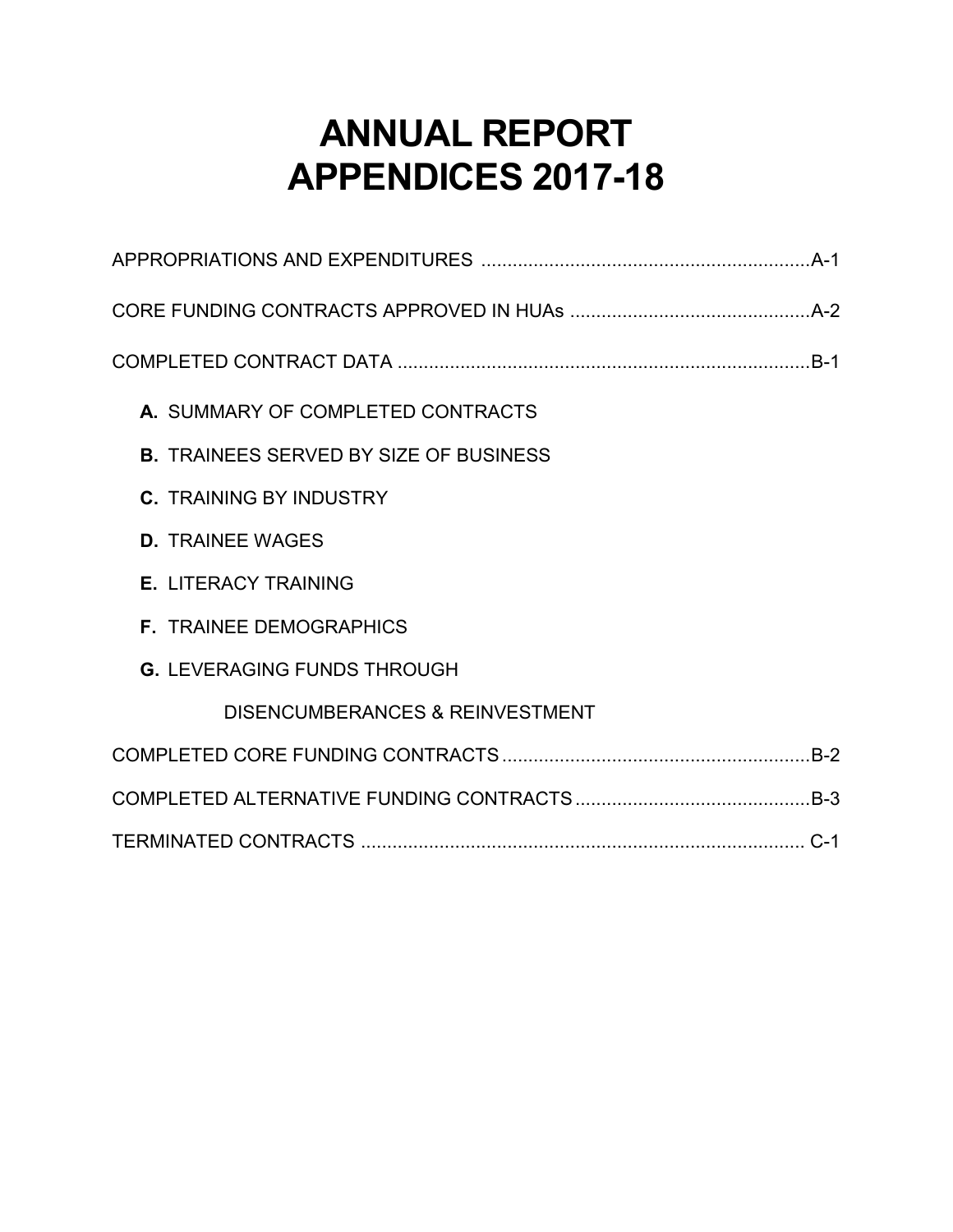# APPROPRIATIONS AND EXPENDITURES

In FY 2017-18, the Employment Training Fund (ETF) received a Budget Act appropriation of \$81.1 million. The FY 2017-18 ETF collection was conservatively forecast at \$89.9 million. The actual ETF revenue collection of \$94.0 million was higher than the ETF revenue projection. After deducting administrative costs, pro rata, and prior year liabilities, ETP had over \$31.4 million to fund new core training contracts in FY 2017-18. The Panel expended all of these training funds by May 2018.

CORE FUNDING - Appropriation and Expenditure Report FY 2017-18

| <b>Employment Training Fund (ETF)</b>                           | \$81,149,000        |
|-----------------------------------------------------------------|---------------------|
| <b>EDD Tax Branch (ETT Collection)</b>                          | <u>-\$6,082,000</u> |
| Total Appropriation to ETP:                                     | \$75,067,000        |
| <b>ETP Budget Authority:</b>                                    |                     |
| Appropriation to ETP                                            | \$75,067,000        |
| Reinvested Funds (Provision 1)                                  | \$3,000,494         |
| <b>Roll over Funds from Active Contracts</b>                    | \$3,182,994         |
| Allocation for employee compensation, staff benefits,           |                     |
| pension contribution adjustment                                 | \$720,000           |
| Total Budget Authority for Fiscal Year 2017-18: \$81,970,488    |                     |
| <b>ETP Expenditures:</b>                                        |                     |
| <b>Program Administration</b>                                   | \$13,448,300        |
| <b>EDD Support</b>                                              | \$241,883           |
| Marketing and Research                                          | \$106,710           |
| Program Funds (new training contracts & prior year liabilities) | \$68,173,595        |
| Total Expenditures for Fiscal Year 2017-18:                     | <u>\$81,970,488</u> |

The available \$81.9 million in core funding for Fiscal Year 2017-18 was allocated by the Panel as follows:

• Program Funds: The Panel encumbered all available program funds (\$68.1 million) for training. Of this amount, \$36.7 million was used for prior-year contract liabilities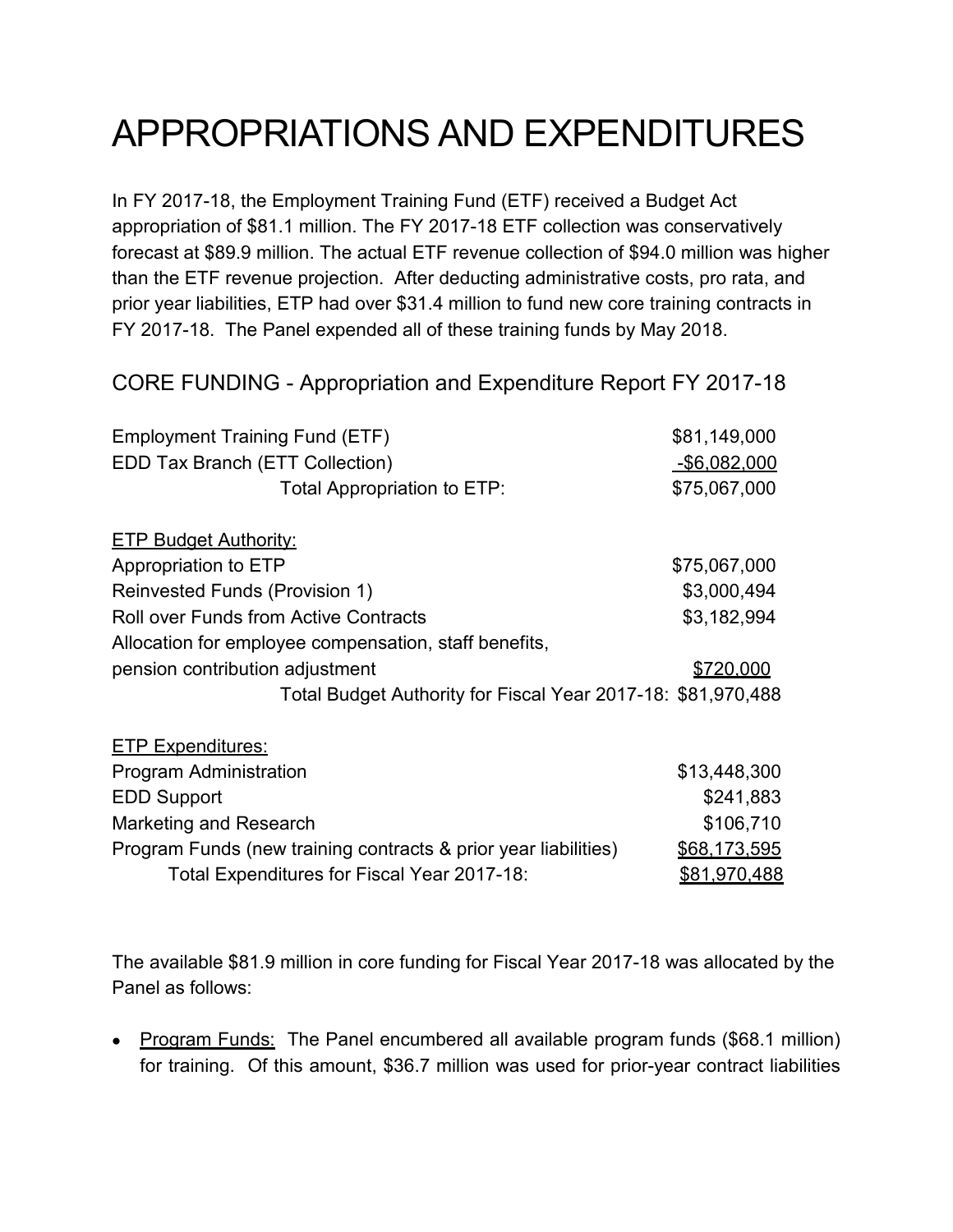resulting from incremental funding and \$31.4 million was encumbered into new training contracts.

In order to maximize program funds, ETP incrementally encumbers training funds, initially encumbering about 38 percent of the contract amounts to cover first year costs and mitigate second year liabilities. Funding is disbursed over a two-year term per project.

- Program Administration: Approximately \$13.4 million was used for program administration costs, including EDD support.
- Marketing and Research: Approximately \$107,000 was used for used for a thirdparty program evaluation and strategic marketing efforts. These marketing efforts include event sponsorships and memberships that develop and maintain ETP's relationships with industry, labor, and other organizations.
- Pro Rata: Pro rata is taken out at the fund level. ETP incurred over \$970,903 for shared Pro Rata costs. Pro Rata costs are for services provided by departments and agencies such as the State Controller's Office and the Department of Finance.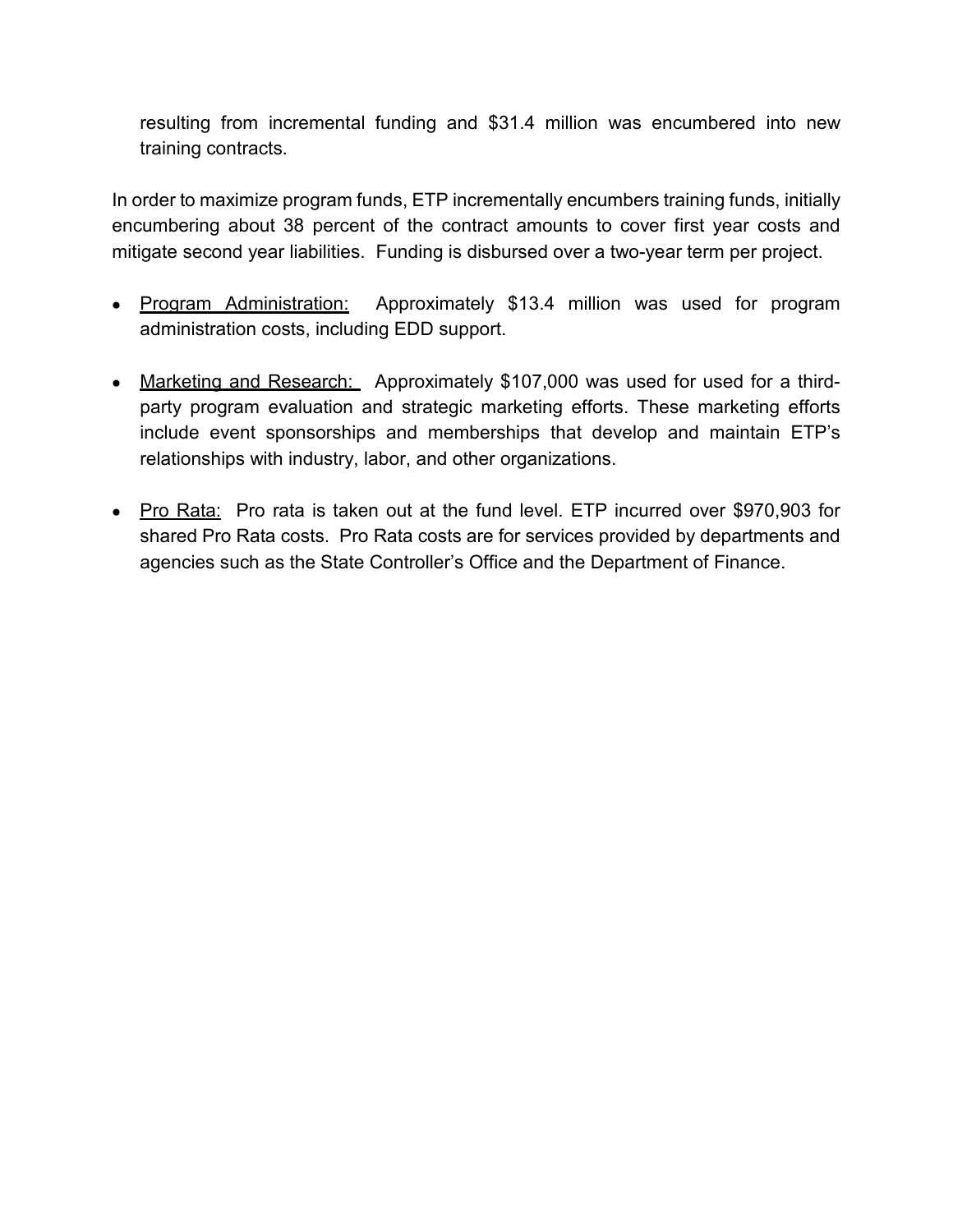# APPENDIX B-1

# **COMPLETED CONTRACT DATA**

# A. SUMMARY OF COMPLETED CONTRACTS

|                                 | <b>Core Funding</b> | <b>Alternative Funding</b> |
|---------------------------------|---------------------|----------------------------|
| <b>Number of Core Contracts</b> | 406                 | b                          |
| <b>Amount Earned</b>            | \$77.9 million      | \$1.4 million              |
| <b>Retained in Employment</b>   | 92,359              | 2,507                      |
| <b>Average Cost per Trainee</b> | \$843               | \$572                      |

# B. TRAINEES SERVED BY BUSINESS SIZE

The following tables identify completed contracts by business size. Note that small business is defined as employing 250 or fewer employees worldwide. The graphs and tables provide details on the number of trainees and dollars earned. Under Core Funding, 26 percent of retrainees and 80 percent of new hires were employed by small businesses. Under the Alternative Funding, 64 percent of all retrainees were employed by small businesses.

#### **All Business Sizes:**

**Core Funding:** 3,423 businesses

- 75 percent small businesses
- 25 percent large businesses

#### **Alternative Funding:** 35 businesses

- 15 percent small businesses
- 57 percent large businesses

#### **Small Businesses:**

The Panel funds training for small business through both direct contracts with single employers and multiple-employer contracts (MECs), such as employer consortia or training agencies that train workers of multiple employers.

Core Funding: 170 small businesses served through direct contracts to provide training for 8,230 trainees; 2,409 small businesses were served through 68 MECs, providing training for 16,298 trainees.

Alternative Funding: 1 small business served through a direct contract to provide training for 3 trainees; 15 small businesses served through 2 MECs, providing training for 149 trainees.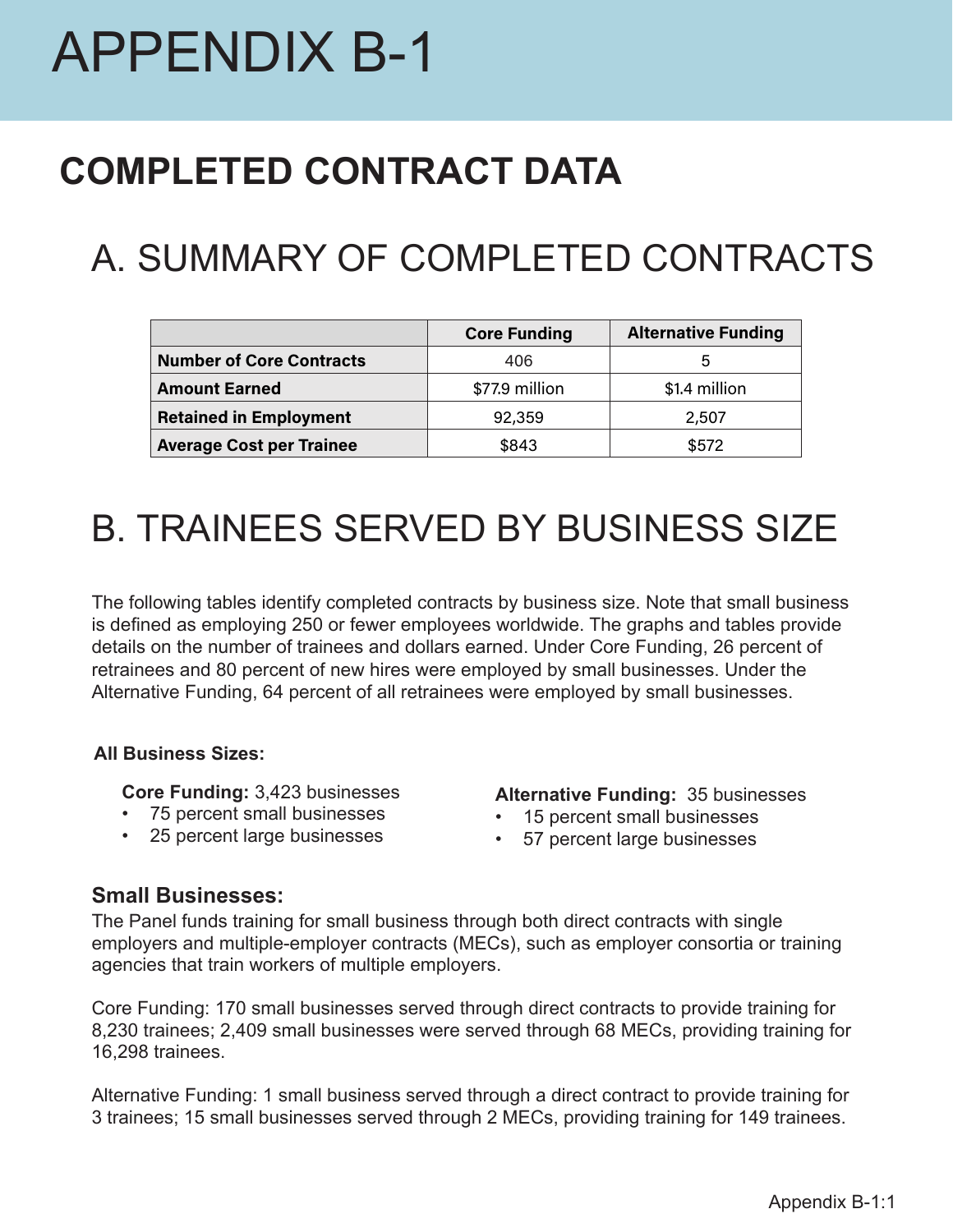# CORE FUNDED CONTRACTS

| <b>Bus. Size</b> | <b>Retrainees</b> | <b>Retrainee \$</b> | New Hire \$<br><b>New</b> |               | <b>Total \$</b> |  |
|------------------|-------------------|---------------------|---------------------------|---------------|-----------------|--|
|                  |                   | <b>Earned</b>       | <b>Hires</b>              | <b>Earned</b> | <b>Earned</b>   |  |
| $1 - 20$         | 2,169             | \$3,321,785         | 61                        | \$282,486     | \$3,604,271     |  |
| 21-50            | 5,026             | \$7,434,993         | 32                        | \$162,235     | \$7,597,228     |  |
| 51-100           | 6,098             | \$7,330,306         | 115                       | \$580,156     | \$7,910,462     |  |
| 101-250          | 10,975            | \$11,571,499        | 52                        | \$251,675     | \$11,823,174    |  |
| $251+$           | 67,766            | \$46,670,591        | 65                        | \$250,620     | \$46,921,211    |  |
| <b>Total</b>     | 92,034            | \$76,329,174        | 325                       | \$1,527,172   | \$77,856,346    |  |

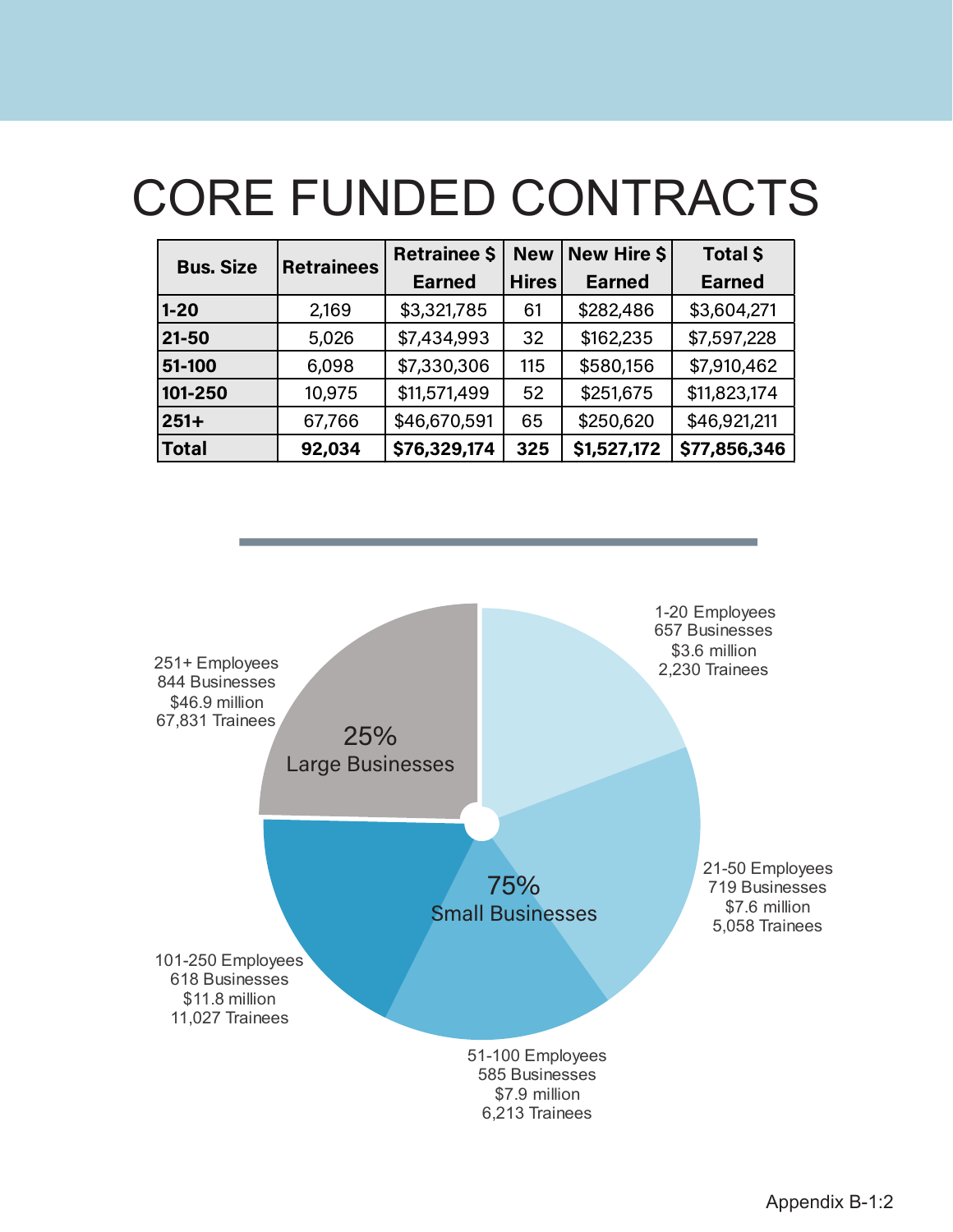# ALTERNATIVE FUNDED CONTRACTS

| Bus.        | <b>Retrainees</b> | <b>Retrainee \$</b> | <b>New</b>   | <b>New Hire \$</b> | Total \$      |
|-------------|-------------------|---------------------|--------------|--------------------|---------------|
| <b>Size</b> |                   | <b>Earned</b>       | <b>Hires</b> | <b>Earned</b>      | <b>Earned</b> |
| $1 - 20$    | 42                | \$25,695            |              | \$0                | \$25,695      |
| 21-50       | 19                | \$8,748             |              | \$0                | \$8,748       |
| 51-100      | 5                 | \$4,000             |              | \$0                | \$4,000       |
| 101-250     | 86                | \$77,252            |              | \$0                | \$77,252      |
| $251+$      | 2355              | \$1,318,198         |              | \$0                | \$1,318,198   |
| Total       | 2507              | \$1,433,893         | Ω            | \$0                | \$1,433,893   |

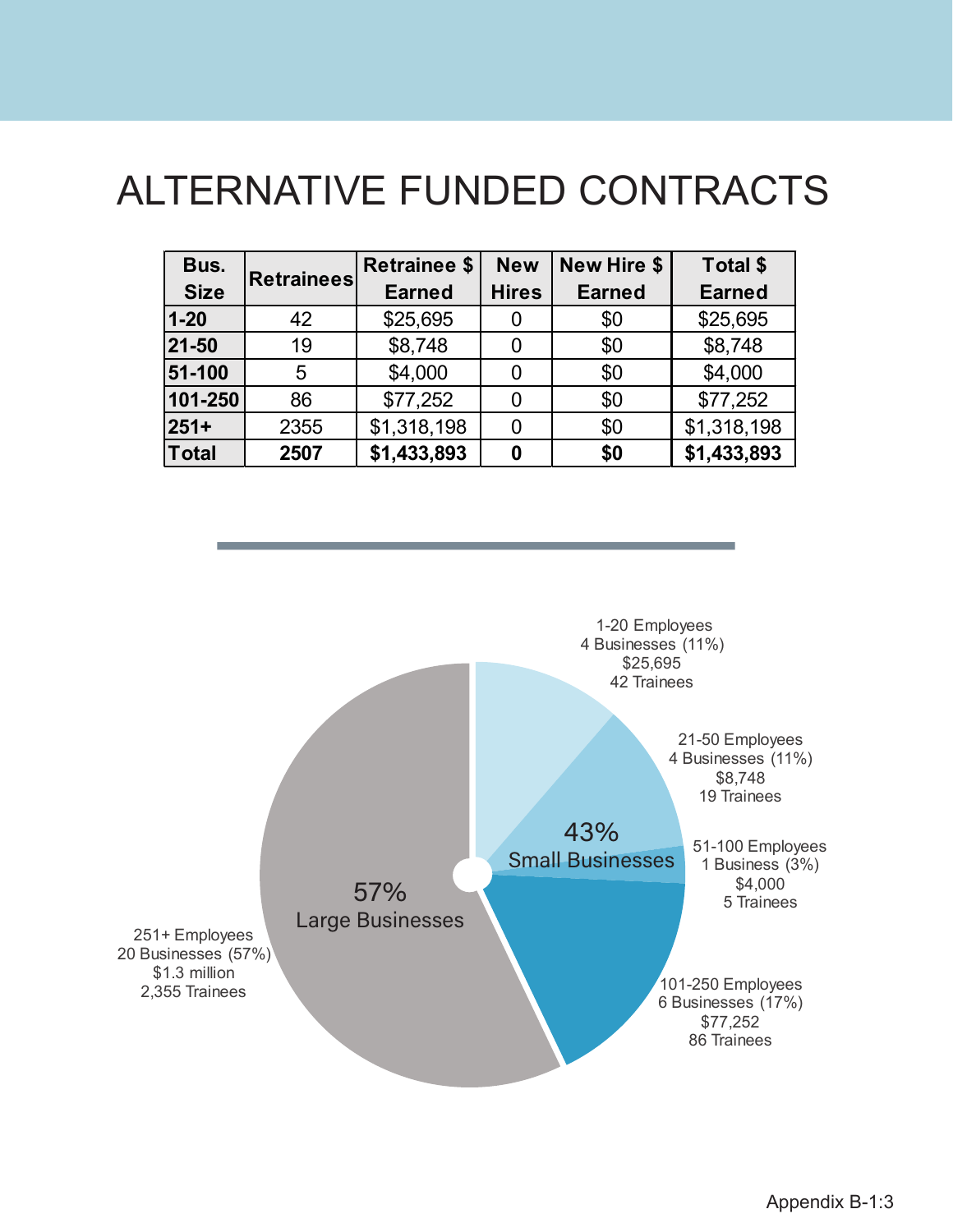# C. TRAINING BY INDUSTRY

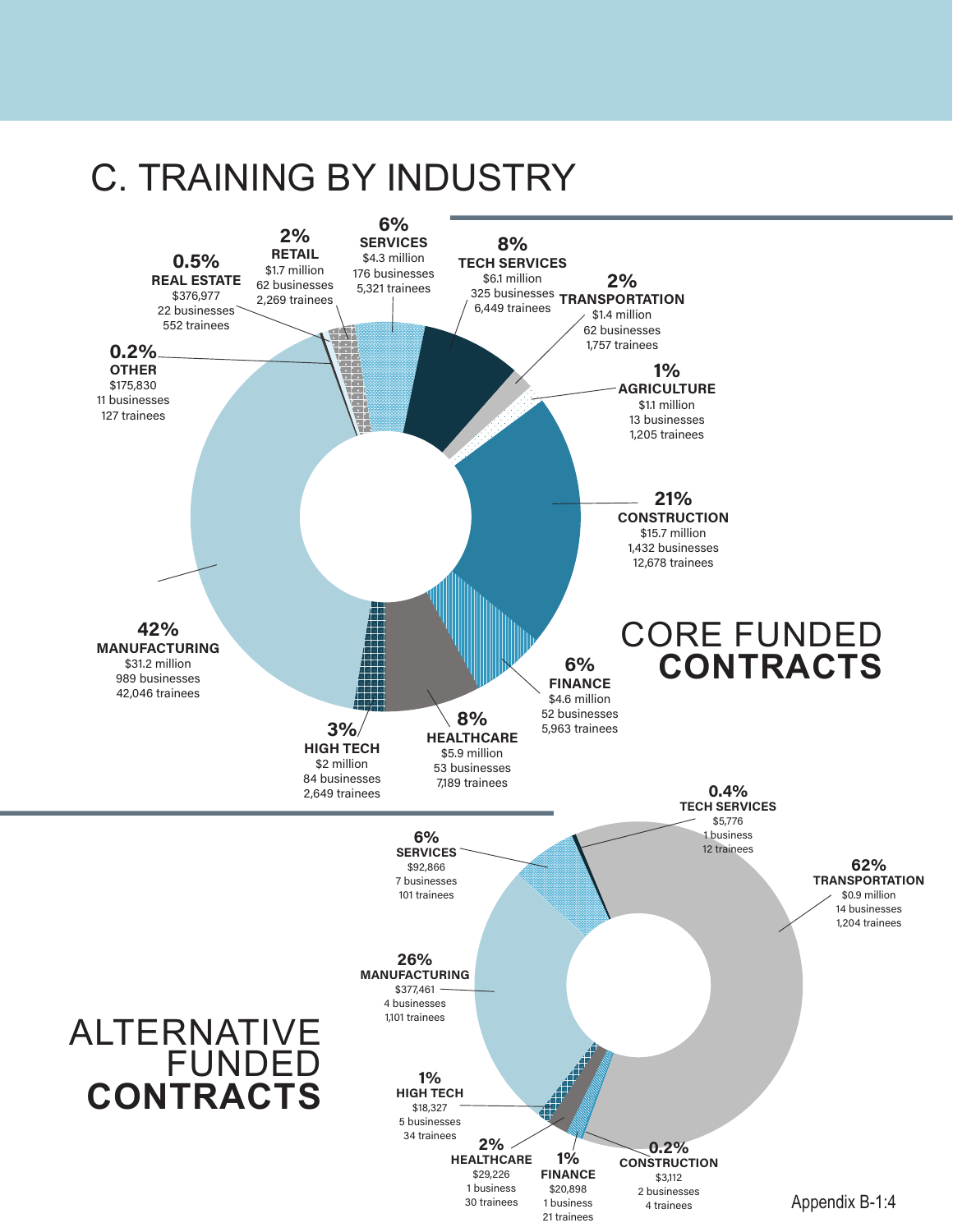# D. TRAINEE WAGES

Among ETP core and alternative funding, the average post retention wage for 325 workers unemployed at the start of training (new hires) was \$18.72 per hour, \$5 per hour greater than last year. The average post-retention wage for 94,541 incumbent workers (retrainees) was \$31.20 per hour.

While ETP funds training for high-wage, high-skill jobs, it also funds training for lower wage workers to assist them in advancing to better paying, more secure jobs.

The graph below illustrates the distribution of trainee wages after training and retention in 2017 and 2018.



**Post Retention Wages**

# E. LITERACY TRAINING

The Panel supports literacy training (reading, writing, language comprehension, math, and Vocational English as a Second Language) linked to job skills. Most literacy training was for frontline workers in manufacturing. Nine completed core contracts included literacy training for 241 trainees.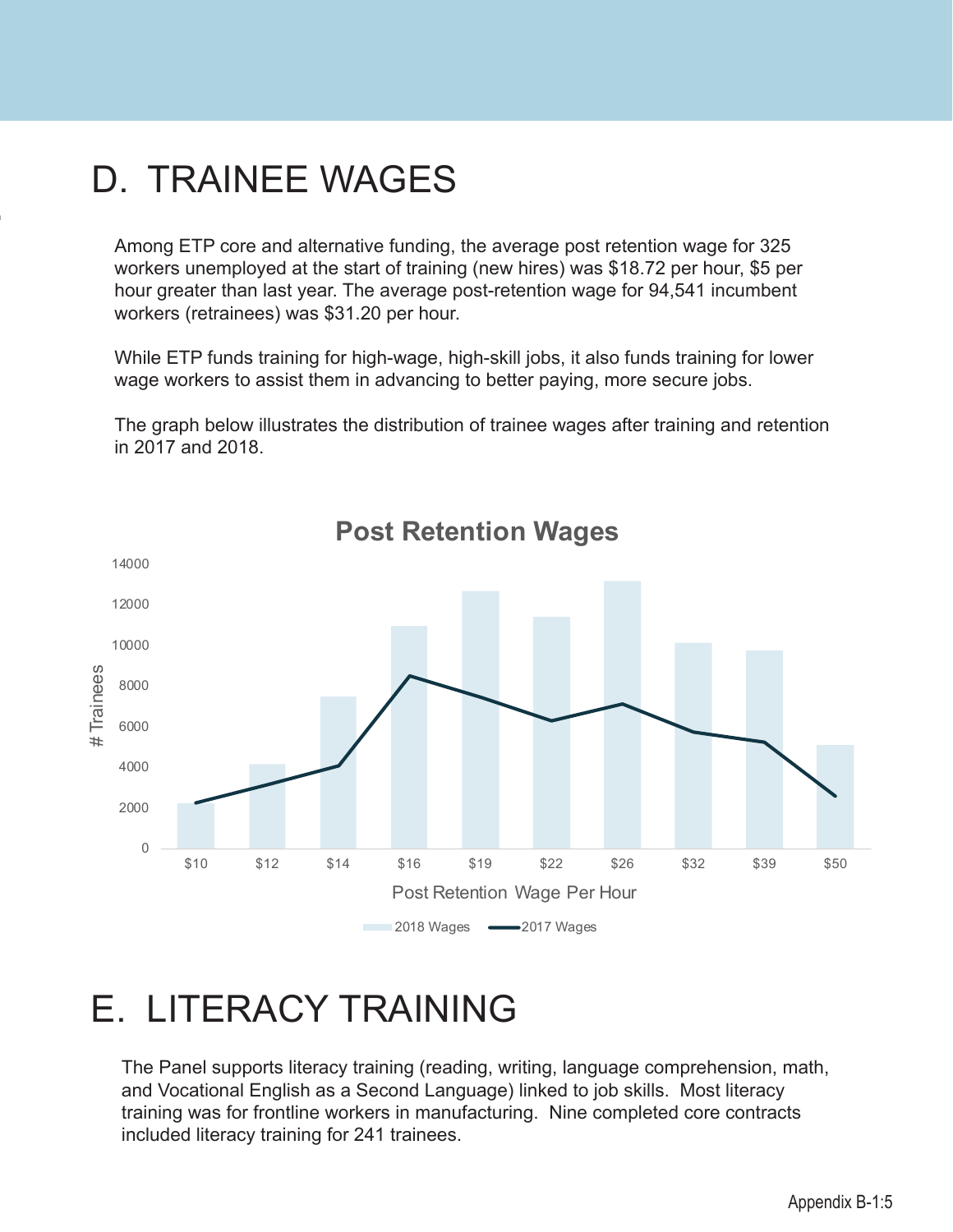# F. TRAINEE DEMOGRAPHICS

ETP trainee demographic characteristics have been reported for sex, age, education, ethnicity, and veterans.



### **RACE / ETHNICITY**



Note: This data is for Core and Alternative Funding Sources. Data for veterans is based on New Hires who specified a veteran status.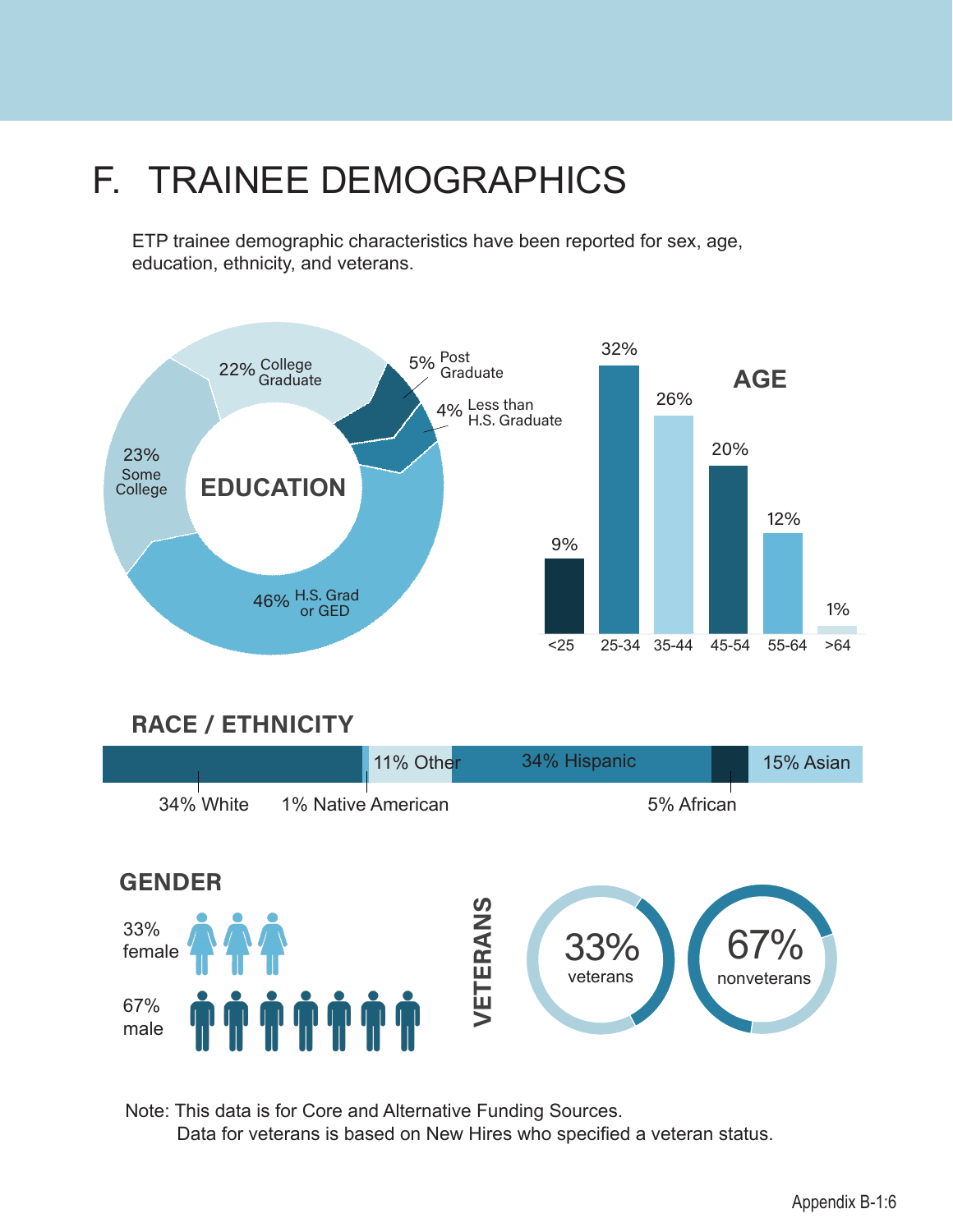# G. LEVERAGING FUNDS THROUGH DISENCUMBERANCES

Since ETP contracts are "performance based", a contractor does not earn funds until a trainee completes training and a subsequent employment retention period, earning a specified minimum wage. Any funds encumbered in a training contract but not actually earned are subsequently disencumbered and reinvested in new training projects\*.

\* Unearned Alternative Funding for AB 118 can be reinvested into new training contracts within the term of the interagency agreement (3/24/2010 through 3/30/2019).

Research conducted by the University of California Los Angeles indicates disencumberances are an integral bi-product of performance-based contracting – assuring that funds not earned by contractors are disencumbered and reinvested in new training projects. Disencumberances result largely from changes in economic and business conditions that force firms to reduce or forego training – all conditions out of ETP's control. Nonetheless, the Panel has taken steps to reduce and minimize disencumberances, including the use of incremental funding, where contract funds are encumbered in phases at minimal levels, with additional funds encumbered only as the contractor demonstrates performance.

Panel actions to reduce disencumberances include:

- Limiting the number of training hours in projects;
- Requiring top management involvement in the contract process to insure company support for training; and,
- Early intervention in poorly performing projects through increased technical assistance, helping contractors be successful. If intervention is unsuccessful, the project is terminated, and funds are disencumbered and reinvested in new training projects.

In its earlier years, ETP incurred disencumberance rates at levels averaging 40 percent annually. However, through Panel administrative action described above, disencumberances have reduced significantly, evidenced by the low rate of 17 percent in all contracts completing and terminating.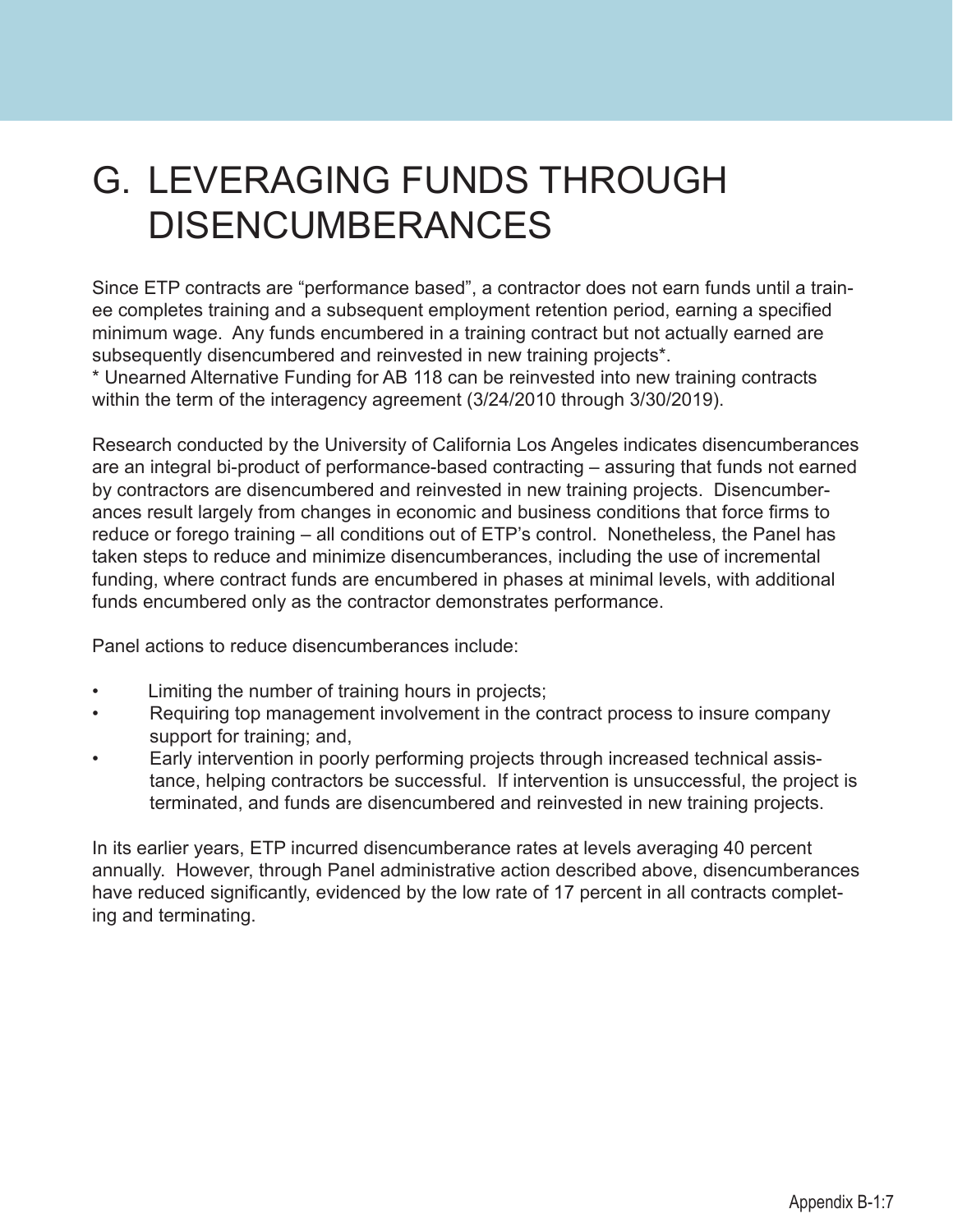#### APPENDIX B-2

#### **COMPLETED CORE FUNDING CONTRACTS** FY 2017-18

| <b>Contractor</b><br><b>Name</b>                                                                             | County/<br><b>Counties</b><br><b>Served</b> | Bus.<br><b>Size</b> | <b>Industry</b>                  | Re-<br>trainees | <b>New</b><br><b>Hires</b> | <b>Earned</b><br><b>Amount</b> | <b>Percent</b><br><b>Earned</b> |
|--------------------------------------------------------------------------------------------------------------|---------------------------------------------|---------------------|----------------------------------|-----------------|----------------------------|--------------------------------|---------------------------------|
| 7TH INNING STRETCH LLC<br><b>DBA STOCKTON PORTS</b>                                                          | <b>SAN JOAQUIN</b>                          | 12                  | <b>Services</b>                  | 11              | $\overline{0}$             | \$7,662                        | 64%                             |
| 90210 DESERT RESORTS<br><b>MANAGEMENT CO LLC</b>                                                             | <b>RIVERSIDE</b>                            | 157,000             | <b>Services</b>                  | 1,120           | $\overline{0}$             | \$425,575                      | 100%                            |
| A TEICHERT & SON INC                                                                                         | <b>MULTI</b>                                | 1,300               | Construction                     | 671             | $\mathbf 0$                | \$329,076                      | 100%                            |
| <b>AAA PLATING &amp;</b><br><b>INSPECTION INC</b>                                                            | <b>LOS</b><br><b>ANGELES</b>                | 117                 | Manufacturing                    | 118             | $\overline{0}$             | \$92,603                       | 97%                             |
| <b>ADVANCED MEDICAL</b><br><b>MANAGEMENT INC</b>                                                             | <b>LOS</b><br><b>ANGELES</b>                | 95                  | <b>Services</b>                  | 104             | $\overline{0}$             | \$46,854                       | 97%                             |
| <b>AGATE GROUP</b>                                                                                           | <b>SACRAMENT</b><br>O                       | 18                  | Technical<br><b>Services</b>     | 11              | $\overline{0}$             | \$14,514                       | 36%                             |
| <b>AHMC GREATER EL</b><br><b>MONTE COMMUNITY</b><br><b>HOSPITAL/DBA GREATER</b><br><b>EL MONTE COMMUNITY</b> | <b>LOS</b><br><b>ANGELES</b>                | 6,500               | Healthcare                       | 160             | $\mathbf 0$                | \$194,633                      | 53%                             |
| <b>ALAMEDA COUNTY</b><br><b>ELECTRICAL INDUSTRY</b><br><b>APPRENTICESHIP AND</b><br><b>TRAINING TRUST</b>    | <b>ALAMEDA</b>                              | <b>MEC</b>          | Various                          | 238             | $\overline{0}$             | \$484,316                      | 98%                             |
| <b>ALEIA CORP DBA</b><br><b>SURPLUS SERVICE</b>                                                              | <b>ALAMEDA</b>                              | $\overline{7}$      | Wholesale<br><b>Distribution</b> | 8               | 0                          | \$15,600                       | 172%                            |
| <b>ALHAMBRA HOSPITAL</b><br><b>MEDICAL CENTER LP</b>                                                         | <b>LOS</b><br><b>ANGELES</b>                | 460                 | Healthcare                       | 64              | $\mathbf 0$                | \$160,032                      | 160%                            |
| <b>ALL FAB PRECISION</b><br>SHEETMETAL INC                                                                   | <b>SANTA</b><br><b>CLARA</b>                | 90                  | Manufacturing                    | 51              | $\mathbf 0$                | \$49,033                       | 79%                             |
| <b>ALL FOREIGN &amp; DOMESTIC</b><br><b>BODY SHOP</b>                                                        | <b>SAN JOAQUIN</b>                          | 72                  | <b>Services</b>                  | 67              | 0                          | \$84,889                       | 89%                             |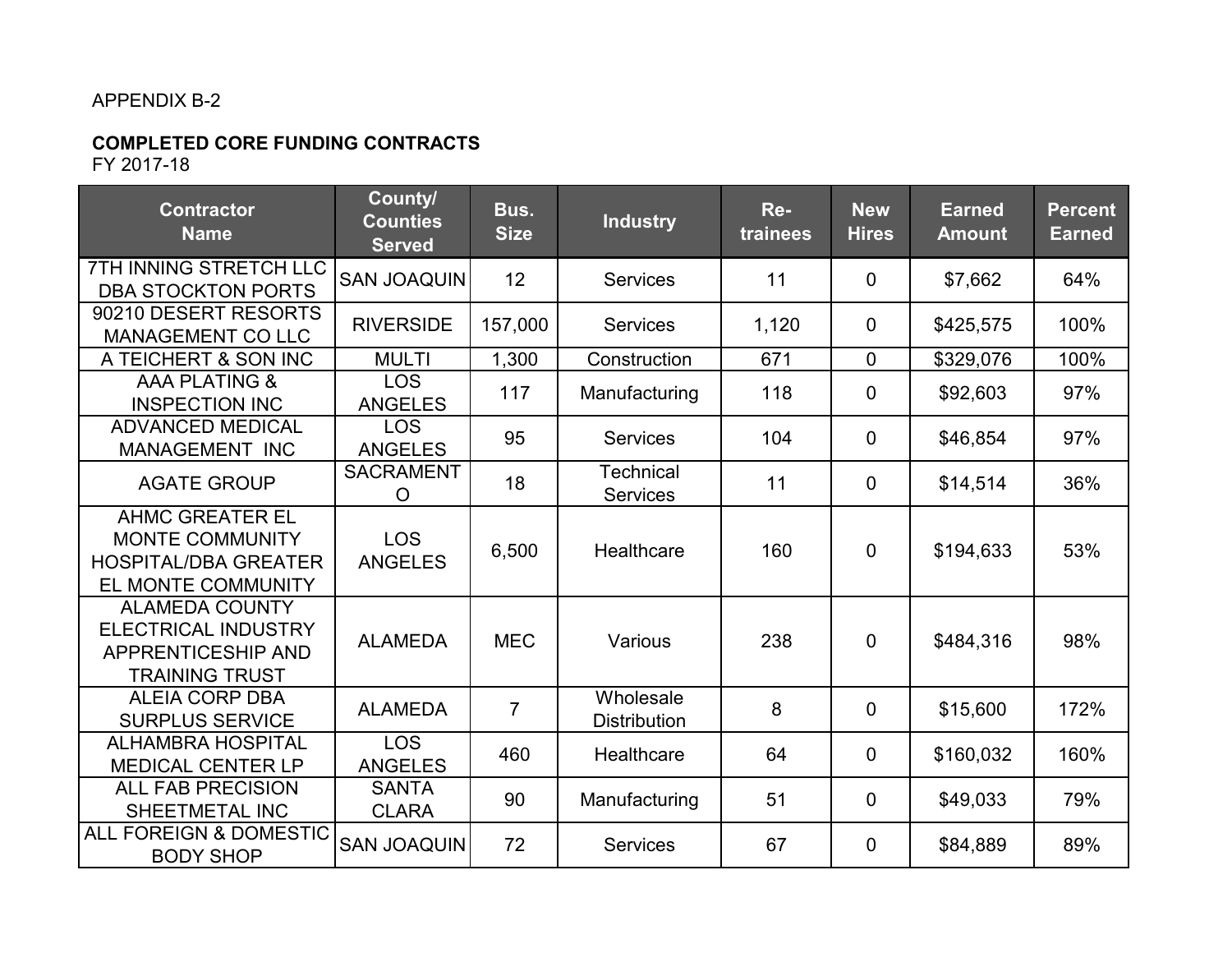| <b>Contractor</b><br><b>Name</b>                                                                                        | County/<br><b>Counties</b><br><b>Served</b> | Bus.<br><b>Size</b> | <b>Industry</b>                     | Re-<br>trainees | <b>New</b><br><b>Hires</b> | <b>Earned</b><br><b>Amount</b> | <b>Percent</b><br><b>Earned</b> |
|-------------------------------------------------------------------------------------------------------------------------|---------------------------------------------|---------------------|-------------------------------------|-----------------|----------------------------|--------------------------------|---------------------------------|
| <b>ALLDATA LLC</b>                                                                                                      | <b>SACRAMENT</b>                            | 70,000              | Manufacturing                       | 159             | $\mathbf 0$                | \$93,899                       | 65%                             |
| <b>ALLEN, HAIGHT &amp;</b><br><b>MONAGHAN LLP</b>                                                                       | <b>ORANGE</b>                               | 13                  | <b>Technical</b><br><b>Services</b> | 12              | $\mathbf 0$                | \$9,724                        | 100%                            |
| <b>ALLIANT TECHSYSTEMS</b><br><b>OPERATION LLC</b>                                                                      | <b>MULTI</b><br><b>COUNTIES</b>             | 12,000              | Manufacturing                       | 156             | $\mathbf 0$                | \$67,472                       | 32%                             |
| <b>ALTA HOSPITALS SYSTEM</b><br><b>LLC</b>                                                                              | <b>LOS</b><br><b>ANGELES</b>                | 3,900               | Healthcare                          | 562             | $\mathbf 0$                | \$635,880                      | 96%                             |
| <b>AMERICAN FASTENERS CO</b><br><b>LTD</b>                                                                              | <b>RIVERSIDE</b>                            | 20                  | Manufacturing                       | 11              | $\mathbf 0$                | \$5,744                        | 32%                             |
| <b>AMERICAN FINANCIAL</b><br><b>NETWORK INC</b>                                                                         | <b>MULTI</b><br><b>COUNTIES</b>             | 1,010               | Finance                             | 244             | $\mathbf 0$                | \$201,075                      | 100%                            |
| <b>AMERICAN FUNDS</b><br><b>SERVICE CO</b>                                                                              | <b>ORANGE</b>                               | 7,836               | Finance                             | 398             | $\mathbf 0$                | \$515,613                      | 71%                             |
| <b>AMERICAN</b><br><b>INTERNATIONAL</b>                                                                                 | <b>LOS</b><br><b>ANGELES</b>                | 740                 | Manufacturing                       | 278             | $\mathbf 0$                | \$79,589                       | 26%                             |
| <b>AMERIFLEX INC</b>                                                                                                    | <b>RIVERSIDE</b>                            | 103                 | Manufacturing                       | $\overline{4}$  | $\mathbf 0$                | \$3,459                        | 9%                              |
| <b>AMGEN INC</b>                                                                                                        | <b>MULTI</b>                                | 16,325              | Manufacturing                       | 366             | $\mathbf 0$                | \$198,000                      | 100%                            |
| <b>ANNIE'S INC</b>                                                                                                      | <b>ALAMEDA</b>                              | 30,371              | Manufacturing                       | 29              | $\mathbf 0$                | \$13,346                       | 20%                             |
| <b>ANRITSU COMPANY</b>                                                                                                  | <b>SANTA</b>                                | 3,500               | Manufacturing                       | 153             | $\mathbf 0$                | \$60,160                       | 35%                             |
| <b>ANTHEM COMPANIES INC</b>                                                                                             | <b>MULTI</b>                                | 52,000              | Finance                             | 510             | $\mathbf 0$                | \$426,541                      | 86%                             |
| <b>APPLIED CERAMICS INC</b>                                                                                             | <b>ALAMEDA</b>                              | 150                 | Manufacturing                       | 23              | $\overline{0}$             | \$28,704                       | 100%                            |
| <b>APPLIED TECHNOLOGIES</b><br><b>ASSOCIATES INC</b>                                                                    | <b>SAN LUIS</b><br><b>OBISPO</b>            | 1,700               | Manufacturing                       | 222             | $\mathbf 0$                | \$246,781                      | 83%                             |
| <b>APPRENTICE &amp;</b><br><b>JOURNEYMEN TRAINING</b><br>TRUST FUND OF THE<br>SOUTHERN CA PLUMBING<br>& PIPING INDUSTRY | <b>MULTI</b><br><b>COUNTIES</b>             | <b>MEC</b>          | Various                             | 712             | $\overline{0}$             | \$949,221                      | 100%                            |
| <b>ARCHITECTS ORANGE</b>                                                                                                | <b>ORANGE</b>                               | 208                 | Technical<br><b>Services</b>        | 37              | $\mathbf 0$                | \$11,372                       | 5%                              |
| <b>ARIAT INTERNATIONAL INC</b>                                                                                          | <b>ALAMEDA</b>                              | 418                 | Manufacturing                       | 203             | $\mathbf 0$                | \$143,644                      | 36%                             |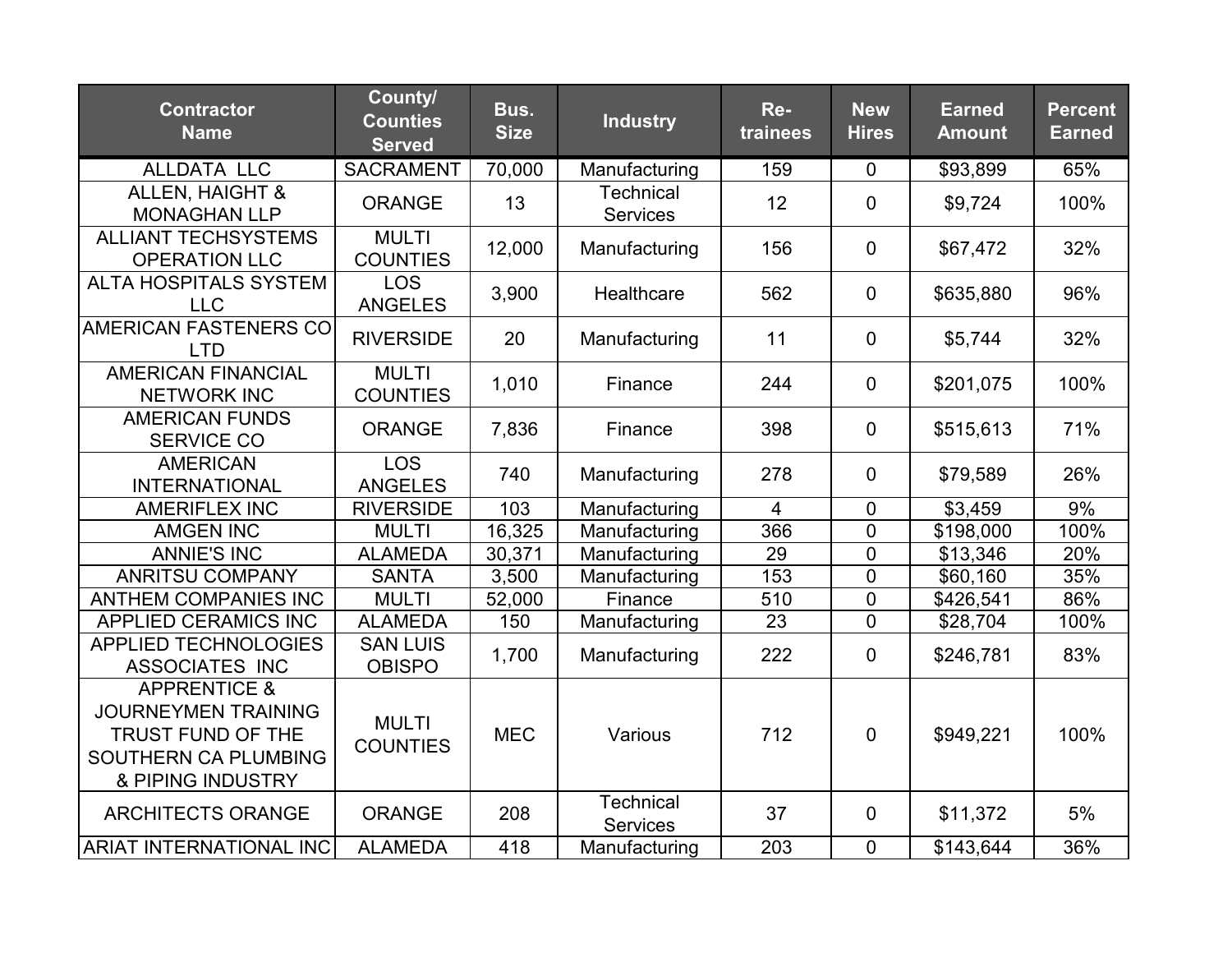| <b>Contractor</b><br><b>Name</b>                                                               | County/<br><b>Counties</b><br><b>Served</b> | Bus.<br><b>Size</b> | <b>Industry</b>                     | Re-<br>trainees | <b>New</b><br><b>Hires</b> | <b>Earned</b><br><b>Amount</b> | <b>Percent</b><br><b>Earned</b> |
|------------------------------------------------------------------------------------------------|---------------------------------------------|---------------------|-------------------------------------|-----------------|----------------------------|--------------------------------|---------------------------------|
| <b>ARLON GRAPHICS LLC</b>                                                                      | <b>ORANGE</b>                               | 3,000               | Manufacturing                       | 184             | $\mathbf 0$                | \$198,050                      | 88%                             |
| <b>ARMANINO FOODS OF</b><br><b>DISTINCTION INC</b>                                             | <b>ALAMEDA</b>                              | 48                  | Manufacturing                       | 19              | $\mathbf 0$                | \$10,950                       | 60%                             |
| <b>ARMSTRONG GARDEN</b><br><b>CENTERS INC</b>                                                  | <b>MULTI</b><br><b>COUNTIES</b>             | 789                 | Agriculture                         | 244             | $\overline{0}$             | \$117,674                      | 120%                            |
| <b>ARO PISTACHIOS INC</b>                                                                      | <b>TULARE</b>                               | 45                  | Agriculture                         | 31              | $\overline{0}$             | \$18,196                       | 52%                             |
| <b>ASC PROCESS SYSTEMS</b><br><b>INC</b>                                                       | <b>LOS</b><br><b>ANGELES</b>                | 271                 | Manufacturing                       | 164             | $\mathbf 0$                | \$97,827                       | 55%                             |
| <b>ASEPCO INC</b>                                                                              | <b>SANTA</b>                                | $\overline{15}$     | Manufacturing                       | $\overline{9}$  | $\overline{0}$             | \$2,818                        | 11%                             |
| <b>ASIAN NEIGHBORHOOD</b><br><b>DESIGN INC</b>                                                 | <b>SAN</b><br><b>FRANCISCO</b>              | <b>MEC</b>          | Various                             | $\mathbf 0$     | 34                         | \$137,673                      | 71%                             |
| <b>ASSOCIATED</b><br><b>MICROBREWERIES INC</b><br><b>DBA KARL STRAUSS</b><br><b>BREWING CO</b> | <b>SAN DIEGO</b>                            | 146                 | Manufacturing                       | 81              | $\overline{0}$             | \$52,380                       | 100%                            |
| <b>ASSUREDPARTNERS OF</b><br><b>CALIFORNIA INSURANCE</b><br>SERVICES, LLC                      | <b>SACRAMENT</b><br>$\overline{O}$          | 44                  | Finance                             | 48              | $\overline{0}$             | \$31,625                       | 95%                             |
| <b>ATS SYSTEMS</b>                                                                             | <b>ORANGE</b>                               | 66                  | Manufacturing                       | $\overline{27}$ | $\overline{0}$             | \$49,140                       | 100%                            |
| <b>AUDENTES</b><br><b>THERAPEUTICS INC</b>                                                     | <b>MULTI</b><br><b>COUNTIES</b>             | 66                  | <b>Technical</b><br><b>Services</b> | 73              | $\mathbf 0$                | \$411,528                      | 100%                            |
| <b>AXIS ENERGY PARTNERS</b><br><b>LLC</b>                                                      | <b>SACRAMENT</b><br>$\circ$                 | 17                  | Manufacturing                       | 1               | $\overline{0}$             | \$1,560                        | 5%                              |
| <b>B &amp; B PIPE AND TOOL CO</b>                                                              | <b>MULTI</b>                                | 46                  | Manufacturing                       | $\mathbf 0$     | $\boldsymbol{0}$           | \$0                            | 0%                              |
| <b>B&amp;B MFG CO</b>                                                                          | <b>LOS</b>                                  | 225                 | Manufacturing                       | 137             | $\mathbf 0$                | \$109,980                      | 100%                            |
| <b>B/E AEROSPACE INC DBA</b><br><b>TEKLAM</b>                                                  | <b>RIVERSIDE</b>                            | 9,000               | Manufacturing                       | 46              | $\mathbf 0$                | \$29,569                       | 36%                             |
| <b>BAE SYSTEMS SAN DIEGO</b><br><b>SHIP REPAIR INC</b>                                         | <b>SAN DIEGO</b>                            | 88,000              | Manufacturing                       | 1,303           | $\mathbf 0$                | \$739,026                      | 89%                             |
| <b>BAKER ELECTRIC INC</b>                                                                      | <b>SAN DIEGO</b>                            | 1,300               | Construction                        | 43              | 0                          | \$16,128                       | 100%                            |
| <b>BALANCED BODY INC</b>                                                                       | <b>SACRAMENT</b>                            | 140                 | Manufacturing                       | $\overline{10}$ | $\overline{0}$             | \$3,577                        | 6%                              |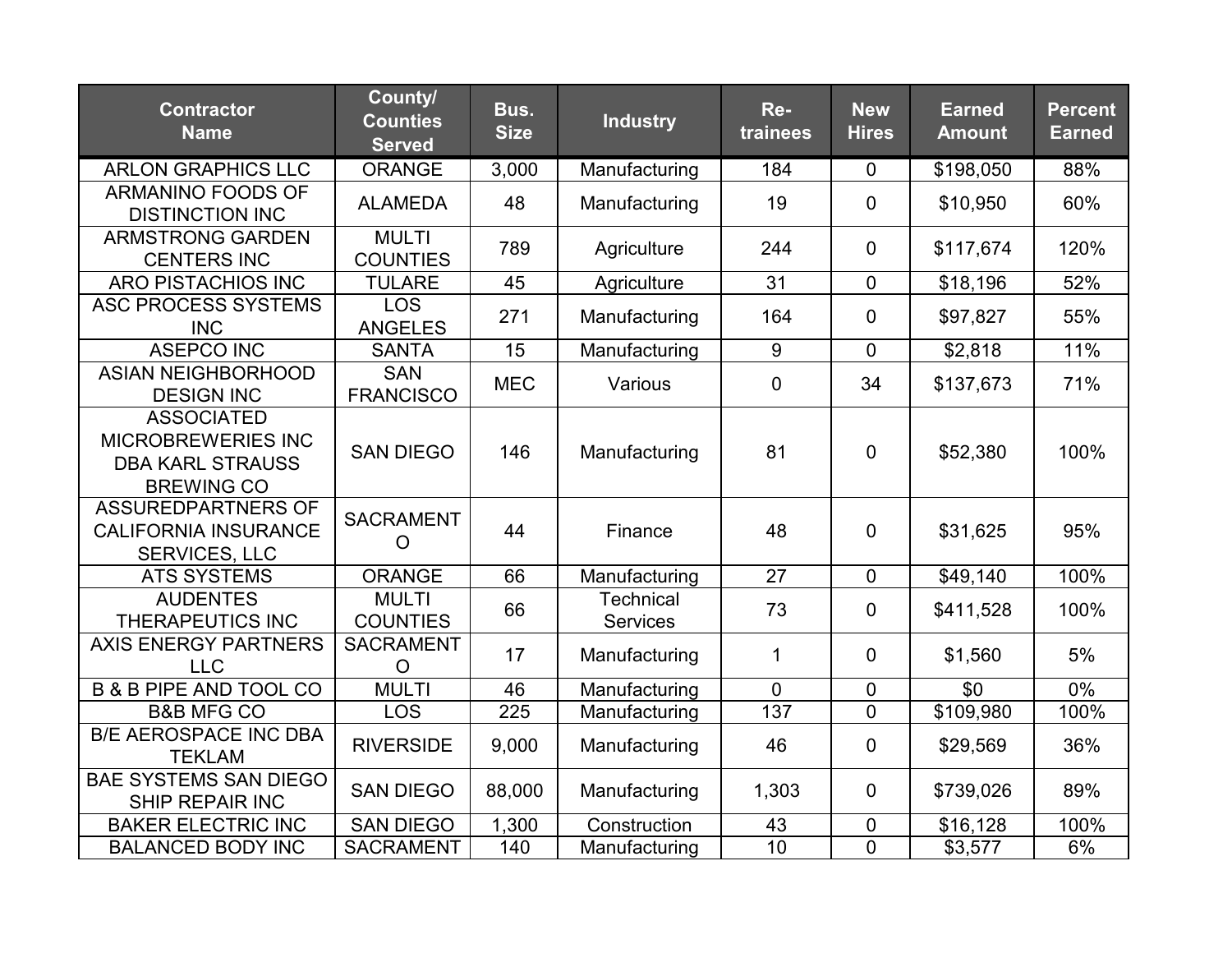| <b>Contractor</b><br><b>Name</b>                                                                                                             | County/<br><b>Counties</b><br><b>Served</b> | Bus.<br><b>Size</b> | <b>Industry</b>                  | Re-<br>trainees | <b>New</b><br><b>Hires</b> | <b>Earned</b><br><b>Amount</b> | <b>Percent</b><br><b>Earned</b> |
|----------------------------------------------------------------------------------------------------------------------------------------------|---------------------------------------------|---------------------|----------------------------------|-----------------|----------------------------|--------------------------------|---------------------------------|
| <b>BAY AREA COUNTIES</b><br><b>ROOFING &amp;</b><br><b>WATERPROOFING</b><br><b>INDUSTRY</b><br><b>APPRENTICESHIP</b><br><b>TRAINING FUND</b> | <b>MULTI</b><br><b>COUNTIES</b>             | <b>MEC</b>          | Various                          | 265             | $\overline{0}$             | \$299,250                      | 100%                            |
| <b>BAYCORR PACKAGING INC</b><br><b>DBA HERITAGE PAPER</b>                                                                                    | <b>MULTI</b><br><b>COUNTIES</b>             | 185                 | Manufacturing                    | 67              | $\overline{0}$             | \$90,420                       | 46%                             |
| <b>BEACHBODY LLC</b>                                                                                                                         | <b>LOS</b>                                  | 872                 | <b>Services</b>                  | 475             | $\overline{0}$             | \$216,126                      | 89%                             |
| <b>BELL BROTHER'S HEATING</b><br><b>AND AIR INC</b>                                                                                          | <b>MULTI</b><br><b>COUNTIES</b>             | 173                 | Construction                     | 235             | $\mathbf 0$                | \$495,459                      | 88%                             |
| <b>BELSHIRE</b><br><b>ENVIRONMENTAL</b><br><b>SERVICES INC</b>                                                                               | <b>ORANGE</b>                               | 89                  | Transportation                   | 69              | $\overline{0}$             | \$53,997                       | 96%                             |
| <b>BERRETT-KOEHLER</b><br><b>PUBLISHERS INC</b>                                                                                              | <b>ALAMEDA</b>                              | 30                  | <b>Services</b>                  | 23              | $\mathbf 0$                | \$9,642                        | 21%                             |
| <b>BETH INCORPORATED</b><br><b>DBA FIX AUTO</b>                                                                                              | <b>LOS</b><br><b>ANGELES</b>                | 35                  | <b>Services</b>                  | 46              | $\overline{0}$             | \$46,257                       | 93%                             |
| <b>BGI WORLDWIDE</b><br><b>LOGISTICS INC</b>                                                                                                 | <b>LOS</b><br><b>ANGELES</b>                | 27                  | Transportation                   | 23              | $\mathbf 0$                | \$16,523                       | 81%                             |
| <b>BIG 5 SPORTING GOODS</b>                                                                                                                  | <b>LOS</b>                                  | 4,000               | Retail                           | 852             | $\overline{0}$             | \$202,966                      | 57%                             |
| <b>BIOMARIN</b><br>PHARMACEUTICAL INC                                                                                                        | <b>MARIN</b>                                | 2,500               | Manufacturing                    | 1,246           | $\mathbf 0$                | \$843,300                      | 100%                            |
| BLUE BOX OPCO LLC DBA<br><b>INFANTINO</b>                                                                                                    | <b>MULTI</b><br><b>COUNTIES</b>             | 52                  | Wholesale<br><b>Distribution</b> | 44              | $\mathbf 0$                | \$15,499                       | 86%                             |
| <b>BOOTH RANCHES LLC</b>                                                                                                                     | <b>FRESNO</b>                               | 99                  | Agriculture                      | 47              | $\mathbf 0$                | \$31,349                       | 45%                             |
| <b>BORAL ROOFING LLC</b>                                                                                                                     | <b>MULTI</b>                                | 9,000               | Manufacturing                    | 38              | $\overline{0}$             | \$25,327                       | 26%                             |
| <b>BOUDREAU PIPELINE</b><br><b>CORP</b>                                                                                                      | <b>RIVERSIDE</b>                            | 266                 | Construction                     | 177             | $\mathbf 0$                | \$94,847                       | 51%                             |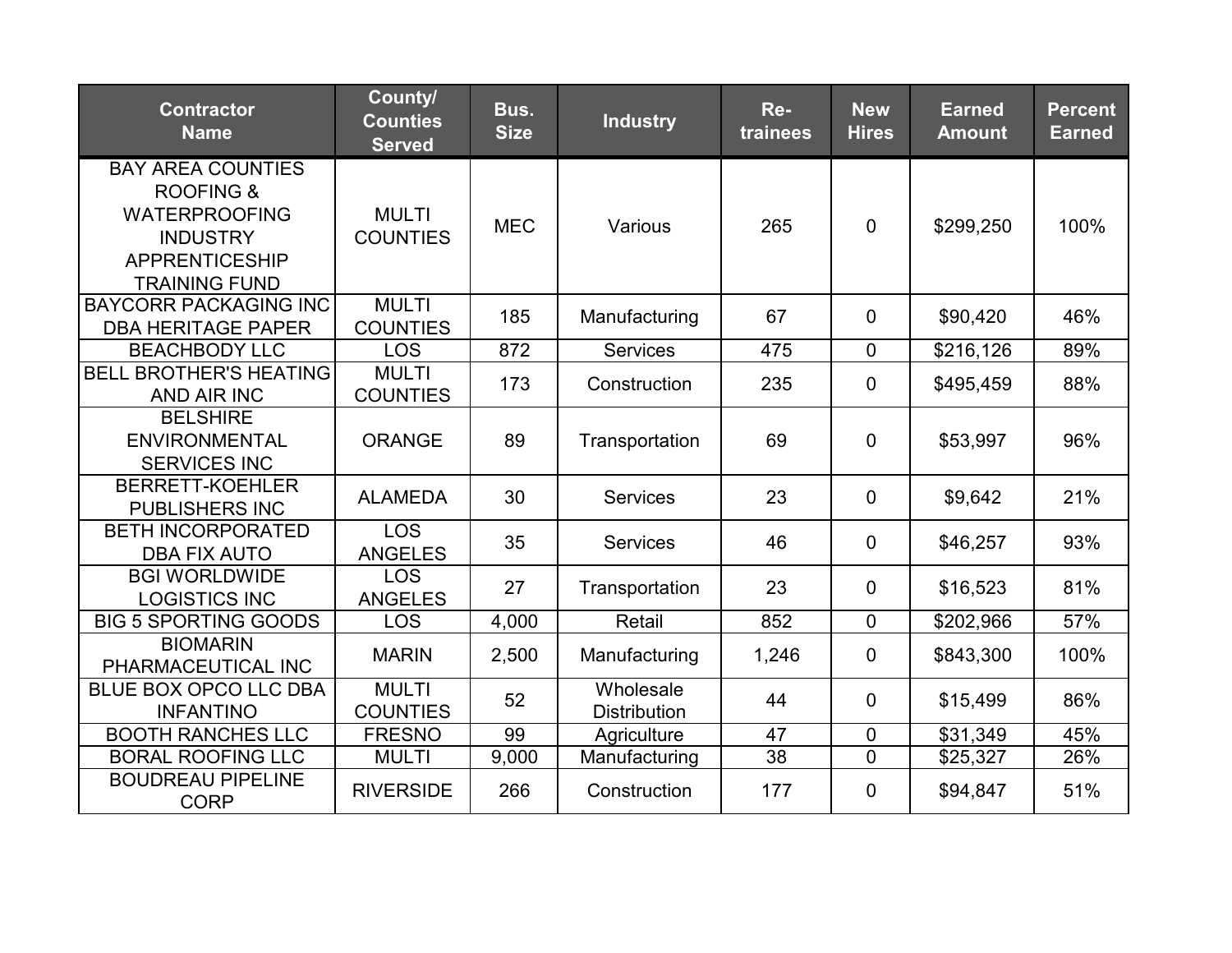| <b>Contractor</b><br><b>Name</b>                                                                                               | County/<br><b>Counties</b><br><b>Served</b> | Bus.<br><b>Size</b> | <b>Industry</b>                     | Re-<br>trainees | <b>New</b><br><b>Hires</b> | <b>Earned</b><br><b>Amount</b> | <b>Percent</b><br><b>Earned</b> |
|--------------------------------------------------------------------------------------------------------------------------------|---------------------------------------------|---------------------|-------------------------------------|-----------------|----------------------------|--------------------------------|---------------------------------|
| <b>BRAND CONSULTING</b><br><b>GROUP LLC DBA BRAND</b><br><b>COLLEGE</b>                                                        | <b>MULTI</b><br><b>COUNTIES</b>             | <b>MEC</b>          | Various                             | 173             | $\overline{0}$             | \$878,914                      | 99%                             |
| <b>BRICKLAYERS AND ALLIED</b><br><b>CRAFTWORKERS LOCAL</b><br>#4 CALIFORNIA JOINT<br><b>APPRENTICESHIP</b><br><b>COMMITTEE</b> | <b>MULTI</b><br><b>COUNTIES</b>             | <b>MEC</b>          | Various                             | 63              | $\overline{0}$             | \$98,098                       | 99%                             |
| <b>BRICKLEY CONSTRUCTION</b><br><b>COMPANY INC DBA</b><br><b>BRICKLEY</b><br><b>ENVIRONMENTAL</b>                              | <b>SAN</b><br><b>BERNARDINO</b>             | 50                  | <b>Services</b>                     | 48              | $\mathbf 0$                | \$98,297                       | 151%                            |
| <b>BRIGHTVIEW LANDSCAPE</b><br><b>SERVICES INC</b>                                                                             | <b>MULTI</b><br><b>COUNTIES</b>             | 22,000              | Technical<br><b>Services</b>        | 193             | $\overline{0}$             | \$87,064                       | 40%                             |
| <b>BSI SERVICES AND</b><br>SOLUTIONS (WEST) INC                                                                                | <b>MULTI</b><br><b>COUNTIES</b>             | 120                 | <b>Technical</b><br><b>Services</b> | 39              | $\mathbf 0$                | \$8,916                        | 27%                             |
| <b>BUILDING SKILLS</b><br><b>PARTNERSHIP</b>                                                                                   | <b>LOS</b><br><b>ANGELES</b>                | <b>MEC</b>          | Various                             | 254             | $\mathbf 0$                | \$58,176                       | 100%                            |
| <b>BURR PILGER MAYER INC</b>                                                                                                   | <b>MULTI</b><br><b>COUNTIES</b>             | 359                 | Technical<br><b>Services</b>        | 300             | $\mathbf 0$                | \$201,005                      | 95%                             |
| <b>BUTTE-GLENN</b><br><b>COMMUNITY COLLEGE</b>                                                                                 | <b>BUTTE</b>                                | <b>MEC</b>          | Various                             | 1,060           | $\mathbf 0$                | \$585,429                      | 145%                            |
| <b>C &amp; H MACHINE INC</b>                                                                                                   | <b>SAN DIEGO</b>                            | 53                  | Manufacturing                       | 21              | $\mathbf 0$                | \$11,516                       | 19%                             |
| C W DRIVER INC                                                                                                                 | <b>MULTI</b>                                | 497                 | Construction                        | 235             | $\mathbf 0$                | \$141,659                      | 71%                             |
| CAL NET TECHNOLOGY<br><b>GROUP</b>                                                                                             | <b>MULTI</b><br><b>COUNTIES</b>             | 105                 | <b>Technical</b><br>Services        | $\mathbf 0$     | $\mathbf 0$                | \$0                            | 0%                              |
| <b>CALIFORNIA BOX CO</b>                                                                                                       | <b>MULTI</b>                                | 202                 | Manufacturing                       | 53              | $\mathbf 0$                | \$71,974                       | 39%                             |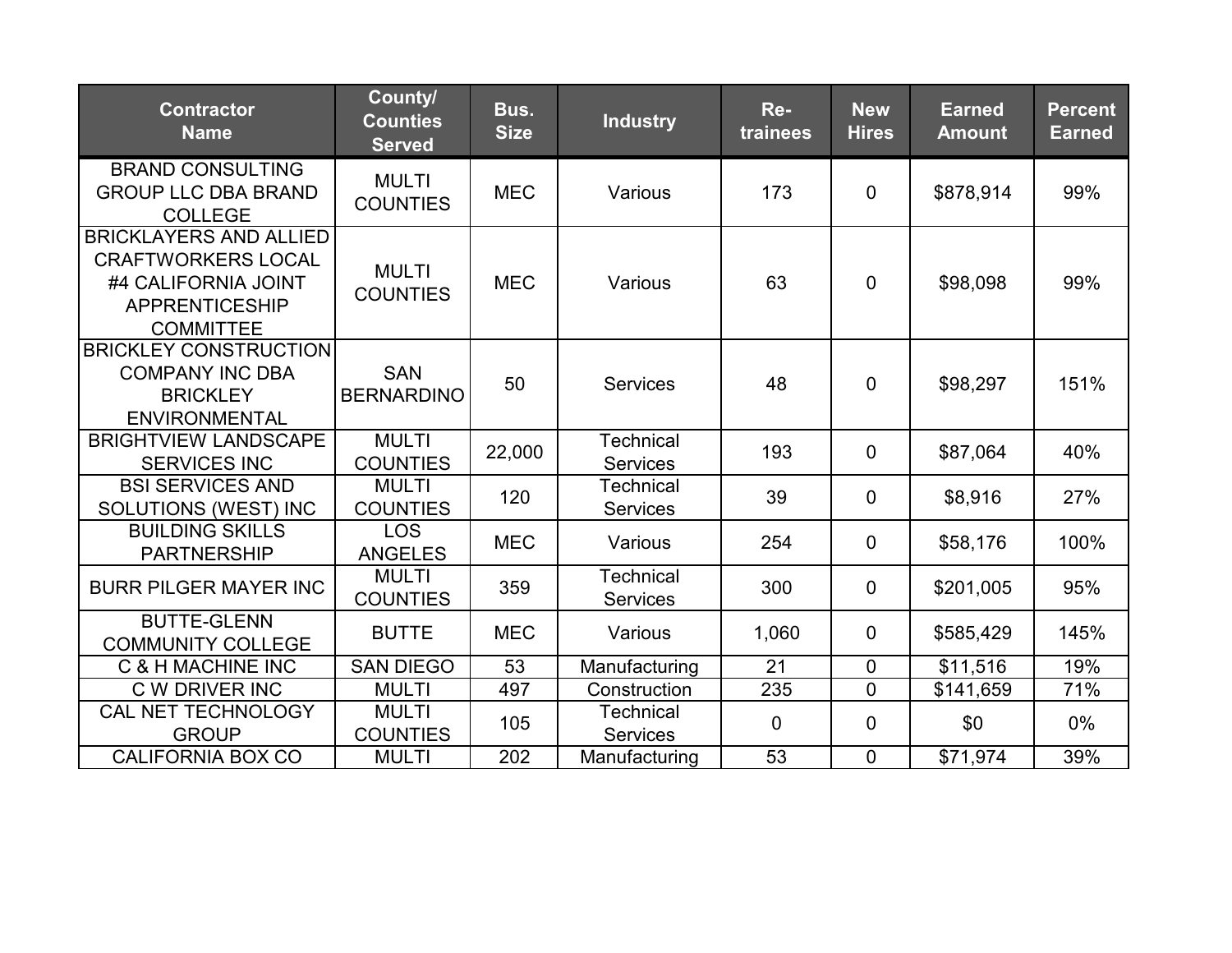| <b>Contractor</b><br><b>Name</b>                                                                                                                   | County/<br><b>Counties</b><br><b>Served</b> | Bus.<br><b>Size</b> | <b>Industry</b> | Re-<br>trainees | <b>New</b><br><b>Hires</b> | <b>Earned</b><br><b>Amount</b> | <b>Percent</b><br><b>Earned</b> |
|----------------------------------------------------------------------------------------------------------------------------------------------------|---------------------------------------------|---------------------|-----------------|-----------------|----------------------------|--------------------------------|---------------------------------|
| <b>CALIFORNIA FIELD IRON</b><br><b>WORKERS</b><br><b>APPRENTICESHIP</b><br><b>TRAINING AND</b><br><b>JOURNEYMAN</b><br><b>RETRAINING FUND - NO</b> | <b>MULTI</b><br><b>COUNTIES</b>             | <b>MEC</b>          | Various         | 498             | $\overline{0}$             | \$518,825                      | 100%                            |
| <b>CALIFORNIA FIELD IRON</b><br><b>WORKERS</b><br><b>APPRENTICESHIP</b><br><b>TRAINING AND</b><br><b>JOURNEYMAN</b><br><b>RETRAINING FUND - SO</b> | <b>MULTI</b><br><b>COUNTIES</b>             | <b>MEC</b>          | Various         | 508             | $\overline{0}$             | \$511,010                      | 100%                            |
| <b>CALIFORNIA</b><br><b>MANUFACTURERS &amp;</b><br><b>TECHNOLOGY</b><br><b>ASSOCIATION</b>                                                         | <b>SACRAMENT</b><br>O                       | <b>MEC</b>          | Various         | 1,229           | $\mathbf 0$                | \$1,199,737                    | 100%                            |
| <b>CALIFORNIA MFG</b><br><b>TECHNOLOGY</b><br><b>CONSULTING</b>                                                                                    | <b>LOS</b><br><b>ANGELES</b>                | <b>MEC</b>          | Various         | 986             | $\mathbf 0$                | \$1,199,745                    | 100%                            |
| <b>CALIFORNIA</b><br><b>NEWSPAPERS</b>                                                                                                             | <b>MULTI</b><br><b>COUNTIES</b>             | 2,943               | Manufacturing   | 1,190           | $\mathbf 0$                | \$743,688                      | 100%                            |
| <b>CALIFORNIA QUALITY</b><br><b>PLASTICS INC</b>                                                                                                   | <b>SAN</b><br><b>BERNARDINO</b>             | 69                  | Manufacturing   | 13              | $\overline{0}$             | \$33,800                       | 86%                             |
| <b>CALIFORNIA TOOLING &amp;</b><br><b>MACHINING</b><br><b>APPRENTICESHIP</b><br><b>ASSOCIATION</b>                                                 | <b>MULTI</b><br><b>COUNTIES</b>             | <b>MEC</b>          | Various         | 43              | $\mathbf 0$                | \$74,170                       | 93%                             |
| <b>CALIFORNIA WORKFORCE</b><br><b>ASSOCIATION</b>                                                                                                  | <b>MULTI</b><br><b>COUNTIES</b>             | <b>MEC</b>          | Various         | 904             | 0                          | \$916,396                      | 97%                             |
| <b>CALPIPE INDUSTRIES INC</b>                                                                                                                      | <b>MULTI</b>                                | 150                 | Manufacturing   | 62              | $\mathbf 0$                | \$70,986                       | 71%                             |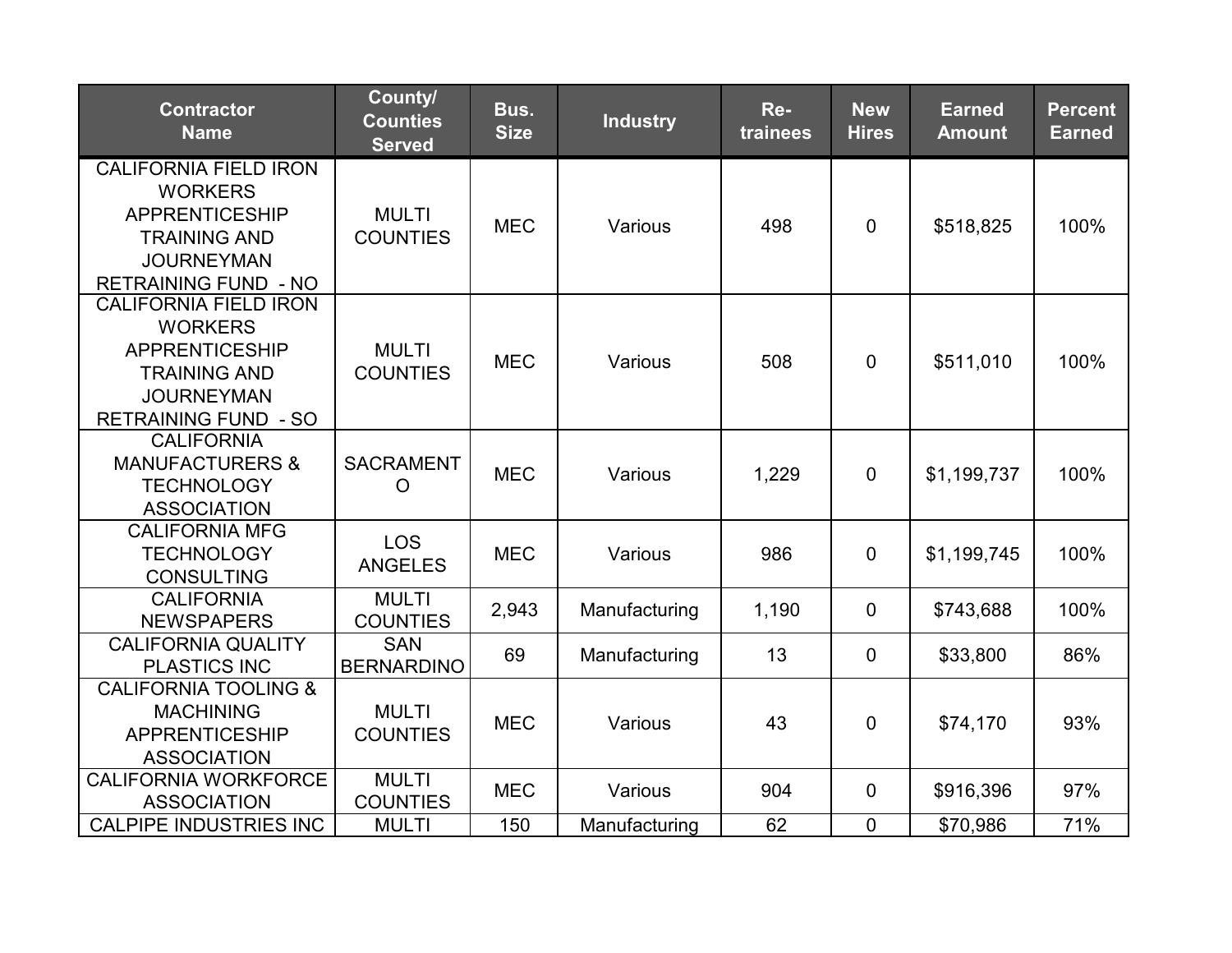| <b>Contractor</b><br><b>Name</b>                                                | County/<br><b>Counties</b><br><b>Served</b> | Bus.<br><b>Size</b> | <b>Industry</b> | Re-<br>trainees | <b>New</b><br><b>Hires</b> | <b>Earned</b><br><b>Amount</b> | <b>Percent</b><br><b>Earned</b> |
|---------------------------------------------------------------------------------|---------------------------------------------|---------------------|-----------------|-----------------|----------------------------|--------------------------------|---------------------------------|
| <b>CARPENTERS TRAINING</b><br><b>COMMITTEE FOR</b><br>NORTHERN CALIFORNIA       | <b>MULTI</b><br><b>COUNTIES</b>             | <b>MEC</b>          | Various         | 1,406           | $\mathbf 0$                | \$948,970                      | 100%                            |
| <b>CASEWORX INC</b>                                                             | <b>SAN</b><br><b>BERNARDINO</b>             | 42                  | Manufacturing   | 20              | $\mathbf 0$                | \$21,589                       | 64%                             |
| <b>CEPHEID</b>                                                                  | <b>SANTA</b>                                | 1,560               | Manufacturing   | 593             | $\mathbf 0$                | \$548,384                      | 96%                             |
| <b>CERTIFIED AVIATION</b><br><b>SERVICES LLC</b>                                | <b>MULTI</b><br><b>COUNTIES</b>             | 240                 | Transportation  | 66              | $\mathbf 0$                | \$86,256                       | 18%                             |
| <b>CERTIFIED STAINLESS</b><br><b>STEEL INC DBA WEST-</b><br><b>MARK</b>         | <b>MULTI</b><br><b>COUNTIES</b>             | 203                 | Manufacturing   | 197             | $\mathbf 0$                | \$327,598                      | 96%                             |
| <b>CHAFFEY COMMUNITY</b><br><b>COLLEGE DISTRICT</b>                             | <b>MULTI</b><br><b>COUNTIES</b>             | <b>MEC</b>          | Various         | 754             | $\overline{0}$             | \$483,754                      | 86%                             |
| <b>CHARLES E THOMAS</b><br><b>COMPANY INC</b>                                   | <b>LOS</b><br><b>ANGELES</b>                | 70                  | Construction    | 0               | $\mathbf 0$                | \$0                            | $0\%$                           |
| <b>CHEF WORKS INC</b>                                                           | <b>SAN DIEGO</b>                            | 210                 | Manufacturing   | 74              | $\mathbf{0}$               | \$45,796                       | 46%                             |
| <b>CHOPRA ENTERPRISES</b><br>LLC DBA THE CHOPRA<br><b>CENTER</b>                | <b>SAN DIEGO</b>                            | 78                  | Services        | 76              | $\mathbf 0$                | \$43,481                       | 87%                             |
| <b>CHROME COLLISION INC</b><br>DBA FIX AUTO POWAY                               | <b>SAN DIEGO</b>                            | 34                  | Services        | 28              | 0                          | \$22,828                       | 65%                             |
| <b>CICHON ACCURATE AUTO</b><br><b>BODY INC DBA ACCURATE</b><br><b>AUTO BODY</b> | <b>CONTRA</b><br><b>COSTA</b>               | 23                  | <b>Services</b> | 12              | $\mathbf 0$                | \$10,983                       | 60%                             |
| CITY AND COUNTY OF SAN<br><b>FRANCISCO</b>                                      | <b>SAN</b><br><b>FRANCISCO</b>              | <b>MEC</b>          | Various         | $\overline{0}$  | 113                        | \$514,476                      | 100%                            |
| <b>CITY OF RICHMOND</b><br><b>WORKFORCE</b><br><b>INVESTMENT BOARD</b>          | <b>CONTRA</b><br><b>COSTA</b>               | <b>MEC</b>          | Various         | 0               | 25                         | \$123,680                      | 97%                             |
| <b>CLASSIC LITHO &amp; DESIGN</b><br><b>INC</b>                                 | <b>LOS</b><br><b>ANGELES</b>                | 35                  | Manufacturing   | 5               | $\overline{0}$             | \$7,800                        | 16%                             |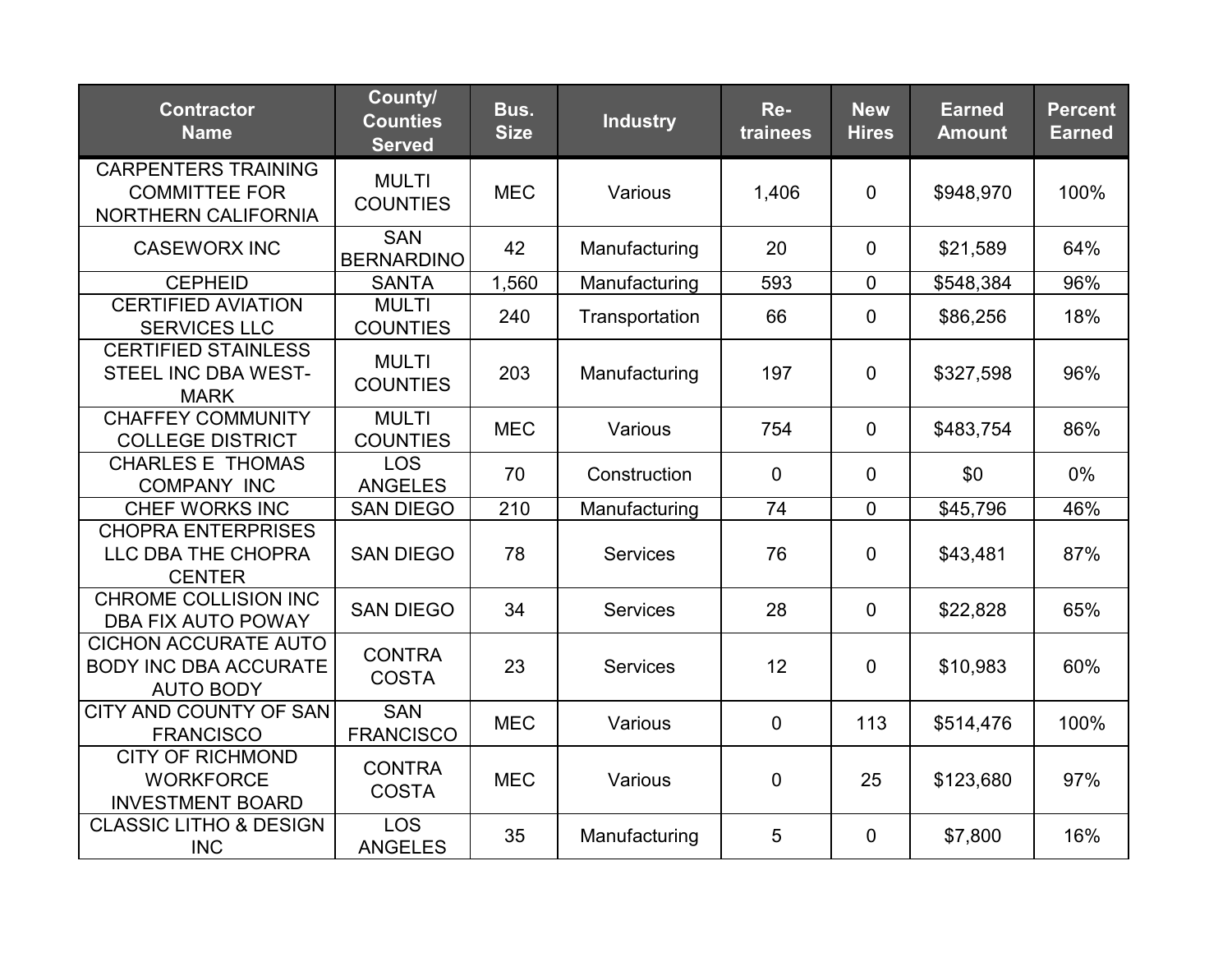| <b>Contractor</b><br><b>Name</b>                                                                  | County/<br><b>Counties</b><br><b>Served</b> | Bus.<br><b>Size</b> | <b>Industry</b>                     | Re-<br>trainees | <b>New</b><br><b>Hires</b> | <b>Earned</b><br><b>Amount</b> | <b>Percent</b><br><b>Earned</b> |
|---------------------------------------------------------------------------------------------------|---------------------------------------------|---------------------|-------------------------------------|-----------------|----------------------------|--------------------------------|---------------------------------|
| CLIFTONLARSONALLEN,<br><b>LLP</b>                                                                 | <b>PLACER</b>                               | 209                 | <b>Technical</b><br><b>Services</b> | 101             | $\overline{0}$             | \$51,620                       | 30%                             |
| <b>CLOROX CO</b>                                                                                  | <b>ALAMEDA</b>                              | 5,014               | Manufacturing                       | 750             | $\overline{0}$             | \$311,334                      | 66%                             |
| COCA-COLA<br><b>REFRESHMENTS USA INC</b>                                                          | <b>LOS</b><br><b>ANGELES</b>                | 143,225             | Manufacturing                       | 370             | $\overline{0}$             | \$186,465                      | 52%                             |
| <b>COHNREZNICK LLP</b>                                                                            | <b>MULTI</b><br><b>COUNTIES</b>             | 2,506               | <b>Technical</b><br><b>Services</b> | 106             | $\mathbf 0$                | \$57,426                       | 58%                             |
| <b>COMPREHENSIVE</b><br><b>TRAINING SYSTEMS INC</b>                                               | <b>SAN DIEGO</b>                            | <b>MEC</b>          | Various                             | $\mathbf{0}$    | 36                         | \$192,558                      | 77%                             |
| <b>CONSOLIDATED DISPOSAL</b><br><b>SERVICE (A REPUBLIC</b><br><b>SERVICES</b>                     | <b>MULTI</b><br><b>COUNTIES</b>             | 30,000              | <b>Services</b>                     | 826             | $\overline{0}$             | \$341,332                      | 134%                            |
| <b>CORPORATION FOR</b><br><b>MANUFACTURING</b><br><b>EXCELLENCE</b>                               | <b>MULTI</b><br><b>COUNTIES</b>             | <b>MEC</b>          | Various                             | 791             | $\mathbf 0$                | \$877,901                      | 92%                             |
| <b>COSTTREE LLC</b>                                                                               | <b>SACRAMENT</b>                            | 10                  | Retail                              | $\mathbf 0$     | $\mathbf 0$                | \$0                            | $0\%$                           |
| <b>COVENANT CARE</b><br><b>CALIFORNIA LLC</b>                                                     | <b>MULTI</b><br><b>COUNTIES</b>             | 6,601               | Healthcare                          | 773             | $\overline{0}$             | \$509,555                      | 68%                             |
| <b>COX COMMUNICATIONS</b><br>CALIFORNIA LLC DBA COX<br><b>COMMUNICATIONS</b><br><b>CALIFORNIA</b> | <b>MULTI</b><br><b>COUNTIES</b>             | 41,276              | <b>High Tech</b>                    | 497             | $\overline{0}$             | \$356,448                      | 78%                             |
| <b>CUMMINS PACIFIC LLC</b>                                                                        | <b>MULTI</b><br><b>COUNTIES</b>             | 61,000              | Wholesale<br><b>Distribution</b>    | 151             | $\mathbf 0$                | \$99,000                       | 100%                            |
| <b>CURTIN MARITIME CORP</b>                                                                       | <b>LOS</b>                                  | 43                  | Transportation                      | 27              | $\overline{0}$             | \$32,668                       | 66%                             |
| DANDELION CHOCOLATE                                                                               | <b>SAN</b><br><b>FRANCISCO</b>              | 59                  | Manufacturing                       | 31              | $\overline{0}$             | \$9,619                        | 37%                             |
| <b>DAUNTLESS INDUSTRIES</b><br><b>INC DBA DAUNTLES</b><br><b>MOLDS</b>                            | <b>LOS</b><br><b>ANGELES</b>                | 23                  | Manufacturing                       | 19              | $\mathbf 0$                | \$95,680                       | 200%                            |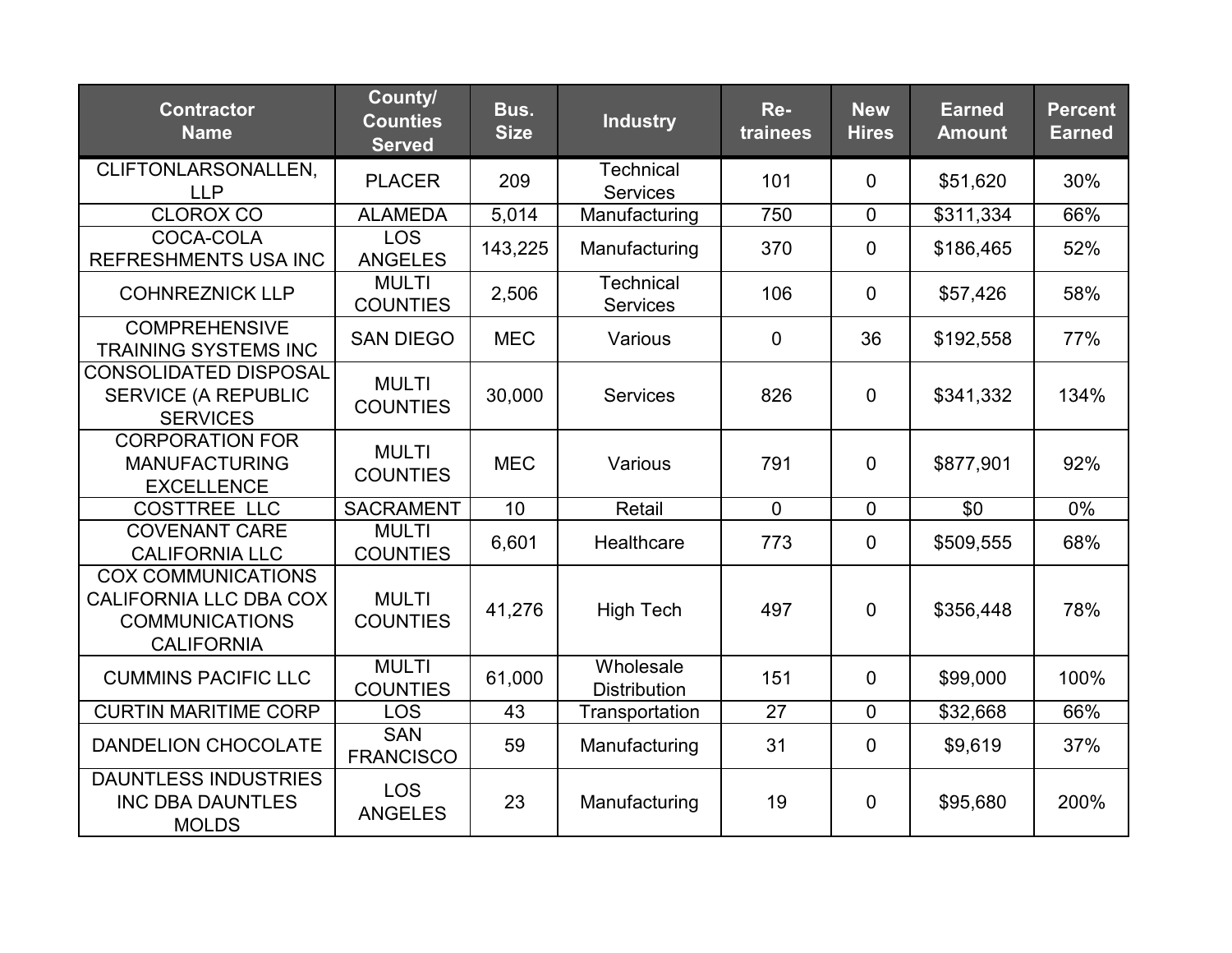| <b>Contractor</b><br><b>Name</b>                                                                                               | County/<br><b>Counties</b><br><b>Served</b> | Bus.<br><b>Size</b> | <b>Industry</b>       | Re-<br>trainees | <b>New</b><br><b>Hires</b> | <b>Earned</b><br><b>Amount</b> | <b>Percent</b><br><b>Earned</b> |
|--------------------------------------------------------------------------------------------------------------------------------|---------------------------------------------|---------------------|-----------------------|-----------------|----------------------------|--------------------------------|---------------------------------|
| DEL AMO CONSTRUCTION<br><b>INC</b>                                                                                             | <b>LOS</b><br><b>ANGELES</b>                | 90                  | Construction          | 73              | $\mathbf 0$                | \$44,772                       | 100%                            |
| <b>DEMPSEY CONSTRUCTION</b><br><b>INC</b>                                                                                      | <b>SAN DIEGO</b>                            | 30                  | Construction          | 35              | $\mathbf 0$                | \$17,265                       | 85%                             |
| <b>DENMAC INDUSTRIES INC</b>                                                                                                   | <b>LOS</b>                                  | 65                  | Manufacturing         | 52              | $\mathbf 0$                | \$45,445                       | 91%                             |
| <b>DENSO WIRELESS</b><br><b>SYSTEMS AMERICA INC</b>                                                                            | <b>SAN DIEGO</b>                            | 146,000             | Manufacturing         | $\mathbf{0}$    | $\mathbf 0$                | \$0                            | 0%                              |
| DIAMOND FOODS, LLC                                                                                                             | <b>SAN JOAQUIN</b>                          | 1,700               | Manufacturing         | 680             | $\mathbf 0$                | \$401,110                      | 92%                             |
| <b>DISCOUNT TWO WAY</b>                                                                                                        | <b>LOS</b>                                  | 30                  | Retail                | 28              | $\overline{0}$             | \$40,772                       | 87%                             |
| <b>DISTRICT COUNCIL 16</b><br>NORTHERN CALIFORNIA<br><b>JOUNRNEYMEN AND</b><br><b>APPRENTICE TRAINING</b><br><b>TRUST FUND</b> | <b>MULTI</b><br><b>COUNTIES</b>             | <b>MEC</b>          | Various               | 640             | $\mathbf 0$                | \$904,707                      | 95%                             |
| <b>DIVERSIFIED</b><br><b>COMMUNICATIONS</b><br><b>SERVICES INC</b>                                                             | ORANGE                                      | 75                  | Construction          | 60              | $\overline{0}$             | \$73,415                       | 147%                            |
| <b>DOGEARED</b>                                                                                                                | <b>LOS</b>                                  | 108                 | Manufacturing         | 79              | $\mathbf 0$                | \$21,261                       | 24%                             |
| DORFMAN-PACIFIC CO                                                                                                             | <b>SAN JOAQUIN</b>                          | 157                 | Retail                | 51              | $\overline{0}$             | \$15,751                       | 17%                             |
| <b>DRAKE HAGLAN &amp;</b><br><b>ASSOCIATES INC</b>                                                                             | <b>SACRAMENT</b><br>$\overline{O}$          | 37                  | Technical<br>Services | 21              | $\overline{0}$             | \$17,134                       | 41%                             |
| <b>DREAMWORKS ANIMATION</b><br><b>SKG INC</b>                                                                                  | LOS<br><b>ANGELES</b>                       | 2,135               | <b>High Tech</b>      | 683             | $\mathbf 0$                | \$257,627                      | 65%                             |
| <b>DT MATTSON</b><br><b>ENTERPRISES INC DBA</b><br><b>PRO-LINE</b>                                                             | <b>RIVERSIDE</b>                            | 48                  | Manufacturing         | 26              | $\mathbf 0$                | \$39,780                       | 100%                            |
| <b>DUARTE NURSERY INC</b>                                                                                                      | <b>STANISLAUS</b>                           | 490                 | Agriculture           | 186             | $\mathbf{0}$               | \$162,486                      | 49%                             |
| E & J GALLO WINERY A<br>WHOLLY-OWNED<br><b>SUBSIDIARY OF DRY</b><br><b>CREEK CORP (GALLO)</b>                                  | <b>MULTI</b><br><b>COUNTIES</b>             | 5,775               | Manufacturing         | 613             | $\mathbf 0$                | \$740,000                      | 100%                            |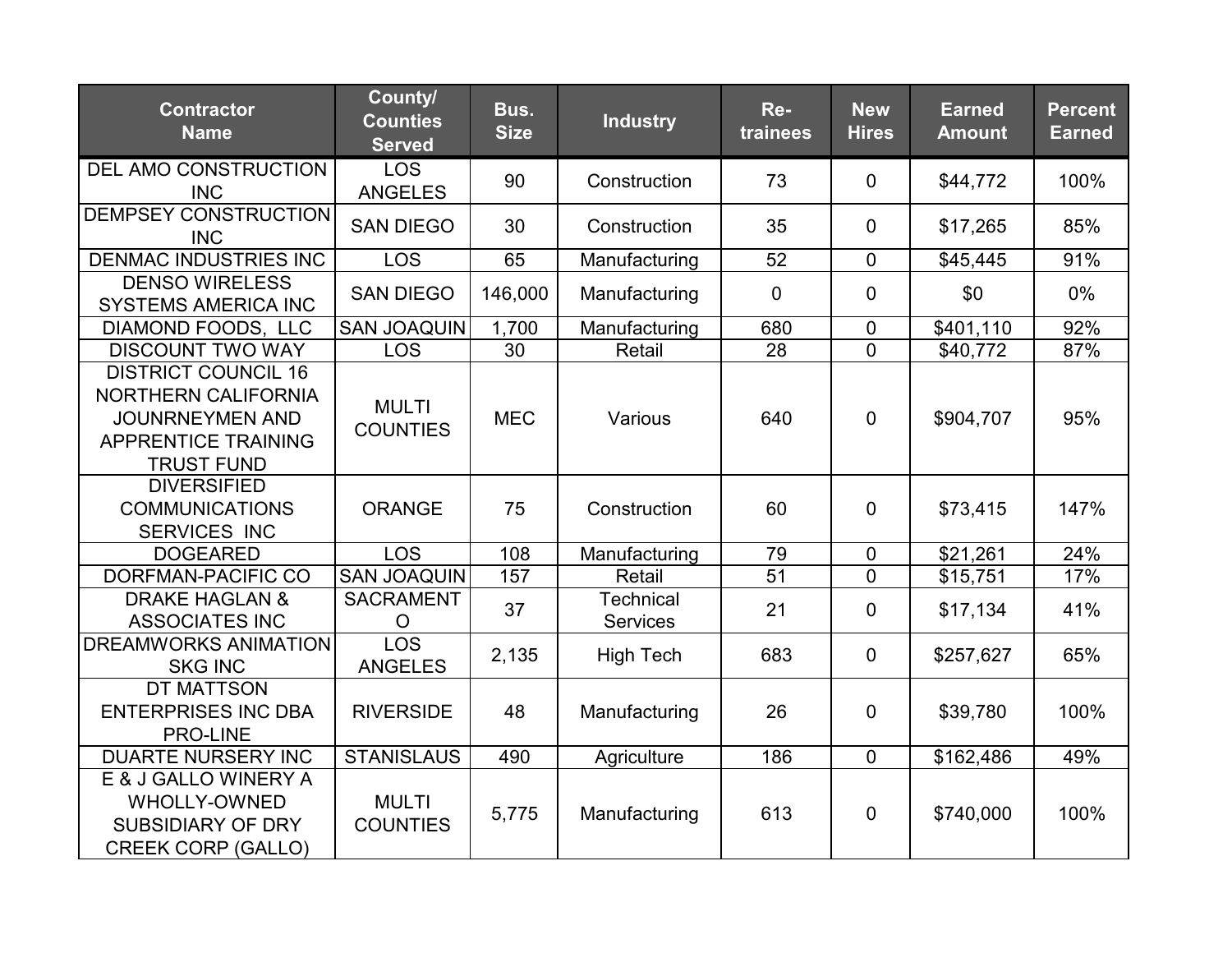| <b>Contractor</b><br><b>Name</b>                                                                       | County/<br><b>Counties</b><br><b>Served</b> | Bus.<br><b>Size</b> | <b>Industry</b>                     | Re-<br>trainees | <b>New</b><br><b>Hires</b> | <b>Earned</b><br><b>Amount</b> | <b>Percent</b><br><b>Earned</b> |
|--------------------------------------------------------------------------------------------------------|---------------------------------------------|---------------------|-------------------------------------|-----------------|----------------------------|--------------------------------|---------------------------------|
| <b>E3 CALIFORNIA</b>                                                                                   | <b>SACRAMENT</b><br>$\circ$                 | 12                  | <b>Technical</b><br><b>Services</b> | 9               | $\overline{0}$             | \$6,363                        | 27%                             |
| <b>ECONOMIC DEVELOPMENT</b><br>COLLABORATIVE-<br><b>VENTURA COUNTY</b>                                 | <b>MULTI</b><br><b>COUNTIES</b>             | <b>MEC</b>          | Various                             | 136             | $\overline{0}$             | \$99,916                       | 100%                            |
| <b>EDWARDS LIFESCIENCES</b><br><b>LLC</b>                                                              | <b>ORANGE</b>                               | 9,875               | Manufacturing                       | 766             | $\mathbf 0$                | \$353,401                      | 75%                             |
| <b>EL CLASIFICADO</b>                                                                                  | <b>MULTI</b>                                | 168                 | Manufacturing                       | 121             | $\mathbf 0$                | \$99,400                       | 100%                            |
| <b>ELECTRONIC INTERFACE</b><br><b>INC DBA APPLIED</b><br><b>ENGINEERING INC</b>                        | <b>SANTA</b><br><b>CLARA</b>                | 50                  | Manufacturing                       | 37              | $\mathbf 0$                | \$49,192                       | 100%                            |
| <b>EMPLOYERS GROUP</b>                                                                                 | <b>LOS</b>                                  | <b>MEC</b>          | Various                             | 1,451           | $\mathbf 0$                | \$779,098                      | 145%                            |
| <b>ESET LLC</b>                                                                                        | <b>SAN DIEGO</b>                            | 1,010               | <b>Technical</b><br><b>Services</b> | 97              | $\overline{0}$             | \$36,400                       | 100%                            |
| <b>ESTERLINE</b><br><b>TECHNOLOGIES</b><br><b>CORPORATION</b>                                          | <b>MULTI</b><br><b>COUNTIES</b>             | 13,000              | Manufacturing                       | 538             | $\mathbf 0$                | \$324,470                      | 74%                             |
| <b>ESURANCE INSURANCE</b><br><b>SERVICES INC A</b><br><b>SUBSIDIARY OF THE</b><br><b>ALLSTATE CORP</b> | <b>MULTI</b><br><b>COUNTIES</b>             | 38,343              | Finance                             | 301             | $\overline{0}$             | \$164,589                      | 80%                             |
| <b>EVOLUTION FRESH INC</b>                                                                             | <b>SAN</b><br><b>BERNARDINO</b>             | 143,000             | Manufacturing                       | 120             | $\mathbf 0$                | \$52,064                       | 100%                            |
| F LOFRANO & SON INC                                                                                    | <b>SAN</b><br><b>FRANCISCO</b>              | 74                  | <b>Services</b>                     | 44              | $\mathbf 0$                | \$36,325                       | 92%                             |
| <b>FARMERS GROUP INC</b>                                                                               | <b>MULTI</b>                                | 22,075              | Finance                             | 321             | $\mathbf 0$                | \$185,469                      | 100%                            |
| <b>FENDER MUSICAL</b><br><b>INSTRUMENTS</b><br><b>CORPORATION</b>                                      | <b>MULTI</b><br><b>COUNTIES</b>             | 2,163               | Manufacturing                       | 184             | $\mathbf 0$                | \$171,657                      | 34%                             |
| <b>FILGER MFG</b>                                                                                      | <b>ORANGE</b>                               | 20                  | Manufacturing                       | 14              | $\mathbf 0$                | \$8,434                        | 38%                             |
| <b>FORMFACTOR INC</b>                                                                                  | <b>ALAMEDA</b>                              | 1,500               | Manufacturing                       | $\overline{15}$ | $\mathbf 0$                | \$5,040                        | 3%                              |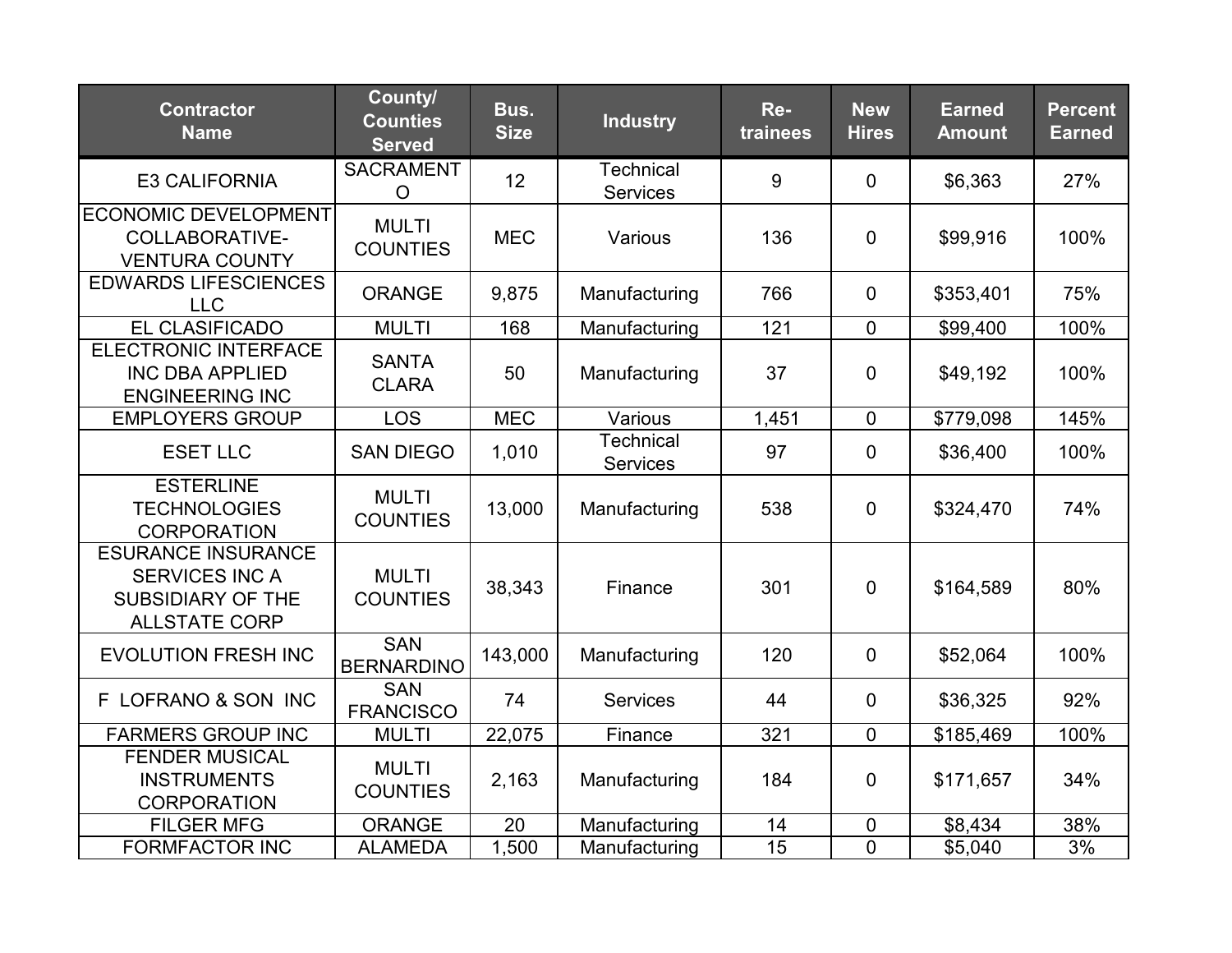| <b>Contractor</b><br><b>Name</b>                                                                           | County/<br><b>Counties</b><br><b>Served</b> | Bus.<br><b>Size</b> | <b>Industry</b>  | Re-<br>trainees | <b>New</b><br><b>Hires</b> | <b>Earned</b><br><b>Amount</b> | <b>Percent</b><br><b>Earned</b> |
|------------------------------------------------------------------------------------------------------------|---------------------------------------------|---------------------|------------------|-----------------|----------------------------|--------------------------------|---------------------------------|
| <b>FOSTER POULTRY FARMS</b>                                                                                | <b>MULTI</b>                                | 12,500              | Manufacturing    | 590             | 0                          | \$201,850                      | 81%                             |
| <b>FOUR STAR MEAT</b>                                                                                      | <b>LOS</b>                                  | 28                  | Manufacturing    | 31              | $\overline{0}$             | \$43,680                       | 100%                            |
| <b>FOUR WHEEL CAMPERS</b><br><b>INC</b>                                                                    | <b>YOLO</b>                                 | 77                  | Manufacturing    | $\mathbf 0$     | $\mathbf 0$                | \$0                            | 0%                              |
| <b>FOWLER PACKING</b><br><b>COMPANY INC</b>                                                                | <b>FRESNO</b>                               | 400                 | Agriculture      | 130             | $\overline{0}$             | \$229,923                      | 66%                             |
| <b>FRESNO SURGERY</b><br><b>CENTER LP DBA FRESNO</b><br><b>SURGICAL HOSPITAL</b>                           | <b>FRESNO</b>                               | 251                 | Healthcare       | 265             | $\overline{0}$             | \$229,920                      | 100%                            |
| <b>GENERAL MILLS</b><br><b>OPERATIONS LLC</b>                                                              | <b>LOS</b><br><b>ANGELES</b>                | 43,000              | Manufacturing    | 175             | $\mathbf 0$                | \$155,104                      | 100%                            |
| <b>GEORGIA PACIFIC</b><br><b>CORRUGATED LLC</b>                                                            | <b>MADERA</b>                               | 35,000              | Manufacturing    | 95              | $\mathbf 0$                | \$45,213                       | 76%                             |
| <b>GILIGIA COLLEGE</b>                                                                                     | <b>LOS</b>                                  | <b>MEC</b>          | Various          | 47              | $\mathbf 0$                | \$215,296                      | 423%                            |
| <b>GIROUX GLASS INC</b>                                                                                    | <b>MULTI</b>                                | 148                 | Construction     | 68              | $\Omega$                   | \$69,583                       | 73%                             |
| <b>GKN AEROSPACE CHEM-</b><br><b>TRONICS INC DBA</b><br><b>ASTECH ENGINEERED</b>                           | <b>ORANGE</b>                               | 12,345              | Manufacturing    | 36              | $\overline{0}$             | \$14,694                       | 3%                              |
| <b>GLENDALE COMMUNITY</b><br><b>COLLEGE PROFESSIONAL</b><br><b>DEVELOPMENT CENTER</b>                      | <b>LOS</b><br><b>ANGELES</b>                | <b>MEC</b>          | Various          | 454             | $\overline{0}$             | \$826,153                      | 100%                            |
| <b>GOLDEN STATE FOODS</b><br><b>CORP</b>                                                                   | <b>LOS</b><br><b>ANGELES</b>                | 5,000               | Manufacturing    | 317             | $\mathbf 0$                | \$77,150                       | 18%                             |
| <b>GOODWEST RUBBER</b><br><b>LININGS INCORPORTED</b><br><b>DBA GOODWEST LININGS</b><br><b>AND COATINGS</b> | <b>SAN</b><br><b>BERNARDINO</b>             | 48                  | Manufacturing    | 24              | $\mathbf 0$                | \$30,861                       | 64%                             |
| <b>GREATCALL INC</b>                                                                                       | <b>SAN DIEGO</b>                            | 925                 | <b>High Tech</b> | 133             | $\Omega$                   | \$261,000                      | 100%                            |
| <b>GREATER OXNARD</b><br><b>ECONOMIC DEVELOPMENT</b><br><b>CORPORATION</b>                                 | <b>VENTURA</b>                              | <b>MEC</b>          | Various          | 50              | $\mathbf 0$                | \$52,439                       | 28%                             |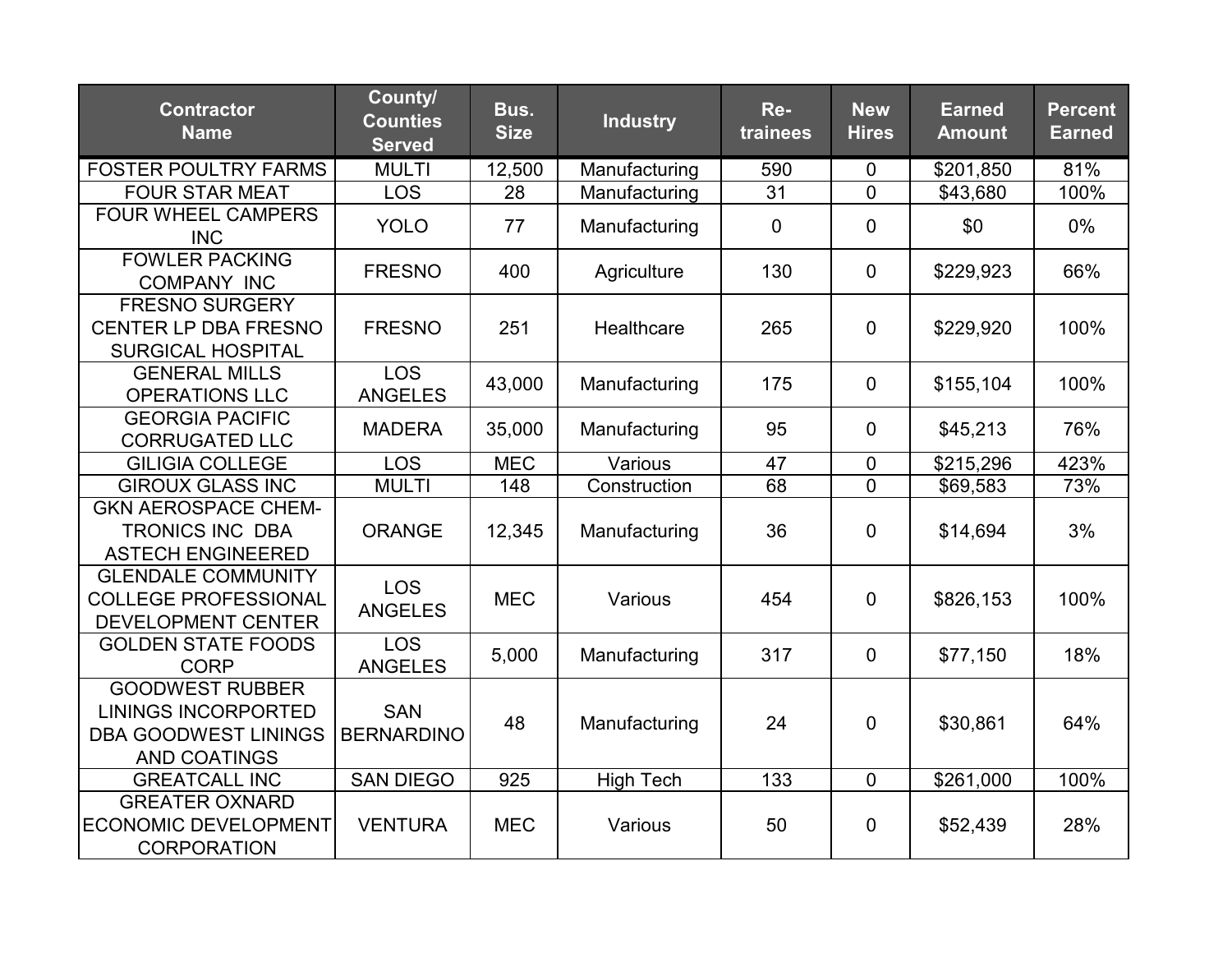| <b>Contractor</b><br><b>Name</b>                                         | County/<br><b>Counties</b><br><b>Served</b> | Bus.<br><b>Size</b> | <b>Industry</b>                     | Re-<br>trainees  | <b>New</b><br><b>Hires</b> | <b>Earned</b><br><b>Amount</b> | <b>Percent</b><br><b>Earned</b> |
|--------------------------------------------------------------------------|---------------------------------------------|---------------------|-------------------------------------|------------------|----------------------------|--------------------------------|---------------------------------|
| <b>GREEN COMMUTER INC</b>                                                | <b>LOS</b>                                  | 5                   | <b>Services</b>                     | $\mathbf{0}$     | $\mathbf 0$                | \$0                            | $0\%$                           |
| <b>GRIFOLS BIOLOGICALS</b>                                               | <b>LOS</b>                                  | 14,700              | Manufacturing                       | 485              | $\overline{0}$             | \$216,000                      | 100%                            |
| <b>GRISWOLD CONTROLS</b>                                                 | <b>ORANGE</b>                               | 73                  | Manufacturing                       | 21               | $\overline{0}$             | \$17,602                       | 26%                             |
| <b>GROSSMONT CUYAMACA</b><br><b>COMMUNITY COLLEGE</b><br><b>DISTRICT</b> | <b>SAN DIEGO</b>                            | <b>MEC</b>          | Various                             | $\overline{0}$   | 18                         | \$90,000                       | 100%                            |
| <b>GUCKENHEIMER</b><br><b>ENTERPRISES INC</b>                            | <b>SAN MATEO</b>                            | 3,247               | <b>Services</b>                     | $\overline{0}$   | $\overline{0}$             | \$0                            | 0%                              |
| H M ELECTRONICS INC                                                      | <b>MULTI</b>                                | 649                 | Manufacturing                       | 478              | $\overline{0}$             | \$271,188                      | 77%                             |
| <b>HASKELL &amp; WHITE LLP</b>                                           | <b>MULTI</b><br><b>COUNTIES</b>             | 59                  | <b>Technical</b><br><b>Services</b> | 50               | $\overline{0}$             | \$49,324                       | 100%                            |
| <b>HEADWAY TECHNOLOGIES</b><br><b>INC</b>                                | <b>SANTA</b><br><b>CLARA</b>                | 702                 | Manufacturing                       | 472              | $\overline{0}$             | \$432,596                      | 75%                             |
| <b>HILMAR CHEESE CO INC</b>                                              | <b>MULTI</b>                                | 1,410               | Manufacturing                       | 593              | $\mathbf 0$                | \$387,000                      | 100%                            |
| <b>HI-TEMP INSULATION INC</b>                                            | <b>VENTURA</b>                              | 450                 | Manufacturing                       | $\overline{222}$ | $\overline{0}$             | \$67,044                       | 51%                             |
| <b>HOMEBOY INDUSTRIES</b>                                                | <b>LOS</b>                                  | 295                 | Manufacturing                       | 105              | $\overline{0}$             | \$76,080                       | 31%                             |
| <b>HYDRO TEK SYSTEMS INC</b>                                             | <b>SAN</b><br><b>BERNARDINO</b>             | 64                  | Manufacturing                       | 14               | $\mathbf 0$                | \$15,357                       | 55%                             |
| <b>HYUNDAI CAPITAL</b><br><b>AMERICA</b>                                 | <b>ORANGE</b>                               | 80,000              | Finance                             | 279              | $\overline{0}$             | \$177,702                      | 35%                             |
| <b>ILLUMINA INC</b>                                                      | <b>MULTI</b><br><b>COUNTIES</b>             | 4,237               | <b>Technical</b><br><b>Services</b> | 789              | $\overline{0}$             | \$314,585                      | 55%                             |
| <b>INFINITE ELECTRONICS,</b>                                             | <b>ORANGE</b>                               | 96                  | Manufacturing                       | 27               | $\mathbf 0$                | \$15,566                       | 22%                             |
| <b>INNOVATIVE MACHINING</b><br><b>INC</b>                                | <b>SANTA</b><br><b>CLARA</b>                | 25                  | Manufacturing                       | 9                | $\mathbf 0$                | \$19,604                       | 100%                            |
| <b>INSPEC TESTING INC</b>                                                | <b>SAN DIEGO</b>                            | 49                  | <b>Technical</b><br><b>Services</b> | 27               | $\mathbf 0$                | \$39,533                       | 97%                             |
| <b>INTEGRATED MEDIA</b><br><b>TECHNOLOGIES INC</b>                       | <b>LOS</b><br><b>ANGELES</b>                | 45                  | <b>Technical</b><br><b>Services</b> | 41               | $\mathbf 0$                | \$97,591                       | 197%                            |
| <b>INTERNATIONAL</b><br><b>BUSINESS MACHINES</b>                         | <b>MULTI</b><br><b>COUNTIES</b>             | 300,000             | Manufacturing                       | 1,010            | $\overline{0}$             | \$388,378                      | 100%                            |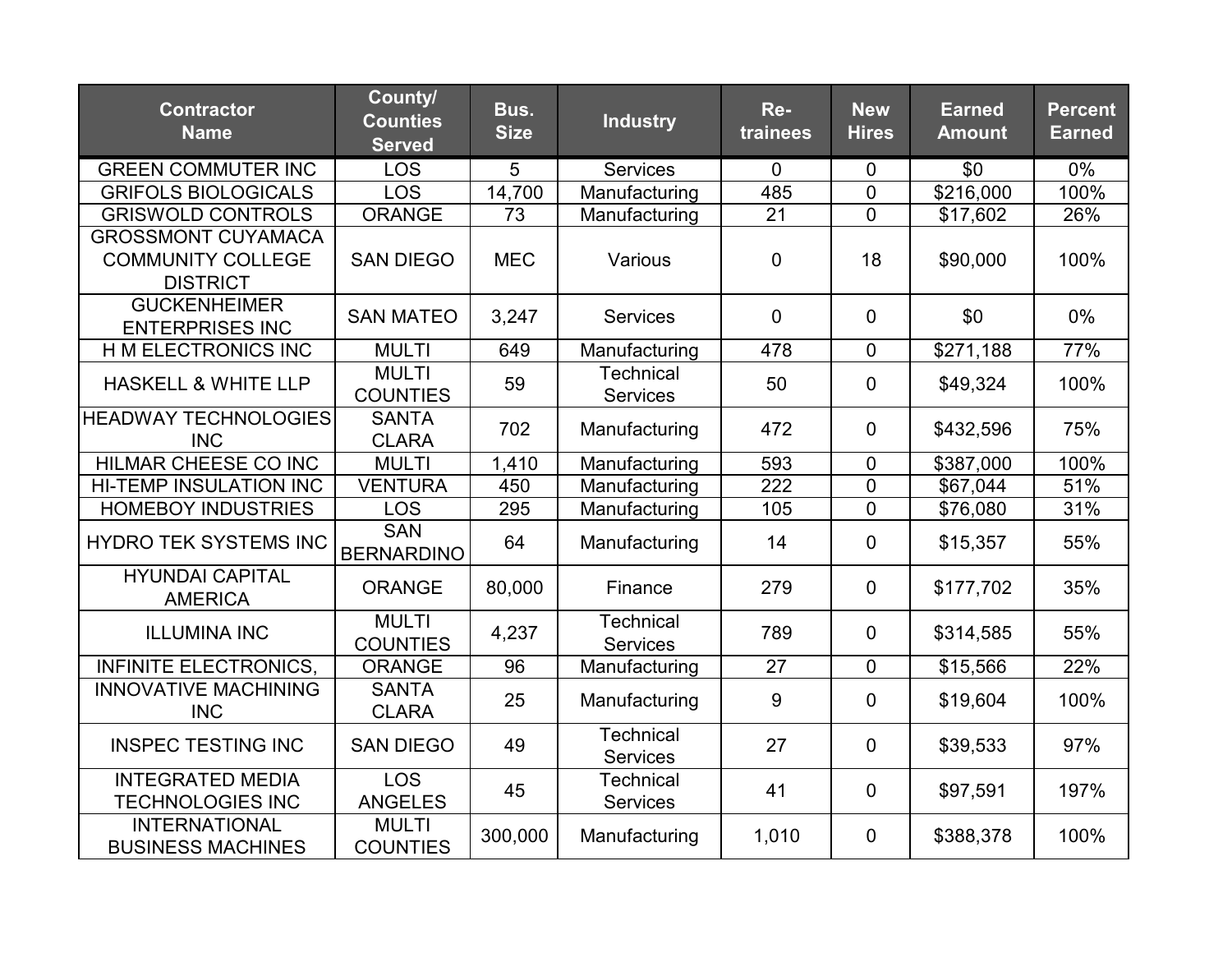| <b>Contractor</b><br><b>Name</b>                                                                                                     | County/<br><b>Counties</b><br><b>Served</b> | Bus.<br><b>Size</b> | <b>Industry</b>                     | Re-<br>trainees | <b>New</b><br><b>Hires</b> | <b>Earned</b><br><b>Amount</b> | <b>Percent</b><br><b>Earned</b> |
|--------------------------------------------------------------------------------------------------------------------------------------|---------------------------------------------|---------------------|-------------------------------------|-----------------|----------------------------|--------------------------------|---------------------------------|
| <b>INTERNATIONAL</b><br><b>TECHNOLOGIES &amp;</b><br><b>SYSTEMS CORPORATION</b><br><b>DBA ITSCO</b>                                  | <b>MULTI</b><br><b>COUNTIES</b>             | 100                 | Wholesale<br><b>Distribution</b>    | 38              | $\mathbf 0$                | \$30,511                       | 63%                             |
| JATC OF THE PLUMBING &<br>PIPE FITTING INDUSTRY<br>OF SAN MATEO COUNTY                                                               | <b>SAN MATEO</b>                            | <b>MEC</b>          | Various                             | 152             | $\mathbf 0$                | \$353,061                      | 91%                             |
| <b>JOINT APPRENTICESHIP</b><br><b>COMMITTEE OPERATING</b><br><b>ENGINEERS, 46</b><br>NORTHERN COUNTIES IN                            | <b>MULTI</b><br><b>COUNTIES</b>             | <b>MEC</b>          | Various                             | 490             | $\overline{0}$             | \$948,894                      | 100%                            |
| <b>JPMORGAN CHASE BANK</b>                                                                                                           | <b>MULTI</b>                                | 221,257             | Finance                             | 1,214           | $\mathbf 0$                | \$374,850                      | 100%                            |
| <b>JSR MICRO INC</b>                                                                                                                 | <b>SANTA</b>                                | 171                 | Manufacturing                       | 138             | $\mathbf 0$                | \$94,859                       | 80%                             |
| K-1 PACKAGING GROUP                                                                                                                  | <b>LOS</b>                                  | 130                 | Manufacturing                       | 51              | $\mathbf 0$                | \$86,529                       | 145%                            |
| KARL STORZ ENDOSCOPY -<br><b>AMERICA INC</b>                                                                                         | <b>MULTI</b><br><b>COUNTIES</b>             | 7,198               | Wholesale<br><b>Distribution</b>    | 400             | $\mathbf 0$                | \$237,602                      | 47%                             |
| <b>KARMA AUTOMOTIVE LLC</b>                                                                                                          | <b>MULTI</b>                                | 262                 | Retail                              | 478             | $\mathbf 0$                | \$624,930                      | 75%                             |
| <b>KEITHLY-WILLIAMS SEEDS</b><br><b>INC</b>                                                                                          | <b>MULTI</b><br><b>COUNTIES</b>             | 150                 | Wholesale<br><b>Distribution</b>    | 15              | $\mathbf 0$                | \$5,137                        | 10%                             |
| <b>KERN COMMUNITY</b><br><b>COLLEGE DISTRICT</b>                                                                                     | <b>MULTI</b><br><b>COUNTIES</b>             | <b>MEC</b>          | Various                             | 1,166           | 14                         | \$605,536                      | 64%                             |
| <b>KITE PHARMA INC</b>                                                                                                               | <b>LOS</b>                                  | 116                 | Manufacturing                       | 21              | $\overline{0}$             | \$10,148                       | 10%                             |
| <b>KML ENTERPRISES INC</b><br><b>DBA NEW HORIZONS</b><br><b>COMPUTER LEARNING</b><br><b>CENTERS OF SOUTHERN</b><br><b>CALIFORNIA</b> | <b>ORANGE</b>                               | <b>MEC</b>          | Various                             | 622             | $\mathbf 0$                | \$232,511                      | 71%                             |
| <b>KRC SAFETY CO INC</b>                                                                                                             | <b>MULTI</b>                                | 95                  | <b>Real Estate</b>                  | 73              | $\mathbf 0$                | \$40,124                       | 74%                             |
| <b>KRT MARKETING, INC</b>                                                                                                            | <b>CONTRA</b><br><b>COSTA</b>               | 31                  | <b>Technical</b><br><b>Services</b> | 25              | $\mathbf 0$                | \$36,400                       | 94%                             |
| <b>L&amp;S FRAMING INC</b>                                                                                                           | <b>PLACER</b>                               | 250                 | Construction                        | 226             | $\mathbf 0$                | \$171,828                      | 96%                             |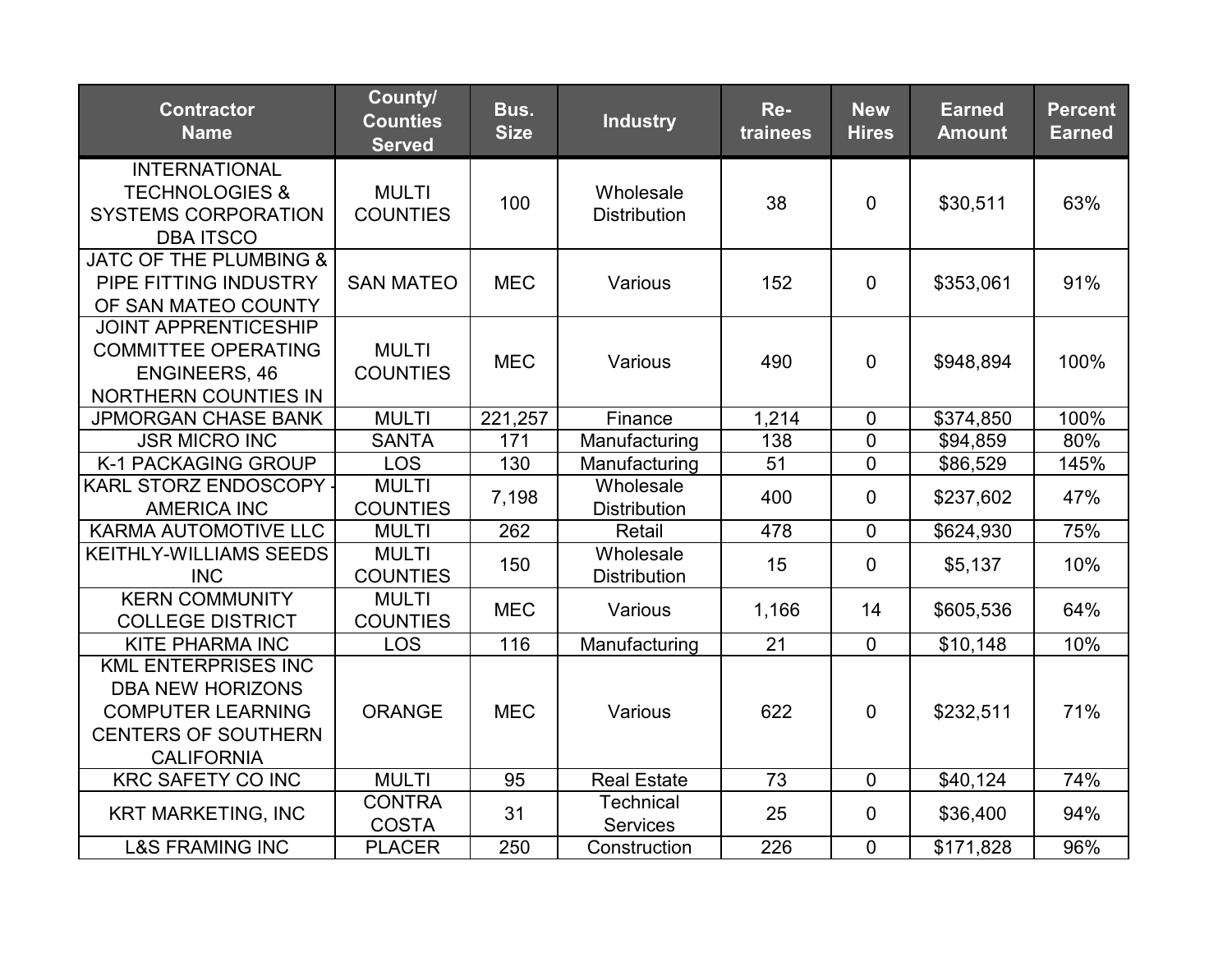| <b>Contractor</b><br><b>Name</b>                                                                                                           | County/<br><b>Counties</b><br><b>Served</b> | Bus.<br><b>Size</b> | <b>Industry</b>  | Re-<br>trainees | <b>New</b><br><b>Hires</b> | <b>Earned</b><br><b>Amount</b> | <b>Percent</b><br><b>Earned</b> |
|--------------------------------------------------------------------------------------------------------------------------------------------|---------------------------------------------|---------------------|------------------|-----------------|----------------------------|--------------------------------|---------------------------------|
| L3 ELECTRON DEVICES,<br><b>INC</b>                                                                                                         | <b>LOS</b><br><b>ANGELES</b>                | 45,000              | Manufacturing    | 351             | $\overline{0}$             | \$349,500                      | 100%                            |
| <b>LA REINA INC</b>                                                                                                                        | <b>MULTI</b>                                | 432                 | Manufacturing    | 85              | $\mathbf 0$                | \$103,660                      | 71%                             |
| <b>LABEL IMPRESSIONS INC</b>                                                                                                               | <b>ORANGE</b>                               | 51                  | Manufacturing    | 34              | $\Omega$                   | \$21,508                       | 74%                             |
| <b>LABORERS TRAINING AND</b><br><b>RETRAINING TRUST FUND</b><br><b>FOR SOUTHERN</b><br><b>CALIFORNIA</b>                                   | <b>MULTI</b><br><b>COUNTIES</b>             | <b>MEC</b>          | Various          | 866             | $\overline{0}$             | \$490,565                      | 100%                            |
| <b>LAM RESEARCH</b><br><b>CORPORATION</b>                                                                                                  | <b>ALAMEDA</b>                              | 6,922               | Manufacturing    | 113             | $\mathbf 0$                | \$39,519                       | 81%                             |
| <b>LANCE CAMPER MFG</b><br><b>CORP</b>                                                                                                     | <b>LOS</b><br><b>ANGELES</b>                | 462                 | Manufacturing    | 298             | $\overline{0}$             | \$113,971                      | 23%                             |
| LE TOTE INC                                                                                                                                | <b>ALAMEDA</b>                              | 230                 | <b>High Tech</b> | 171             | $\mathbf 0$                | \$128,811                      | 89%                             |
| <b>LOAN DEPOT</b>                                                                                                                          | <b>ORANGE</b>                               | 5,000               | Finance          | 194             | $\overline{0}$             | \$342,048                      | 92%                             |
| <b>LOCKHEED MARTIN SPACE</b><br><b>SYSTEMS COMPANY, A</b><br><b>DIVISION OF LOCKHEED</b><br><b>MARTIN CORPORATION</b>                      | <b>SANTA</b><br><b>CLARA</b>                | 112,000             | Manufacturing    | 914             | $\mathbf 0$                | \$509,221                      | 68%                             |
| <b>LOLLICUP USA INC</b>                                                                                                                    | <b>SAN</b><br><b>BERNARDINO</b>             | 219                 | <b>Services</b>  | 77              | $\mathbf 0$                | \$41,488                       | 17%                             |
| <b>LOMITA CHAMBER OF</b><br><b>COMMERCE</b>                                                                                                | <b>MULTI</b><br><b>COUNTIES</b>             | <b>MEC</b>          | Various          | 384             | $\mathbf 0$                | \$425,833                      | 92%                             |
| <b>LOS ALAMITOS MEDICAL</b><br><b>CENTER INC DBA LOS</b><br><b>ALAMITOS MEDICAL</b><br><b>CENTER - A CALIFORNIA</b><br><b>CORP OF TENE</b> | <b>ORANGE</b>                               | 112,387             | Healthcare       | 99              | $\overline{0}$             | \$149,760                      | 100%                            |
| <b>LOS ANGELES</b><br><b>COMMUNITY COLLEGE</b>                                                                                             | <b>LOS</b><br><b>ANGELES</b>                | <b>MEC</b>          | Various          | 1,590           | $\overline{0}$             | \$830,674                      | 88%                             |
| <b>LOS ROBLES HOSPITAL</b><br>AND MEDICAL CENTER                                                                                           | <b>VENTURA</b>                              | 199,000             | Healthcare       | 439             | $\mathbf 0$                | \$442,587                      | 59%                             |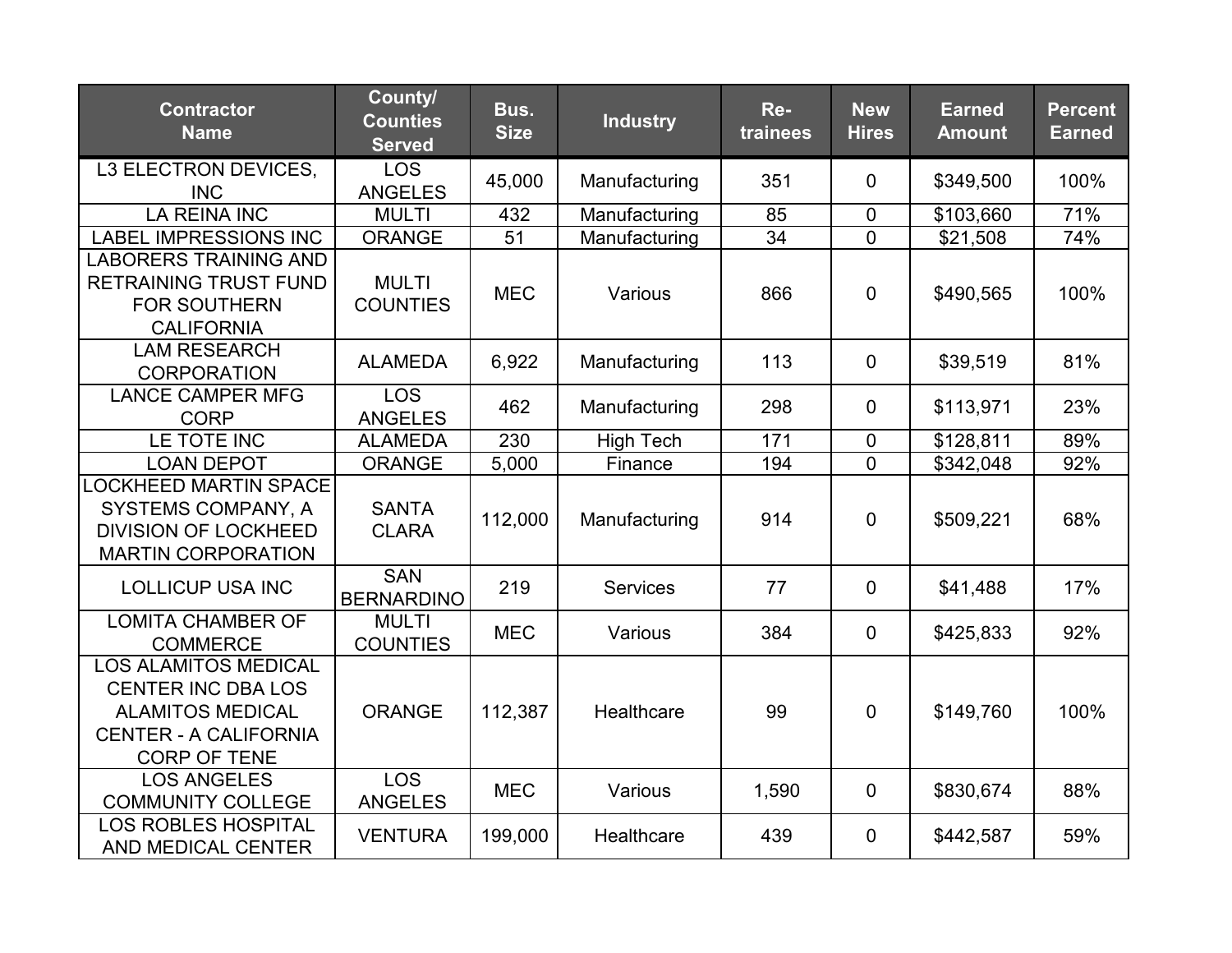| <b>Contractor</b><br><b>Name</b>                  | County/<br><b>Counties</b><br><b>Served</b> | Bus.<br><b>Size</b> | <b>Industry</b>                     | Re-<br>trainees | <b>New</b><br><b>Hires</b> | <b>Earned</b><br><b>Amount</b> | <b>Percent</b><br><b>Earned</b> |
|---------------------------------------------------|---------------------------------------------|---------------------|-------------------------------------|-----------------|----------------------------|--------------------------------|---------------------------------|
| <b>LSL CERTIFIED PUBLIC</b><br><b>ACCOUNTANTS</b> | <b>ORANGE</b>                               | 60                  | <b>Technical</b><br><b>Services</b> | 39              | $\overline{0}$             | \$55,155                       | 89%                             |
| <b>LUMENTUM OPERATIONS</b><br><b>LLC</b>          | <b>SANTA</b><br><b>CLARA</b>                | 1,867               | Manufacturing                       | 19              | $\overline{0}$             | \$15,768                       | 16%                             |
| <b>LUMILEDS LIGHTING US</b><br><b>LLC</b>         | <b>SANTA</b><br><b>CLARA</b>                | 8,500               | Manufacturing                       | 213             | $\mathbf 0$                | \$182,129                      | 100%                            |
| <b>LUSIVE DECOR</b>                               | <b>LOS</b>                                  | 66                  | Manufacturing                       | 44              | $\mathbf 0$                | \$71,531                       | 74%                             |
| M S AEROSPACE INC                                 | <b>LOS</b>                                  | 290                 | Manufacturing                       | 8               | $\mathbf 0$                | \$3,972                        | $2\%$                           |
| <b>MANAGED CAREER</b><br><b>SOLUTIONS INC</b>     | <b>MULTI</b><br><b>COUNTIES</b>             | <b>MEC</b>          | Various                             | 0               | 28                         | \$180,072                      | 90%                             |
| <b>MANAGEMENT</b><br><b>ASSOCIATION INC</b>       | <b>MULTI</b><br><b>COUNTIES</b>             | 550                 | <b>Technical</b><br>Services        | 80              | $\mathbf 0$                | \$33,011                       | 16%                             |
| <b>MARVIN TEST SOLUTIONS</b><br><b>INC</b>        | <b>ORANGE</b>                               | 761                 | Manufacturing                       | 29              | $\mathbf 0$                | \$10,327                       | 84%                             |
| <b>MAXIM HEALTHCARE</b><br><b>SERVICES INC</b>    | <b>MULTI</b><br><b>COUNTIES</b>             | 14,756              | <b>Services</b>                     | 106             | $\mathbf 0$                | \$45,598                       | 56%                             |
| <b>MBK ENTERPRISES INC</b><br><b>DBA MBK TAPE</b> | <b>LOS</b><br><b>ANGELES</b>                | 41                  | Manufacturing                       | 38              | $\mathbf 0$                | \$49,920                       | 100%                            |
| <b>MCCARTHY BUILDING</b><br><b>COMPANIES INC</b>  | <b>MULTI</b><br><b>COUNTIES</b>             | 2,238               | Construction                        | 138             | $\mathbf 0$                | \$73,055                       | 73%                             |
| <b>MEDWAY PLASTICS CORP</b>                       | <b>LOS</b>                                  | 117                 | Manufacturing                       | 106             | $\mathbf{0}$               | \$95,833                       | 60%                             |
| <b>MEGGITT (NORTH</b><br>HOLLYWOOD) INC           | <b>LOS</b><br><b>ANGELES</b>                | 11,000              | Manufacturing                       | 107             | $\mathbf 0$                | \$66,301                       | 9%                              |
| <b>MENASHA PACKAGING CO</b><br><b>LLC</b>         | <b>LOS</b><br><b>ANGELES</b>                | 5,273               | Manufacturing                       | 27              | $\mathbf 0$                | \$9,028                        | 13%                             |
| <b>MEREX AIRCRAFT CO INC</b>                      | <b>VENTURA</b>                              | 150                 | Manufacturing                       | $\overline{17}$ | $\mathbf 0$                | \$17,537                       | 42%                             |
| <b>MERILIZ INC DBA DOME</b><br><b>PRINTING</b>    | <b>MULTI</b><br><b>COUNTIES</b>             | 225                 | Manufacturing                       | 172             | $\mathbf 0$                | \$239,816                      | 71%                             |
| <b>METHOD TECHNOLOGIES</b><br><b>INC</b>          | <b>ORANGE</b>                               | 25                  | Technical<br><b>Services</b>        | 26              | $\mathbf 0$                | \$39,133                       | 177%                            |
| MICHAEL KORS (USA) INC                            | <b>LOS</b>                                  | 7,528               | Manufacturing                       | 423             | $\mathbf 0$                | \$179,093                      | 36%                             |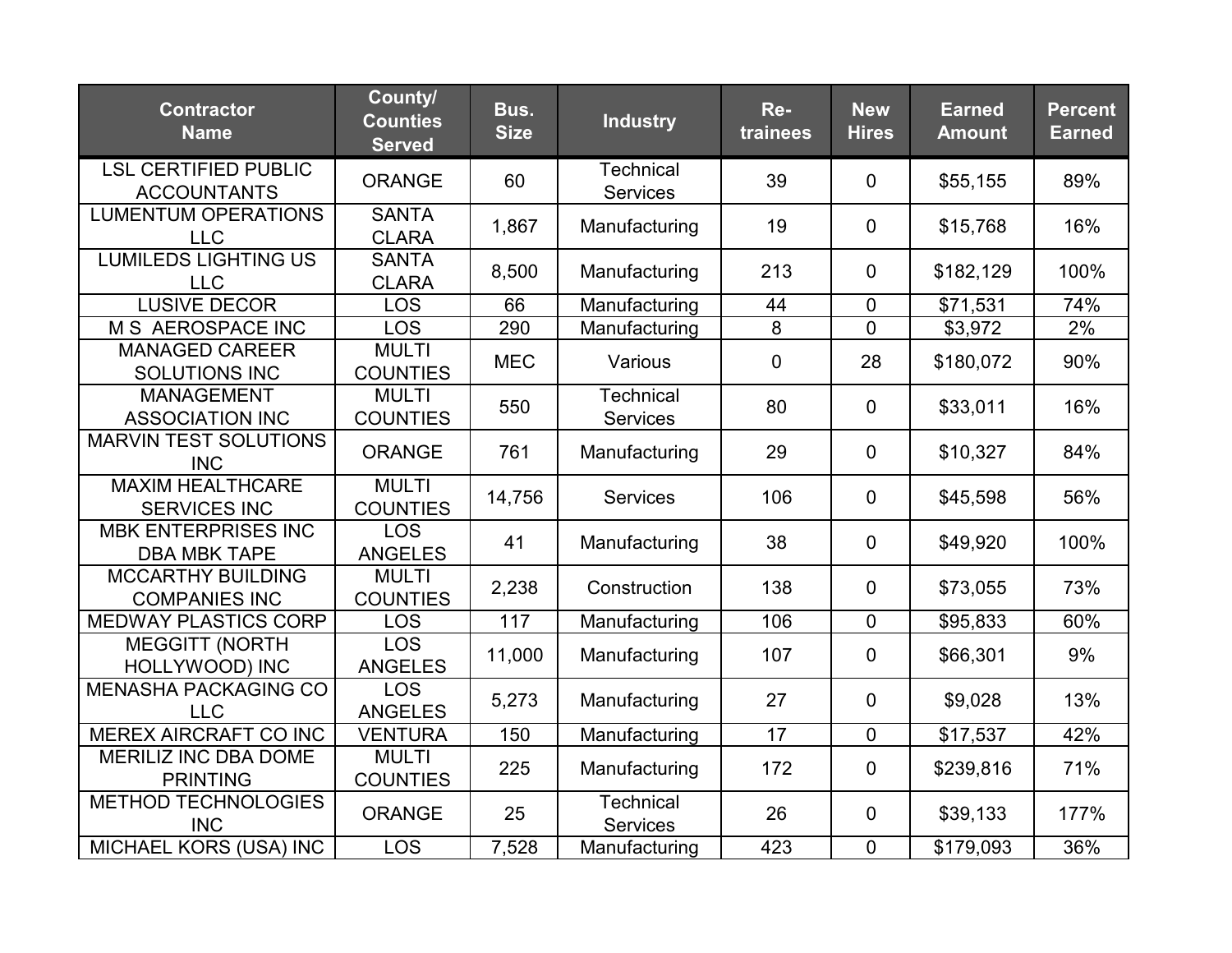| <b>Contractor</b><br><b>Name</b>                   | County/<br><b>Counties</b><br><b>Served</b> | Bus.<br><b>Size</b> | <b>Industry</b>                     | Re-<br>trainees | <b>New</b><br><b>Hires</b> | <b>Earned</b><br><b>Amount</b> | <b>Percent</b><br><b>Earned</b> |
|----------------------------------------------------|---------------------------------------------|---------------------|-------------------------------------|-----------------|----------------------------|--------------------------------|---------------------------------|
| <b>MIDA INDUSTRIES INC</b>                         | <b>LOS</b>                                  | 210                 | <b>Services</b>                     | 15              | $\mathbf 0$                | \$18,480                       | 23%                             |
| <b>MILESTONE</b><br><b>TECHNOLOGIES INC</b>        | <b>BUTTE</b>                                | 1,671               | <b>Technical</b><br><b>Services</b> | 335             | $\overline{0}$             | \$444,400                      | 100%                            |
| <b>MOMENTOUS INSURANCE</b><br><b>BROKERAGE INC</b> | <b>LOS</b><br><b>ANGELES</b>                | 200                 | Finance                             | 161             | $\overline{0}$             | \$91,141                       | 95%                             |
| <b>MONSTER CITY STUDIOS</b>                        | <b>FRESNO</b>                               | 12                  | <b>Technical</b><br><b>Services</b> | 11              | $\overline{0}$             | \$13,786                       | 88%                             |
| <b>MONTEREY BAY</b><br><b>ANALYTICAL SERVICES</b>  | <b>MONTEREY</b>                             | 8                   | <b>Technical</b><br><b>Services</b> | $6\phantom{1}$  | $\overline{0}$             | \$4,053                        | 54%                             |
| <b>MORGAN ADVANCED</b><br><b>CERAMICS INC</b>      | <b>MULTI</b><br><b>COUNTIES</b>             | 13,000              | Manufacturing                       | 156             | $\mathbf 0$                | \$58,786                       | 51%                             |
| MOUNTZ INC                                         | <b>SANTA</b>                                | 71                  | Manufacturing                       | 23              | $\overline{0}$             | \$10,053                       | 61%                             |
| MP AERO, LLC                                       | <b>LOS</b>                                  | 45                  | Manufacturing                       | 30              | $\overline{0}$             | \$19,847                       | 55%                             |
| <b>MSC SOFTWARE CORP</b>                           | <b>MULTI</b><br><b>COUNTIES</b>             | 1,150               | <b>Technical</b><br><b>Services</b> | 23              | $\overline{0}$             | \$11,320                       | 22%                             |
| <b>MT SAN ANTONIO</b>                              | <b>MULTI</b>                                | <b>MEC</b>          | Various                             | 156             | $\overline{0}$             | \$189,384                      | 92%                             |
| <b>MULTICABLE INC</b>                              | <b>LOS</b>                                  | 150                 | Construction                        | 140             | $\overline{0}$             | \$90,374                       | 81%                             |
| <b>MURRIETA CHAMBER OF</b><br><b>COMMERCE</b>      | <b>MULTI</b><br><b>COUNTIES</b>             | <b>MEC</b>          | Various                             | 406             | $\overline{0}$             | \$373,348                      | 198%                            |
| <b>MURRIETTA CIRCUITS</b>                          | <b>ORANGE</b>                               | 71                  | Manufacturing                       | 49              | $\overline{0}$             | \$49,920                       | 100%                            |
| <b>NANOPRECISION</b><br>PRODUCTS INC               | <b>MULTI</b><br><b>COUNTIES</b>             | 60                  | Manufacturing                       | 81              | $\overline{0}$             | \$187,638                      | 90%                             |
| <b>NATOMAS AUTO BODY &amp;</b><br>PAINT TOWING INC | <b>MULTI</b><br><b>COUNTIES</b>             | 62                  | Transportation                      | 56              | $\overline{0}$             | \$45,183                       | 91%                             |
| NEOPHOTONICS CORP                                  | <b>MULTI</b>                                | 2,560               | Manufacturing                       | 37              | $\overline{0}$             | \$15,713                       | 30%                             |
| <b>NEW FLYER OF AMERICA</b><br><b>INC</b>          | <b>SAN</b><br><b>BERNARDINO</b>             | 3,500               | Manufacturing                       | 29              | $\mathbf 0$                | \$21,420                       | 25%                             |
| <b>NEW TECHNOLOGY</b><br><b>TRAINING INSTITUTE</b> | <b>MULTI</b><br><b>COUNTIES</b>             | <b>MEC</b>          | Various                             | 56              | $\overline{0}$             | \$139,754                      | 145%                            |
| <b>NL&amp;A COLLECTIONS INC</b>                    | <b>LOS</b>                                  | 50                  | Manufacturing                       | 11              | $\mathbf 0$                | \$16,848                       | 76%                             |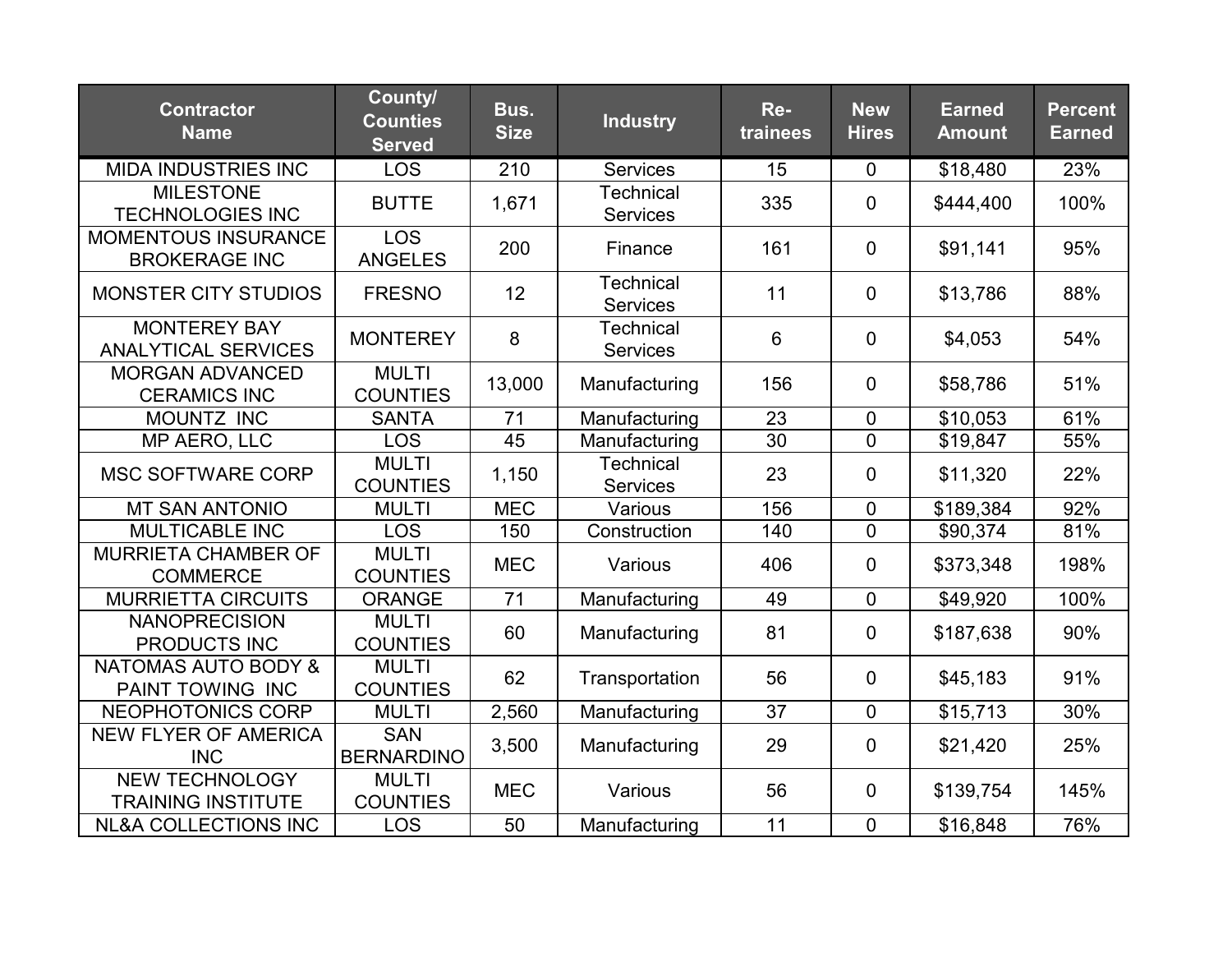| <b>Contractor</b><br><b>Name</b>                                                             | County/<br><b>Counties</b><br><b>Served</b> | Bus.<br><b>Size</b> | <b>Industry</b>                     | Re-<br>trainees | <b>New</b><br><b>Hires</b> | <b>Earned</b><br><b>Amount</b> | <b>Percent</b><br><b>Earned</b> |
|----------------------------------------------------------------------------------------------|---------------------------------------------|---------------------|-------------------------------------|-----------------|----------------------------|--------------------------------|---------------------------------|
| <b>NOBLE HOUSE SHELTER</b><br>POINTE LLC DBA KONA<br>KAI RESORT AND SPA                      | <b>SAN DIEGO</b>                            | 3,150               | <b>Services</b>                     | 106             | $\overline{0}$             | \$32,716                       | 49%                             |
| <b>NONGSHIM AMERICA INC</b>                                                                  | <b>SAN</b><br><b>BERNARDINO</b>             | 5,000               | Manufacturing                       | 27              | $\overline{0}$             | \$14,360                       | 89%                             |
| NORTHERN CALIFORNIA<br>PLASTERERS' JOINT<br>APPRENTICESHIP AND<br><b>TRAINING TRUST FUND</b> | <b>MULTI</b><br><b>COUNTIES</b>             | <b>MEC</b>          | Various                             | 20              | $\Omega$                   | \$22,211                       | 13%                             |
| <b>NORTHERN CALIFORNIA</b><br><b>SURVEYORS TRUST</b>                                         | <b>MULTI</b><br><b>COUNTIES</b>             | <b>MEC</b>          | Various                             | 124             | $\mathbf{0}$               | \$186,104                      | 100%                            |
| <b>NORTHROP GRUMMAN</b><br><b>CORP</b>                                                       | <b>MULTI</b><br><b>COUNTIES</b>             | 64,570              | Manufacturing                       | 2,013           | $\overline{0}$             | \$899,684                      | 100%                            |
| <b>NTMA TRAINING CENTERS</b><br>OF SOUTHERN                                                  | <b>MULTI</b><br><b>COUNTIES</b>             | <b>MEC</b>          | Various                             | 341             | 21                         | \$1,194,737                    | 100%                            |
| <b>OLIVIA COMPANIES LLC</b>                                                                  | <b>SAN</b><br><b>FRANCISCO</b>              | 26                  | <b>Services</b>                     | 14              | $\overline{0}$             | \$6,441                        | 15%                             |
| <b>ORANGE COUNTY</b><br><b>ELECTRICAL JATC</b>                                               | <b>ORANGE</b>                               | <b>MEC</b>          | Various                             | 261             | $\overline{0}$             | \$477,825                      | 100%                            |
| ORGANIC BY NATURE INC                                                                        | <b>LOS</b>                                  | 89                  | Manufacturing                       | 65              | $\overline{0}$             | \$74,958                       | 151%                            |
| <b>P2S ENGINEERING, INC</b>                                                                  | <b>MULTI</b><br><b>COUNTIES</b>             | 116                 | <b>Technical</b><br><b>Services</b> | 139             | $\overline{0}$             | \$105,960                      | 100%                            |
| PACIFIC AWARD METALS<br><b>INC</b>                                                           | <b>LOS</b><br><b>ANGELES</b>                | 2,420               | Manufacturing                       | 21              | $\mathbf 0$                | \$44,748                       | 68%                             |
| PACIFIC COAST CABLING<br><b>INC</b>                                                          | <b>MULTI</b><br><b>COUNTIES</b>             | 96                  | Construction                        | 46              | $\mathbf 0$                | \$33,462                       | 100%                            |
| <b>PACIFIC IMAGING</b><br><b>MANAGEMENT LLC DBA</b><br>RADIOLOGY ASSOCIATES                  | <b>MULTI</b><br><b>COUNTIES</b>             | 101                 | Healthcare                          | 59              | $\overline{0}$             | \$111,698                      | 74%                             |
| <b>PACMIN INC DBA PACIFIC</b><br><b>MINIATURES</b>                                           | <b>ORANGE</b>                               | 170                 | Manufacturing                       | 36              | $\mathbf 0$                | \$49,400                       | 100%                            |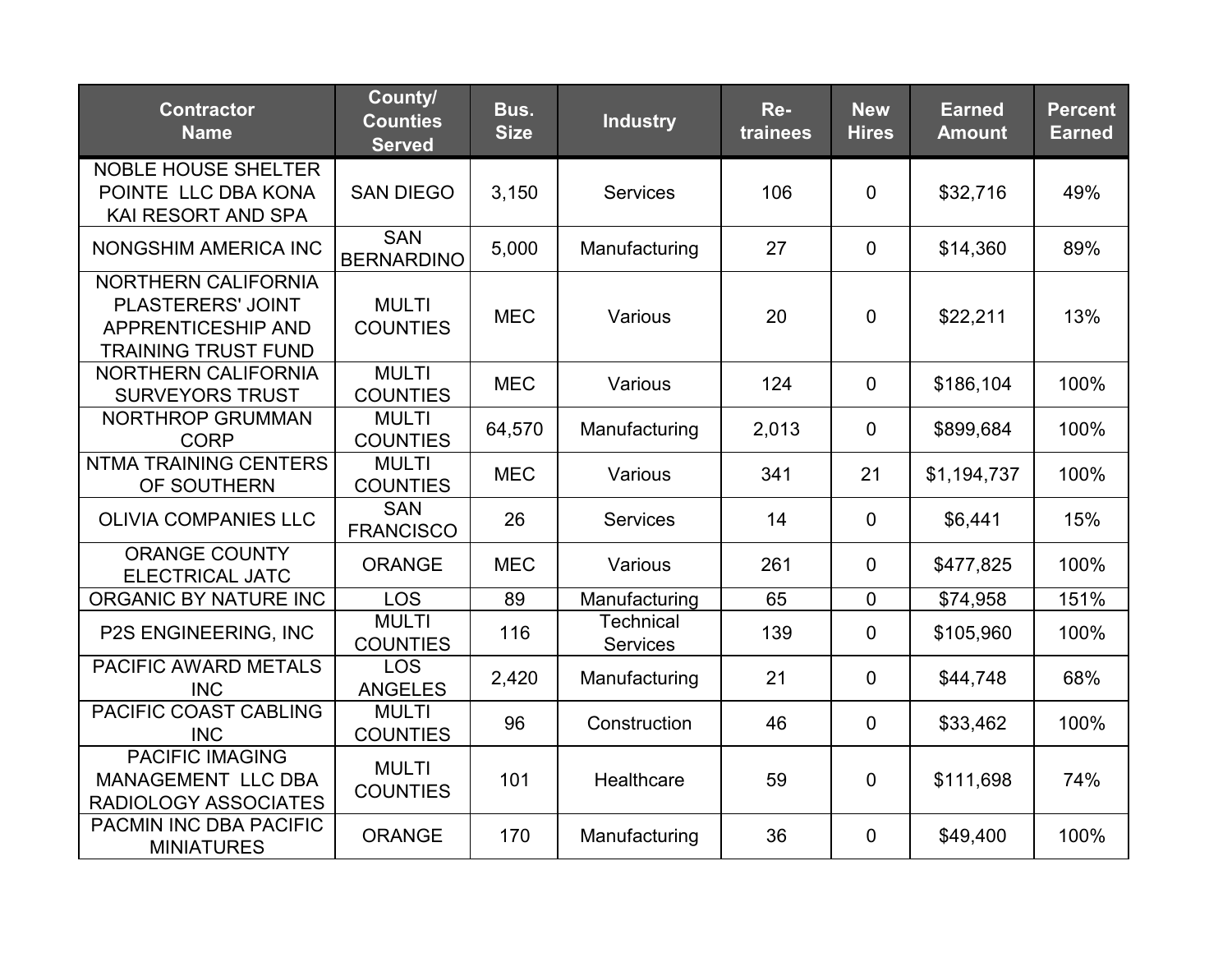| <b>Contractor</b><br><b>Name</b>                                        | County/<br><b>Counties</b><br><b>Served</b> | Bus.<br><b>Size</b> | <b>Industry</b>                     | Re-<br>trainees | <b>New</b><br><b>Hires</b> | <b>Earned</b><br><b>Amount</b> | <b>Percent</b><br><b>Earned</b> |
|-------------------------------------------------------------------------|---------------------------------------------|---------------------|-------------------------------------|-----------------|----------------------------|--------------------------------|---------------------------------|
| PANDORA MEDIA INC                                                       | <b>MULTI</b>                                | 1,500               | <b>High Tech</b>                    | 553             | $\mathbf 0$                | \$249,600                      | 100%                            |
| <b>PBM SUPPLY AND MFG INC</b>                                           | <b>MULTI</b>                                | 78                  | Manufacturing                       | 62              | $\overline{0}$             | \$59,150                       | 100%                            |
| PENGUIN COMPUTING INC                                                   | <b>ALAMEDA</b>                              | 106                 | <b>Technical</b><br><b>Services</b> | 49              | $\mathbf 0$                | \$33,176                       | 95%                             |
| PENNYMAC FINANCIAL<br><b>SERVICES INC</b>                               | <b>MULTI</b><br><b>COUNTIES</b>             | 2,404               | Finance                             | 356             | $\mathbf 0$                | \$329,196                      | 99%                             |
| PERFORMANCE FOOD<br>SERVICE-SOUTHERN<br><b>CALIFORNIA</b>               | <b>LOS</b><br><b>ANGELES</b>                | 12,000              | Wholesale<br><b>Distribution</b>    | 216             | $\mathbf 0$                | \$185,120                      | 102%                            |
| <b>PHOENIX ENERGY</b><br><b>TECHNOLOGIES INC</b>                        | <b>ORANGE</b>                               | 64                  | <b>Technical</b><br><b>Services</b> | 32              | $\mathbf 0$                | \$41,600                       | 100%                            |
| PINER'S NURSING HOME                                                    | <b>NAPA</b>                                 | 65                  | Healthcare                          | $\overline{7}$  | $\mathbf 0$                | \$3,899                        | 38%                             |
| PIONEER INDUSTRIES INC                                                  | <b>LOS</b>                                  | 29                  | Manufacturing                       | 13              | $\mathbf 0$                | \$11,526                       | 53%                             |
| PIPE TRADES JATC                                                        | <b>MULTI</b>                                | <b>MEC</b>          | Various                             | 399             | $\mathbf 0$                | \$557,535                      | 87%                             |
| <b>PLASTIC SPECIALTIES AND</b><br><b>TECHNOLOGIES INC</b>               | <b>LOS</b><br><b>ANGELES</b>                | 1,372               | Manufacturing                       | 65              | $\mathbf 0$                | \$28,607                       | 39%                             |
| <b>PLASTICS PLUS</b><br><b>TECHNOLOGY INC</b>                           | <b>SAN</b><br><b>BERNARDINO</b>             | 35                  | Manufacturing                       | 11              | $\mathbf 0$                | \$7,091                        | 27%                             |
| <b>PLATINUM ENGINEERING</b><br>SOLUTION, INC                            | <b>MADERA</b>                               | 10                  | Technical<br>Services               | 6               | $\mathbf 0$                | \$9,360                        | 100%                            |
| <b>Primary Freight Services, INC</b>                                    | <b>ORANGE</b>                               | $\overline{54}$     | Transportation                      | $\overline{33}$ | $\mathbf 0$                | $\overline{$82,186}$           | 82%                             |
| PRIME TECH CABINETS                                                     | <b>ORANGE</b>                               | 133                 | Manufacturing                       | 21              | $\overline{0}$             | \$73,440                       | 99%                             |
| <b>PROCORE TECHNOLOGIES</b><br><b>INC</b>                               | <b>MULTI</b><br><b>COUNTIES</b>             | 581                 | <b>Technical</b><br>Services        | 487             | $\mathbf 0$                | \$249,820                      | 250%                            |
| <b>PROCTER &amp; GAMBLE</b><br><b>PAPER PRODUCTS</b><br><b>COMPANY</b>  | <b>VENTURA</b>                              | 110,000             | Manufacturing                       | 254             | $\mathbf 0$                | \$148,240                      | 30%                             |
| <b>PROFESSIONALS IN</b><br><b>HUMAN RESOURCES</b><br><b>ASSOCIATION</b> | <b>MULTI</b><br><b>COUNTIES</b>             | <b>MEC</b>          | Various                             | 690             | $\mathbf 0$                | \$708,514                      | 295%                            |
| PROTRANSPORT-1, LLC                                                     | <b>MULTI</b>                                | 500                 | Healthcare                          | 165             | $\mathbf 0$                | \$73,249                       | 14%                             |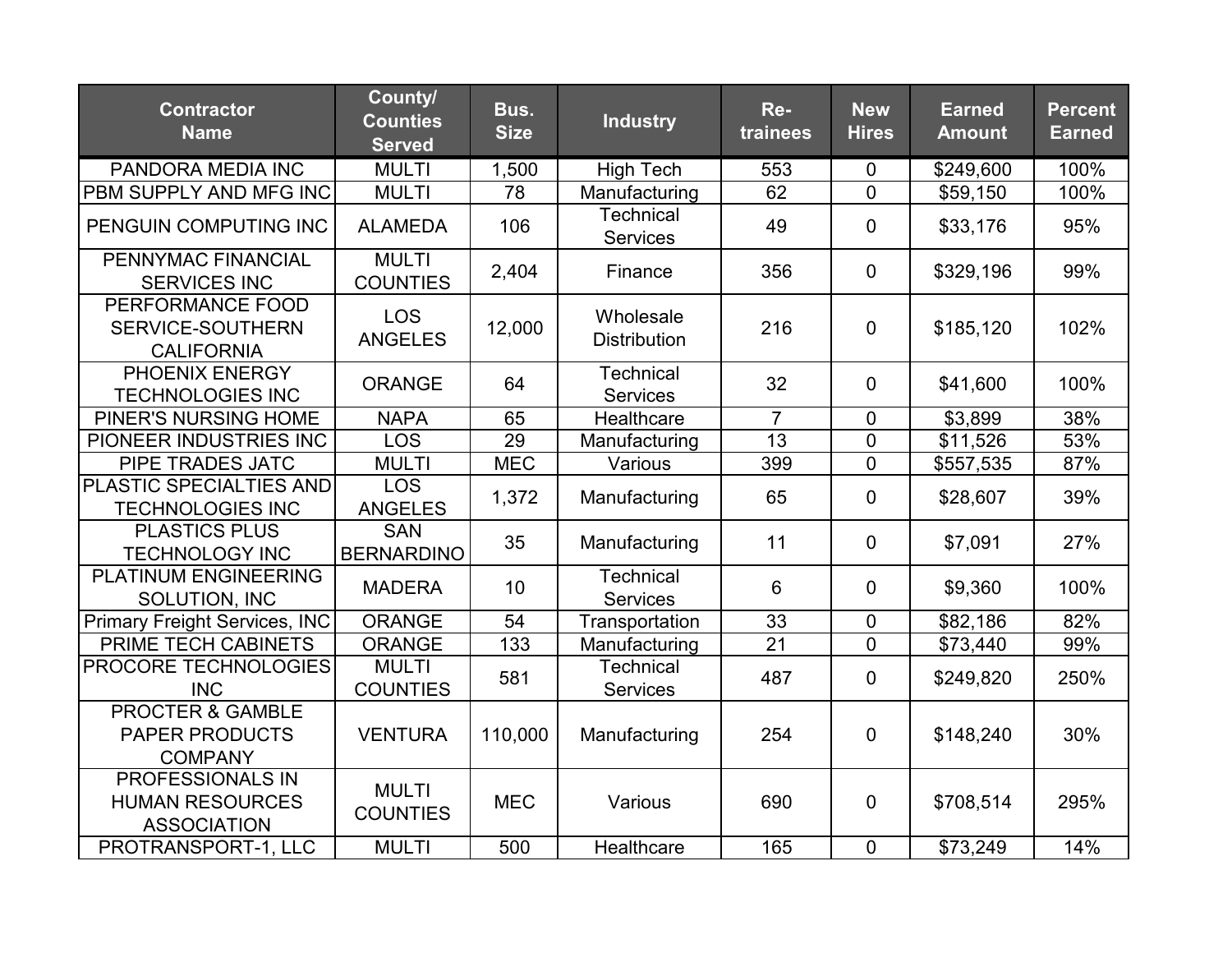| <b>Contractor</b><br><b>Name</b>                                        | County/<br><b>Counties</b><br><b>Served</b> | Bus.<br><b>Size</b> | <b>Industry</b>                     | Re-<br>trainees | <b>New</b><br><b>Hires</b> | <b>Earned</b><br><b>Amount</b> | <b>Percent</b><br><b>Earned</b> |
|-------------------------------------------------------------------------|---------------------------------------------|---------------------|-------------------------------------|-----------------|----------------------------|--------------------------------|---------------------------------|
| PROZYME INC                                                             | <b>ALAMEDA</b>                              | 48                  | Manufacturing                       | 47              | 0                          | \$48,360                       | 68%                             |
| <b>PSM INDUSTRIES INC</b>                                               | <b>LOS</b>                                  | 210                 | Manufacturing                       | 44              | $\overline{0}$             | \$48,556                       | 97%                             |
| PVH CORP                                                                | <b>LOS</b>                                  | 12,000              | Manufacturing                       | $\overline{52}$ | $\overline{0}$             | \$15,300                       | 10%                             |
| Q C M INC DBA VERIS MFG                                                 | <b>ORANGE</b>                               | 85                  | Manufacturing                       | 44              | $\overline{0}$             | \$67,159                       | 178%                            |
| <b>QPE TECHNICAL</b><br><b>INSTITUTE INC</b>                            | <b>MULTI</b><br><b>COUNTIES</b>             | <b>MEC</b>          | Various                             | 78              | $\overline{0}$             | \$193,073                      | 90%                             |
| <b>QUALITY REFRIGERATION</b><br><b>COMPANY INC</b>                      | <b>MULTI</b><br><b>COUNTIES</b>             | 32                  | Construction                        | 30              | $\mathbf 0$                | \$46,282                       | 195%                            |
| <b>QUAL-PRO CORP</b>                                                    | LOS                                         | 200                 | Manufacturing                       | 71              | $\mathbf 0$                | \$84,697                       | 78%                             |
| RSSE INC                                                                | <b>SHASTA</b>                               | 10                  | Construction                        | $6\phantom{1}$  | $\mathbf 0$                | \$4,983                        | 39%                             |
| <b>RABOBANK NATIONAL</b><br><b>ASSOCIATION</b>                          | <b>MULTI</b><br><b>COUNTIES</b>             | 55,000              | Finance                             | 475             | $\mathbf 0$                | \$201,783                      | 84%                             |
| <b>RALLY AUTO GROUP INC</b>                                             | <b>LOS</b>                                  | 239                 | Retail                              | 12              | $\mathbf 0$                | \$13,254                       | 14%                             |
| READY PAC PRODUCE INC                                                   | <b>LOS</b>                                  | 2,850               | Retail                              | 57              | $\mathbf 0$                | \$26,757                       | 15%                             |
| <b>REINHOLD INDUSTRIES</b>                                              | <b>LOS</b>                                  | 3,500               | Manufacturing                       | 44              | $\overline{0}$             | \$29,185                       | 7%                              |
| <b>RELIABLE IT LLC DBA</b><br><b>BROADLEAF GROUP</b>                    | <b>ORANGE</b>                               | 170                 | <b>Technical</b><br><b>Services</b> | 16              | $\mathbf 0$                | \$10,399                       | 36%                             |
| <b>RENOVO SOLUTIONS LLC</b>                                             | <b>ORANGE</b>                               | 240                 | <b>Services</b>                     | 95              | $\mathbf 0$                | \$99,220                       | 100%                            |
| <b>REPLACEMENT PARTS</b><br><b>INDUSTRIES INC</b>                       | <b>LOS</b><br><b>ANGELES</b>                | 31                  | Manufacturing                       | 23              | $\overline{0}$             | \$29,284                       | 69%                             |
| <b>RICH PRODUCTS CORP</b>                                               | <b>ORANGE</b>                               | 9,200               | Manufacturing                       | 57              | $\Omega$                   | \$57,078                       | 40%                             |
| <b>RIDGE COMMUNICATIONS</b><br><b>INC</b>                               | <b>CONTRA</b><br><b>COSTA</b>               | 50                  | Construction                        | 33              | $\overline{0}$             | \$35,014                       | 92%                             |
| <b>RIVER TERRACE INN LLC</b>                                            | <b>NAPA</b>                                 | $\overline{38}$     | <b>Services</b>                     | $\overline{21}$ | $\mathbf 0$                | \$6,754                        | 22%                             |
| <b>RIVERSIDE COMMUNITY</b><br><b>COLLEGE DISTRICT</b>                   | <b>MULTI</b><br><b>COUNTIES</b>             | <b>MEC</b>          | Various                             | 1,192           | $\mathbf 0$                | \$860,537                      | 91%                             |
| <b>RIVERSIDE COUNTY</b><br><b>ECONOMIC DEVELOPMENT</b><br><b>AGENCY</b> | <b>MULTI</b><br><b>COUNTIES</b>             | <b>MEC</b>          | Various                             | 84              | $\mathbf 0$                | \$72,926                       | 97%                             |
| <b>RIVIERA INC DBA THE</b><br><b>ENTERPRISE U</b>                       | <b>MULTI</b><br><b>COUNTIES</b>             | <b>MEC</b>          | Various                             | 914             | $\mathbf 0$                | \$886,932                      | 98%                             |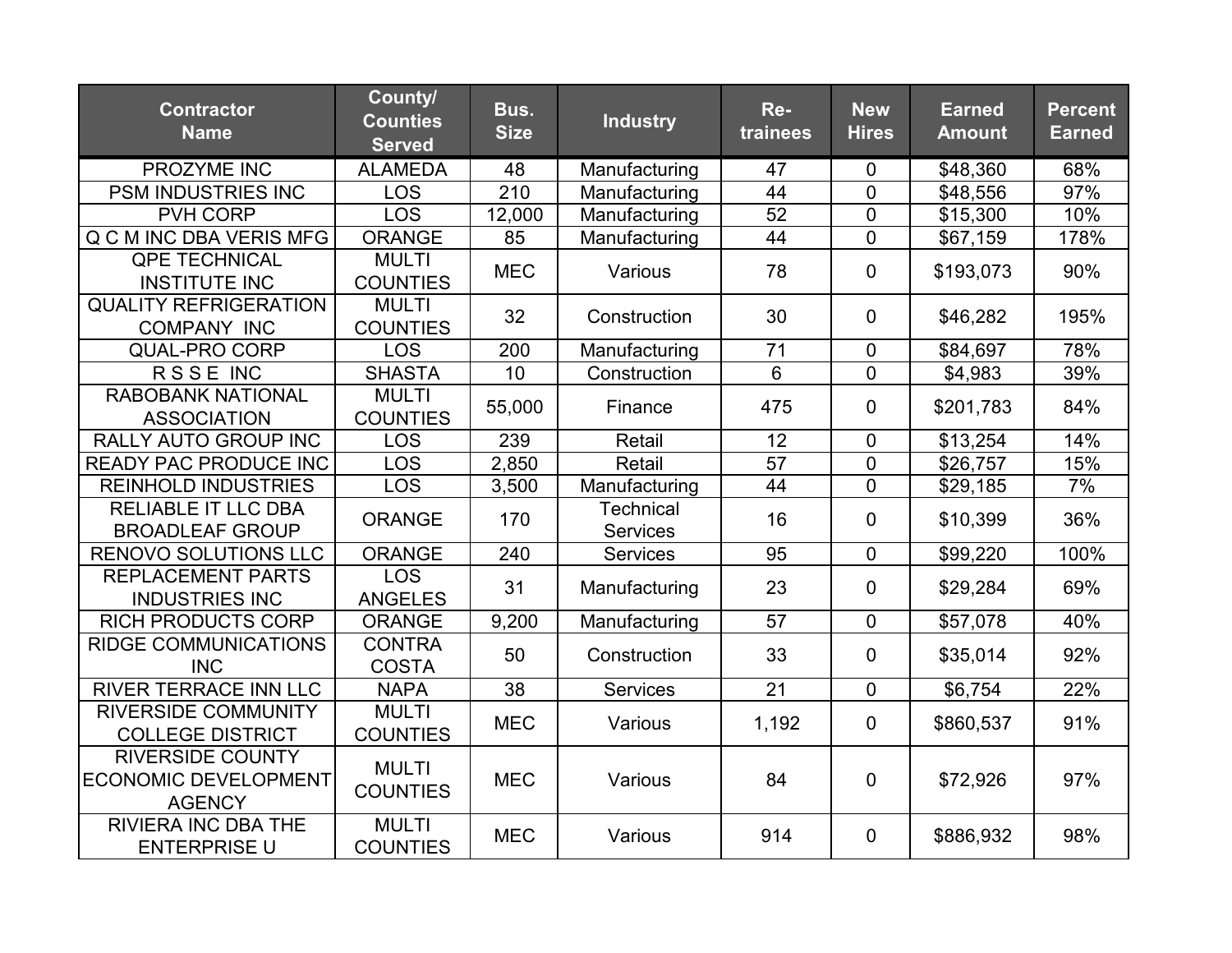| <b>Contractor</b><br><b>Name</b>                                                                         | County/<br><b>Counties</b><br><b>Served</b> | Bus.<br><b>Size</b> | <b>Industry</b>                     | Re-<br>trainees | <b>New</b><br><b>Hires</b> | <b>Earned</b><br><b>Amount</b> | <b>Percent</b><br><b>Earned</b> |
|----------------------------------------------------------------------------------------------------------|---------------------------------------------|---------------------|-------------------------------------|-----------------|----------------------------|--------------------------------|---------------------------------|
| <b>ROCKVIEW DAIRIES INC</b>                                                                              | <b>LOS</b>                                  | 300                 | Manufacturing                       | 170             | $\overline{0}$             | \$135,062                      | 61%                             |
| <b>ROLLS ROYCE HIGH</b><br><b>TEMPERATURE</b><br><b>COMPOSITES INC</b>                                   | <b>ORANGE</b>                               | 54,100              | <b>Technical</b><br>Services        | 50              | 0                          | \$60,622                       | 61%                             |
| <b>ROLLS-ROYCE ENGINE</b><br>SERVICES-OAKLAND INC                                                        | <b>ALAMEDA</b>                              | 54,100              | Manufacturing                       | 34              | 0                          | \$15,087                       | 15%                             |
| <b>RUFFSTUFF INC</b>                                                                                     | <b>PLACER</b>                               | 28                  | Manufacturing                       | 40              | $\overline{0}$             | \$45,981                       | 92%                             |
| <b>SAAMA TECHNOLOGIES</b><br><b>INC</b>                                                                  | <b>SANTA</b><br><b>CLARA</b>                | 826                 | <b>Technical</b><br><b>Services</b> | 34              | 0                          | \$8,812                        | 3%                              |
| <b>SACRAMENTO AREA</b><br><b>ELECTRICAL WORKERS</b><br><b>JATC</b>                                       |                                             | <b>MEC</b>          | Various                             | 205             | 0                          | \$449,163                      | 61%                             |
| <b>SAFE CREDIT UNION</b>                                                                                 | <b>MULTI</b>                                | 608                 | Finance                             | 590             | $\mathbf 0$                | \$438,417                      | 58%                             |
| <b>SAN BERNARDINO</b><br><b>COMMUNITY COLLEGE</b><br><b>DISTRICT</b>                                     | <b>SAN</b><br><b>BERNARDINO</b>             | <b>MEC</b>          | Various                             | 1,369           | $\mathbf 0$                | \$918,717                      | 97%                             |
| <b>SAN FRANCISCO</b><br><b>ELECTRICAL INDUSTRY</b><br><b>APPRENTICESHIP AND</b><br><b>TRAINING TRUST</b> | <b>SAN</b><br><b>FRANCISCO</b>              | <b>MEC</b>          | Various                             | 428             | 0                          | \$543,283                      | 81%                             |
| <b>SAN MATEO COUNTY</b><br><b>ELECTRICAL JATC</b>                                                        | <b>SAN MATEO</b>                            | <b>MEC</b>          | Various                             | 176             | 0                          | \$423,160                      | 100%                            |
| <b>SANTA CLARA COUNTY</b><br><b>ELECTRICAL JATC</b>                                                      | <b>SANTA</b><br><b>CLARA</b>                | <b>MEC</b>          | Various                             | 344             | 0                          | \$525,267                      | 94%                             |
| <b>SANTEC INC</b>                                                                                        | <b>LOS</b>                                  | 50                  | Manufacturing                       | 21              | 0                          | \$49,400                       | 99%                             |
| <b>SEASPINE INC</b>                                                                                      | <b>MULTI</b>                                | 280                 | Manufacturing                       | 91              | $\mathbf 0$                | \$26,575                       | 29%                             |
| <b>SENGA ENGINEERING INC</b>                                                                             | <b>ORANGE</b>                               | 42                  | Manufacturing                       | 22              | $\mathbf 0$                | \$18,592                       | 97%                             |
| <b>SERVICE CHAMPIONS INC</b>                                                                             | <b>ORANGE</b>                               | 185                 | <b>Services</b>                     | 166             | $\overline{0}$             | \$462,380                      | 122%                            |
| <b>SHAMROCK OFFICE</b><br><b>SOLUTIONS INC</b>                                                           | <b>ALAMEDA</b>                              | 30                  | Wholesale<br><b>Distribution</b>    | 24              | 0                          | \$19,173                       | 75%                             |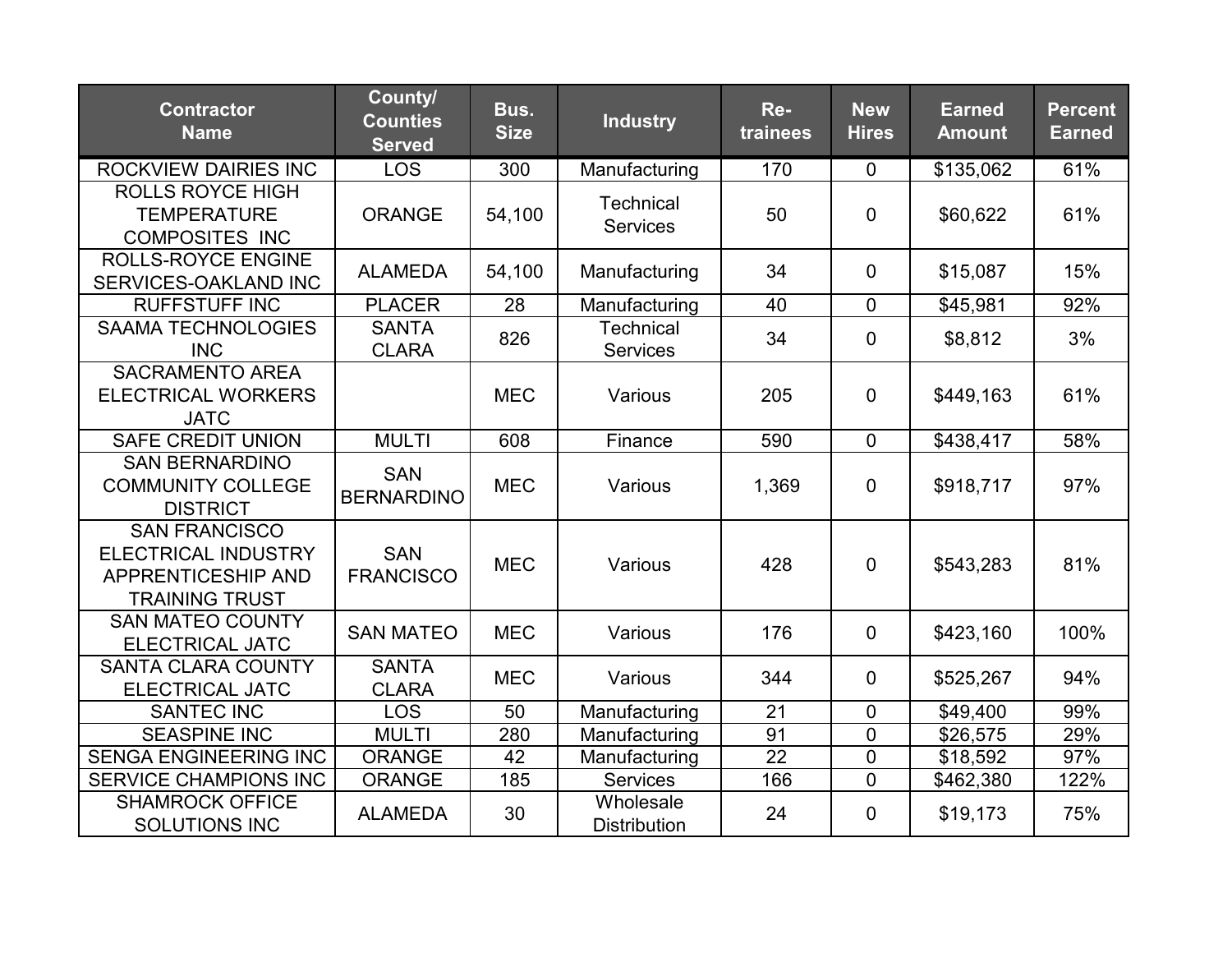| <b>Contractor</b><br><b>Name</b>                                                                                                      | County/<br><b>Counties</b><br><b>Served</b> | Bus.<br><b>Size</b> | <b>Industry</b>                     | Re-<br>trainees | <b>New</b><br><b>Hires</b> | <b>Earned</b><br><b>Amount</b> | <b>Percent</b><br><b>Earned</b> |
|---------------------------------------------------------------------------------------------------------------------------------------|---------------------------------------------|---------------------|-------------------------------------|-----------------|----------------------------|--------------------------------|---------------------------------|
| <b>SHEET METAL &amp; AIR</b><br><b>CONDITIONING</b><br><b>APPRENTICESHIP &amp;</b><br><b>JOURNEYMEN TRAINING</b><br>FUND OF SAN DIEGO | <b>MULTI</b><br><b>COUNTIES</b>             | MEC <sub>9</sub>    | Various                             | 114             | $\overline{0}$             | \$246,940                      | 89%                             |
| <b>SHEET METAL WORKERS</b><br>LOCAL 104                                                                                               | <b>MULTI</b><br><b>COUNTIES</b>             | <b>MEC</b>          | Various                             | 510             | $\overline{0}$             | \$949,932                      | 100%                            |
| SHLEMMER+ALGAZE+ASS<br><b>OCIATES INTERIORS &amp;</b><br><b>ARCHITECTURE INC</b>                                                      | <b>MULTI</b><br><b>COUNTIES</b>             | 134                 | <b>Technical</b><br><b>Services</b> | 121             | $\mathbf 0$                | \$90,800                       | 100%                            |
| <b>SIEMENS CORP</b>                                                                                                                   | <b>SACRAMENT</b>                            | 343,000             | Manufacturing                       | 381             | $\mathbf{0}$               | \$320,443                      | 69%                             |
| <b>SINECERA INC DBA</b><br><b>CROWN VALLEY</b><br><b>PRECISION MACHINING</b>                                                          | <b>LOS</b><br><b>ANGELES</b>                | 80                  | Manufacturing                       | 46              | $\overline{0}$             | \$48,476                       | 49%                             |
| <b>SKILLSERVE INC</b>                                                                                                                 | <b>MULTI</b>                                | 1,400               | Healthcare                          | 305             | $\overline{0}$             | \$142,447                      | 48%                             |
| <b>SKYLINE HOMES INC</b>                                                                                                              | <b>MULTI</b>                                | 1,285               | Manufacturing                       | 292             | $\overline{0}$             | \$301,193                      | 52%                             |
| <b>SOCIAL IMPRINTS LLC</b>                                                                                                            | SAN<br><b>FRANCISCO</b>                     | 30                  | Manufacturing                       | 30              | $\mathbf 0$                | \$34,906                       | 78%                             |
| <b>SOMA AEC INC</b>                                                                                                                   | <b>SAN</b><br><b>FRANCISCO</b>              | <b>MEC</b>          | Various                             | 299             | $\mathbf 0$                | \$538,741                      | 99%                             |
| SOURCE ONE CABLE<br><b>TECHNOLOGY INC</b>                                                                                             | <b>SANTA</b><br><b>CLARA</b>                | 74                  | Manufacturing                       | $\overline{7}$  | $\mathbf 0$                | \$10,010                       | 20%                             |
| <b>SOUTH BAY WORKFORCE</b><br><b>INVESTMENT BOARD</b>                                                                                 | <b>MULTI</b><br><b>COUNTIES</b>             | <b>MEC</b>          | Various                             | 0               | 16                         | \$72,089                       | 36%                             |
| <b>SOUTHEAST LOS</b><br>ANGELES COUNTY WIB                                                                                            | <b>MULTI</b><br><b>COUNTIES</b>             | <b>MEC</b>          | Various                             | 792             | $\overline{0}$             | \$939,776                      | 99%                             |
| SOUTHERN CA ROOFERS<br>& WATERPROOFERS<br><b>JOINT APPRENTICESHIP</b><br><b>AND TRAINING FUND</b>                                     | <b>MULTI</b><br><b>COUNTIES</b>             | <b>MEC</b>          | Various                             | 604             | $\mathbf 0$                | \$449,332                      | 100%                            |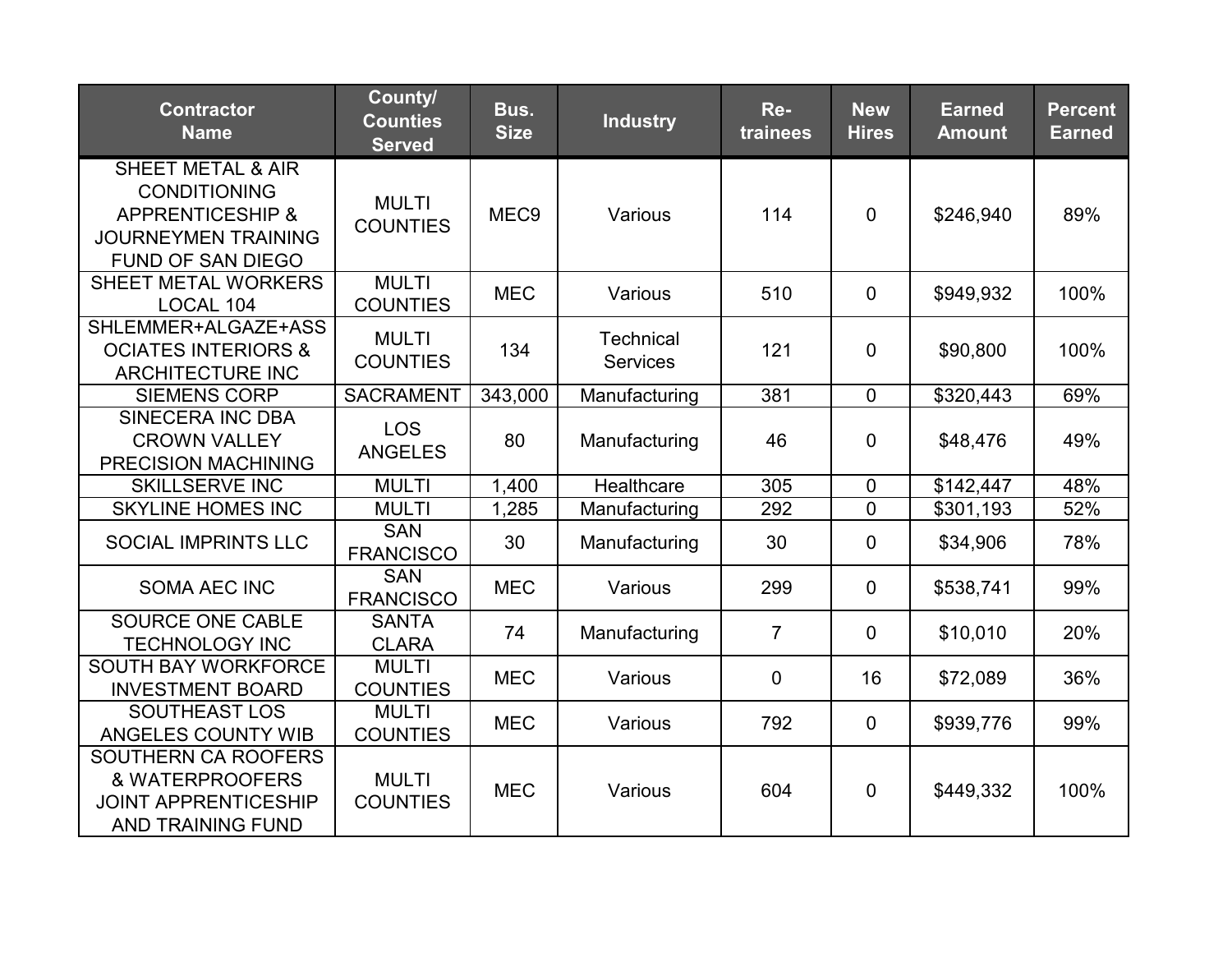| <b>Contractor</b><br><b>Name</b>                                                                                 | County/<br><b>Counties</b><br><b>Served</b> | Bus.<br><b>Size</b> | <b>Industry</b> | Re-<br>trainees | <b>New</b><br><b>Hires</b> | <b>Earned</b><br><b>Amount</b> | <b>Percent</b><br><b>Earned</b> |
|------------------------------------------------------------------------------------------------------------------|---------------------------------------------|---------------------|-----------------|-----------------|----------------------------|--------------------------------|---------------------------------|
| SOUTHERN CALIFORNIA<br><b>HEAT &amp; FROST</b><br><b>INSULATORS AND</b><br>ASBESTOS WORKERS JAC                  | <b>MULTI</b><br><b>COUNTIES</b>             | <b>MEC</b>          | Various         | 273             | $\mathbf 0$                | \$417,175                      | 91%                             |
| SOUTHERN CALIFORNIA<br>PERMANENTE MEDICAL<br><b>GROUP</b>                                                        | <b>MULTI</b><br><b>COUNTIES</b>             | 174,000             | Healthcare      | 1,706           | $\overline{0}$             | \$637,092                      | 100%                            |
| <b>SOUTHERN CALIFORNIA</b><br>SHEET METAL JOINT<br><b>APPRENTICESHIP AND</b><br><b>TRAINING COMMITTEE</b>        | <b>MULTI</b><br><b>COUNTIES</b>             | <b>MEC</b>          | Various         | 412             | 0                          | \$885,400                      | 100%                            |
| <b>SOUTHWEST MATERIAL</b><br><b>HANDLING INC</b>                                                                 | <b>MULTI</b><br><b>COUNTIES</b>             | 120                 | <b>Services</b> | 46              | $\overline{0}$             | \$24,444                       | 34%                             |
| <b>SPARTON IRVINE LLC</b>                                                                                        | <b>ORANGE</b>                               | 2,000               | Manufacturing   | 21              | $\mathbf 0$                | \$4,777                        | 20%                             |
| <b>STATE BUILDING &amp;</b><br><b>CONSTRUCTION TRADES</b><br><b>COUNCIL</b>                                      | <b>MULTI</b><br><b>COUNTIES</b>             | <b>MEC</b>          | Various         | 288             | 0                          | \$568,269                      | 89%                             |
| <b>STUDIO ARTS LTD</b>                                                                                           | <b>LOS</b>                                  | <b>MEC</b>          | Various         | 819             | $\mathbf 0$                | \$899,608                      | 100%                            |
| <b>STURGEON SERVICES</b><br><b>INTERNATIONAL INC</b>                                                             | <b>MULTI</b><br><b>COUNTIES</b>             | 792                 | Construction    | 452             | 0                          | \$194,550                      | 48%                             |
| <b>SUGAR BOWL BAKERY</b>                                                                                         | <b>ALAMEDA</b>                              | 273                 | Manufacturing   | 226             | $\overline{0}$             | \$162,995                      | 88%                             |
| <b>SUMMIT MACHINE INC</b>                                                                                        | <b>SAN</b><br><b>BERNARDINO</b>             | 30,016              | Manufacturing   | 112             | $\mathbf 0$                | \$49,356                       | 49%                             |
| <b>SUNRISE MEDICAL LLC</b>                                                                                       | <b>FRESNO</b>                               | 1,600               | Manufacturing   | 225             | 0                          | \$280,350                      | 100%                            |
| <b>SVC MFG INC</b>                                                                                               | <b>ALAMEDA</b>                              | 263,000             | Manufacturing   | 41              | $\mathbf 0$                | \$37,145                       | 39%                             |
| <b>SYCAMORE HEALTHCARE</b><br><b>ASSOCIATES DBA LEGACY</b><br><b>NURSING AND</b><br><b>REHABILITATION CENTER</b> | <b>CONTRA</b><br><b>COSTA</b>               | 102                 | Healthcare      | 42              | $\overline{0}$             | \$48,724                       | 95%                             |
| <b>SYGMA NETWORK INC</b>                                                                                         | <b>SAN JOAQUIN</b>                          | 51,700              | Transportation  | 99              | 0                          | \$64,214                       | 72%                             |
| <b>SYGMA NETWORK INC</b>                                                                                         | <b>LOS</b>                                  | 51,700              | Transportation  | 199             | $\overline{0}$             | \$135,864                      | 137%                            |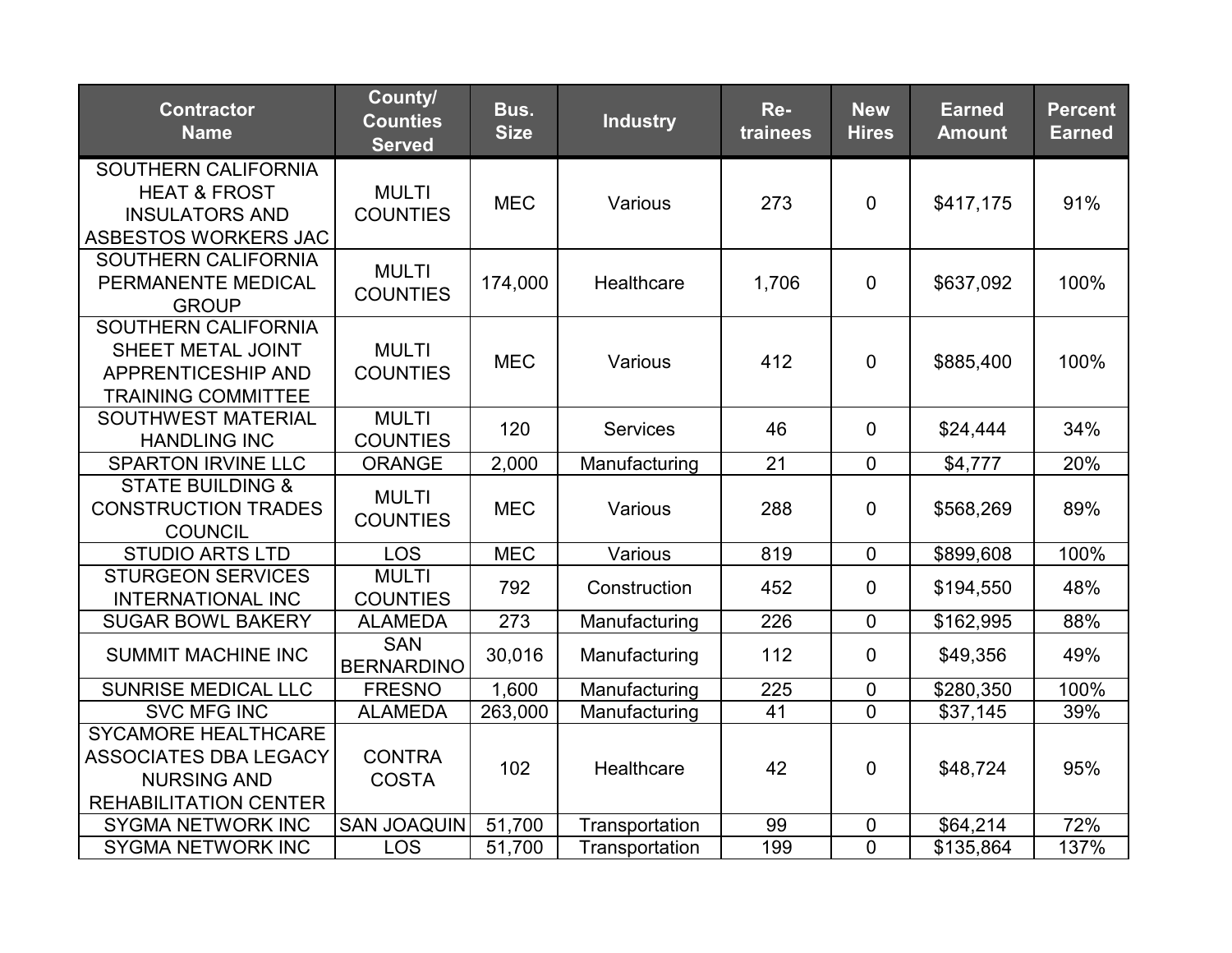| <b>Contractor</b><br><b>Name</b>                                 | County/<br><b>Counties</b><br><b>Served</b> | Bus.<br><b>Size</b> | <b>Industry</b>                     | Re-<br>trainees | <b>New</b><br><b>Hires</b> | <b>Earned</b><br><b>Amount</b> | <b>Percent</b><br><b>Earned</b> |
|------------------------------------------------------------------|---------------------------------------------|---------------------|-------------------------------------|-----------------|----------------------------|--------------------------------|---------------------------------|
| <b>SYSCO FOOD SERVICES</b>                                       | <b>LOS</b>                                  | 46,300              | Wholesale                           | 146             | $\overline{0}$             | \$255,600                      | 100%                            |
| OF LOS ANGELES                                                   | <b>ANGELES</b>                              |                     | <b>Distribution</b>                 |                 |                            |                                |                                 |
| <b>TAYLOR GUITARS</b>                                            | <b>SAN DIEGO</b>                            | 910                 | Manufacturing                       | 367             | $\mathbf 0$                | \$330,745                      | 77%                             |
| <b>TECHNICAL SCHOOL INC</b><br><b>DBA TECHNICAL COLLEGE</b>      | <b>LOS</b><br><b>ANGELES</b>                | <b>MEC</b>          | Various                             | $\overline{0}$  | 20                         | \$95,123                       | 82%                             |
| <b>TEMPLE PARK</b><br><b>CONVALESCENT</b><br><b>HOSPITAL INC</b> | <b>LOS</b><br><b>ANGELES</b>                | 242                 | Healthcare                          | 132             | $\mathbf 0$                | \$98,172                       | 100%                            |
| TEN TECH LLC                                                     | <b>LOS</b><br><b>ANGELES</b>                | 5                   | <b>Technical</b><br><b>Services</b> | $\overline{4}$  | $\mathbf 0$                | \$8,398                        | 62%                             |
| <b>TENET HEALTHSYSTEM</b><br><b>MEDICAL INC</b>                  | <b>MULTI</b><br><b>COUNTIES</b>             | 112,387             | Healthcare                          | 922             | $\mathbf 0$                | \$592,946                      | 99%                             |
| <b>TETER LLP</b>                                                 | <b>MULTI</b><br><b>COUNTIES</b>             | 81                  | Technical<br><b>Services</b>        | 71              | $\mathbf 0$                | \$47,193                       | 94%                             |
| THE CHEESECAKE                                                   | <b>LOS</b>                                  | 37,249              | Manufacturing                       | 145             | $\mathbf 0$                | \$114,513                      | 47%                             |
| <b>FACTORY BAKERY INC</b>                                        | <b>ANGELES</b>                              |                     |                                     |                 |                            |                                |                                 |
| THERM X OF CALIFORNIA                                            | <b>ALAMEDA</b>                              | 222                 | Manufacturing                       | 193             | 0                          | \$96,258                       | 97%                             |
| <b>THORO PACKAGING INC</b>                                       | <b>RIVERSIDE</b>                            | 186                 | Manufacturing                       | 107             | $\overline{0}$             | \$97,812                       | 100%                            |
| <b>TIMOTHY K GASPAR</b><br><b>INSURANCE SERVICES INC</b>         | <b>LOS</b><br><b>ANGELES</b>                | 34                  | Finance                             | 20              | $\mathbf 0$                | \$14,911                       | 75%                             |
| TONE SOFTWARE CORP                                               | <b>ORANGE</b>                               | 31                  | Manufacturing                       | 18              | $\mathbf 0$                | \$14,890                       | 56%                             |
| <b>TREEHOUSE PRIVATE</b><br><b>BRANDS INC</b>                    | <b>TULARE</b>                               | 36,000              | Manufacturing                       | 264             | $\mathbf 0$                | \$177,712                      | 58%                             |
| <b>TrendPoint Systems, INC</b>                                   | <b>RIVERSIDE</b>                            | $\overline{15}$     | Manufacturing                       | 3               | $\overline{0}$             | \$1,306                        | 9%                              |
| <b>TRIAGE CONSULTING</b><br><b>GROUP</b>                         | <b>SAN</b><br><b>FRANCISCO</b>              | 466                 | Technical<br><b>Services</b>        | 408             | $\mathbf 0$                | \$367,495                      | 78%                             |
| <b>TRINUS CORP</b>                                               | <b>LOS</b><br><b>ANGELES</b>                | 22                  | <b>Technical</b><br><b>Services</b> | 12              | $\mathbf 0$                | \$49,764                       | 100%                            |
| <b>TRIVISTA BUSINESS</b><br><b>GROUP INC</b>                     | <b>ORANGE</b>                               | 65                  | <b>Technical</b><br><b>Services</b> | 19              | $\mathbf 0$                | \$9,076                        | 57%                             |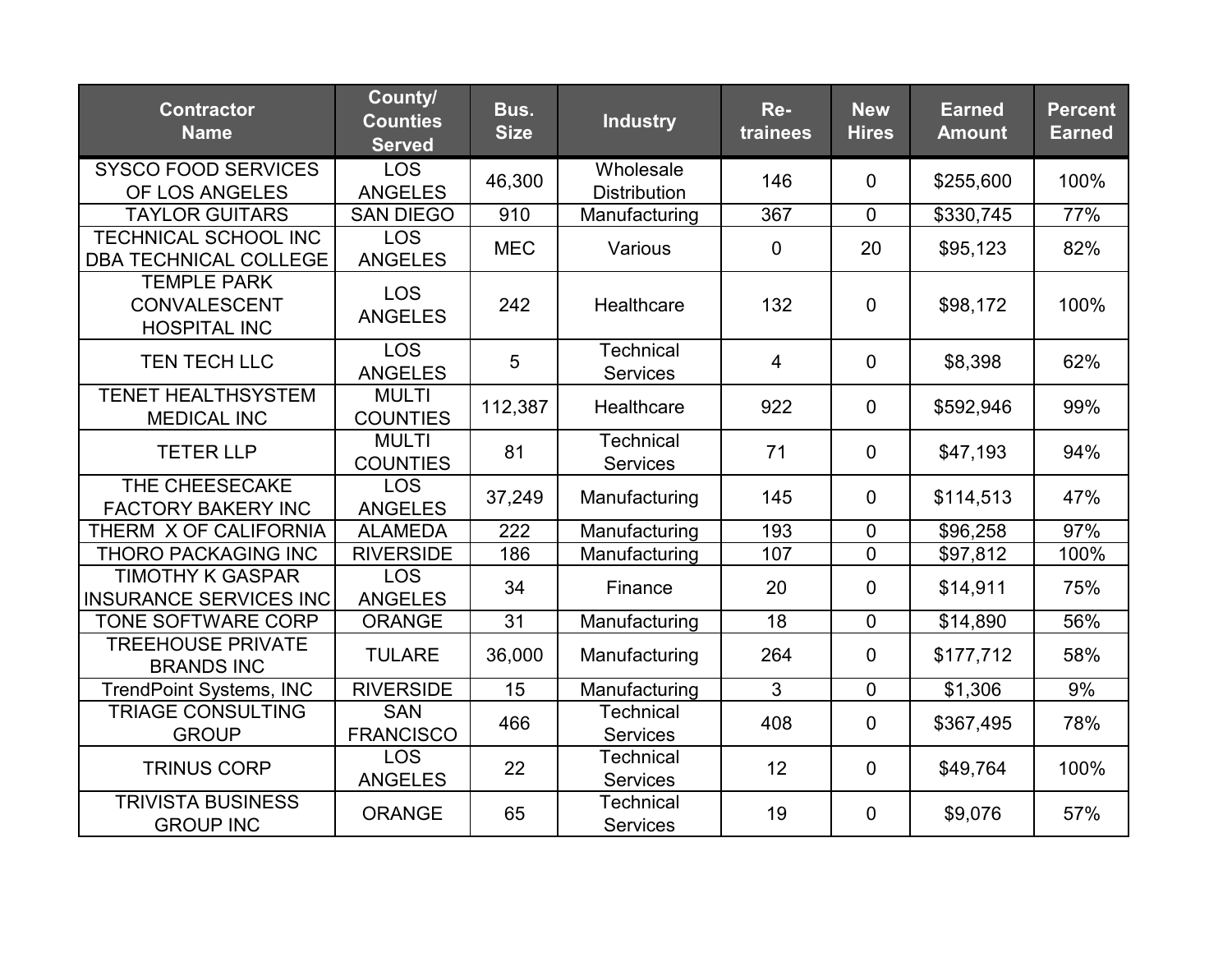| <b>Contractor</b><br><b>Name</b>                                                                                               | County/<br><b>Counties</b><br><b>Served</b> | Bus.<br><b>Size</b> | <b>Industry</b>                     | Re-<br>trainees | <b>New</b><br><b>Hires</b> | <b>Earned</b><br><b>Amount</b> | <b>Percent</b><br><b>Earned</b> |
|--------------------------------------------------------------------------------------------------------------------------------|---------------------------------------------|---------------------|-------------------------------------|-----------------|----------------------------|--------------------------------|---------------------------------|
| <b>TRIWEST HEALTHCARE</b><br><b>ALLIANCE CORP</b>                                                                              | <b>MULTI</b><br><b>COUNTIES</b>             | 1,610               | Finance                             | 287             | $\overline{0}$             | \$391,200                      | 100%                            |
| <b>TROFHOLZ</b><br><b>TECHNOLOGIES INC</b>                                                                                     | <b>PLACER</b>                               | 89                  | <b>Technical</b><br><b>Services</b> | 21              | 0                          | \$25,281                       | 43%                             |
| <b>TROON GOLF LLC</b>                                                                                                          | <b>MULTI</b>                                | 10,742              | <b>Services</b>                     | 201             | $\mathbf 0$                | \$109,522                      | 24%                             |
| <b>TROPICANA MFG CO INC</b>                                                                                                    | <b>LOS</b>                                  | 285,000             | Manufacturing                       | 65              | $\overline{0}$             | \$58,635                       | 87%                             |
| <b>TTM TECHNOLOGIES INC</b>                                                                                                    | <b>MULTI</b>                                | 26,527              | Manufacturing                       | 759             | $\mathbf 0$                | \$418,372                      | 98%                             |
| <b>TUCKER AUTOBODY &amp;</b><br><b>TOWING INC</b>                                                                              | <b>IMPERIAL</b>                             | 21                  | <b>Services</b>                     | 26              | $\mathbf 0$                | \$27,932                       | 98%                             |
| <b>ULTIMATE FORMULATIONS</b><br><b>DBA BEST FORMULATIONS</b>                                                                   | <b>LOS</b><br><b>ANGELES</b>                | 290                 | Manufacturing                       | 105             | $\overline{0}$             | \$88,976                       | 95%                             |
| <b>ULTIMATE SOFTWARE</b><br><b>GROUP INC</b>                                                                                   | <b>ORANGE</b>                               | 2,756               | Technical<br><b>Services</b>        | 13              | $\overline{0}$             | \$43,434                       | 100%                            |
| <b>UNISON COMFORT</b><br><b>TECHNOLOGIES LLC A</b><br><b>DIVISION OF GREENHECK</b><br><b>FAN CORP</b>                          | <b>SACRAMENT</b><br>O                       | 3,114               | Manufacturing                       | 41              | $\overline{0}$             | \$37,933                       | 24%                             |
| UNITED ASSOCIATION<br><b>LOCAL 342 JOINT</b><br><b>APPRENTICESHIP</b><br><b>COMMITTEE</b>                                      | <b>MULTI</b><br><b>COUNTIES</b>             | <b>MEC</b>          | Various                             | 255             | $\overline{0}$             | \$520,598                      | 97%                             |
| UNITED FACILITIES INC                                                                                                          | <b>MULTI</b>                                | 339                 | Transportation                      | 62              | $\overline{0}$             | \$115,705                      | 90%                             |
| <b>UNIVERSAL HEALTH</b><br><b>SERVICES OF RANCHO</b><br><b>SPRINGS INC DBA</b><br><b>SOUTHWEST</b><br><b>HEALTHCARE SYSTEM</b> | <b>RIVERSIDE</b>                            | 53,223              | Healthcare                          | 262             | $\overline{0}$             | \$426,000                      | 100%                            |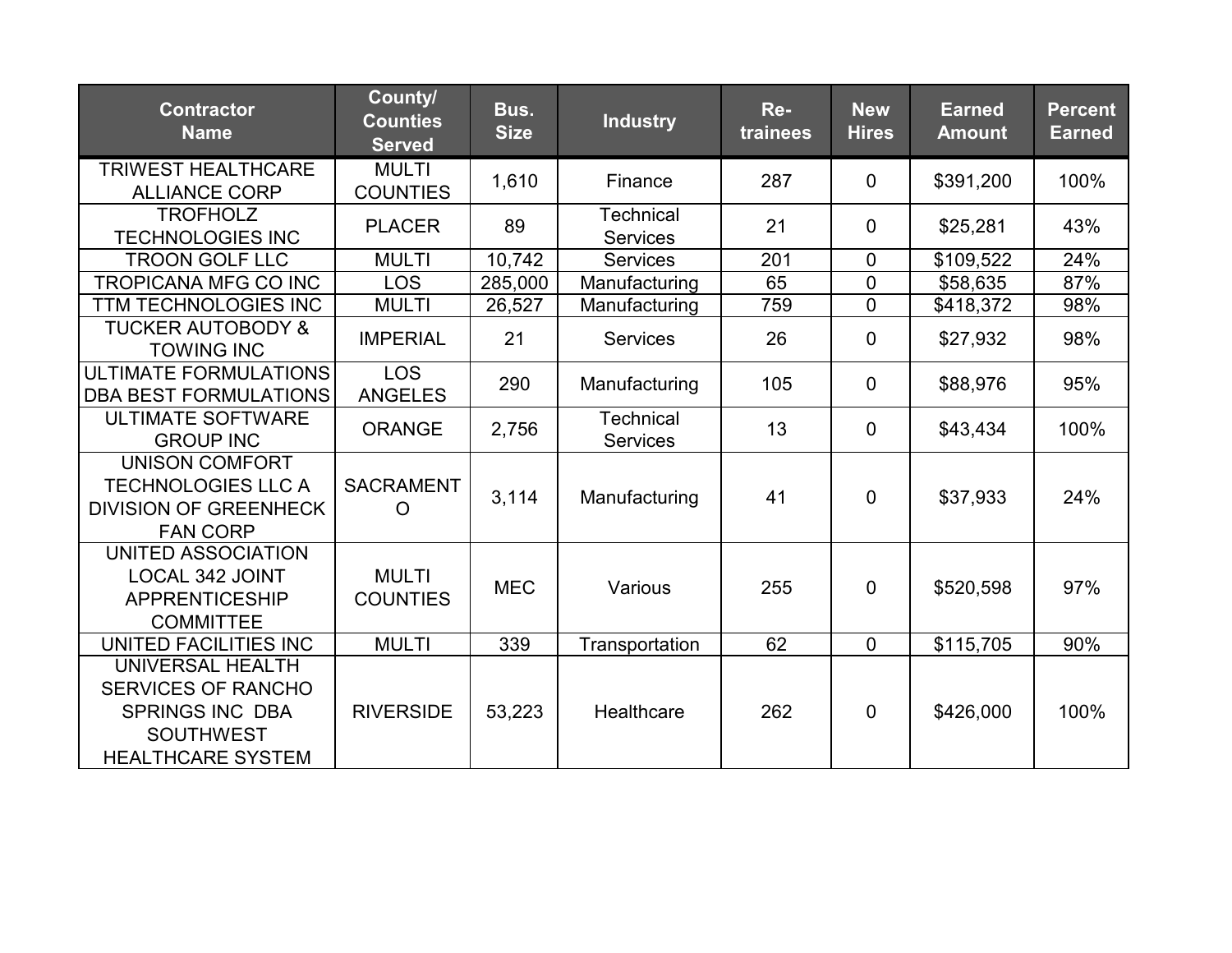| <b>Contractor</b><br><b>Name</b>                                                                      | County/<br><b>Counties</b><br><b>Served</b> | Bus.<br><b>Size</b> | <b>Industry</b>                     | Re-<br>trainees | <b>New</b><br><b>Hires</b> | <b>Earned</b><br><b>Amount</b> | <b>Percent</b><br><b>Earned</b> |
|-------------------------------------------------------------------------------------------------------|---------------------------------------------|---------------------|-------------------------------------|-----------------|----------------------------|--------------------------------|---------------------------------|
| UNIVERSITY RX<br><b>SPECIALISTS DBA</b><br><b>UNIVERSITY</b><br><b>COMPOUNDING</b><br><b>PHARMACY</b> | <b>SAN DIEGO</b>                            | 142                 | Retail                              | 56              | $\overline{0}$             | \$48,770                       | 28%                             |
| <b>US CONTINENTAL</b><br><b>MARKETING INC</b>                                                         | <b>RIVERSIDE</b>                            | 39                  | Manufacturing                       | 20              | $\mathbf 0$                | \$16,167                       | 39%                             |
| US FOODSERVICE INC                                                                                    | <b>MULTI</b><br><b>COUNTIES</b>             | 25,000              | Wholesale<br><b>Distribution</b>    | 461             | $\mathbf 0$                | \$351,300                      | 100%                            |
| <b>USA PROPERTIES FUND</b><br><b>INC</b>                                                              | <b>MULTI</b><br><b>COUNTIES</b>             | 381                 | <b>Real Estate</b>                  | 281             | $\mathbf 0$                | \$122,318                      | 71%                             |
| <b>VALLEY BOX CO INC</b>                                                                              | <b>SAN DIEGO</b>                            | 46                  | Manufacturing                       | $\overline{32}$ | $\overline{0}$             | \$18,986                       | 71%                             |
| <b>VALLEY CORF INC</b>                                                                                | <b>MULTI</b>                                | 35                  | Healthcare                          | 10              | $\overline{0}$             | \$11,167                       | 76%                             |
| <b>VAVRINEK TRINE DAY AND</b><br><b>COLLP</b>                                                         | <b>MULTI</b><br><b>COUNTIES</b>             | 245                 | <b>Technical</b><br><b>Services</b> | 158             | $\mathbf 0$                | \$108,670                      | 88%                             |
| <b>VCA CONSULTANTS INC</b>                                                                            | <b>ORANGE</b>                               | 88                  | <b>Technical</b><br><b>Services</b> | 71              | $\overline{0}$             | \$95,472                       | 100%                            |
| <b>VENTURA COUNTY</b><br><b>ELECTRICAL JOINT</b><br>APPRENTICESHIP AND<br><b>TRAINING TRUST FUND</b>  | <b>VENTURA</b>                              | <b>MEC</b>          | Various                             | 130             | $\mathbf 0$                | \$220,024                      | 99%                             |
| <b>VENTURA FOODS INC</b>                                                                              | <b>MULTI</b>                                | 2,776               | Manufacturing                       | 186             | $\mathbf 0$                | \$65,000                       | 20%                             |
| <b>VESCIO THREADING CO</b>                                                                            | <b>LOS</b>                                  | 92                  | Manufacturing                       | $\overline{38}$ | $\overline{0}$             | \$24,251                       | 63%                             |
| <b>VF OUTDOOR LLC</b>                                                                                 | <b>MULTI</b>                                | 58,697              | Manufacturing                       | 247             | $\boldsymbol{0}$           | \$71,943                       | 22%                             |
| <b>VIASAT INC</b>                                                                                     | <b>SAN DIEGO</b>                            | 3,361               | Manufacturing                       | 597             | $\mathbf 0$                | \$301,677                      | 71%                             |
| <b>VIRGIN GALACTIC LLC</b>                                                                            | <b>MULTI</b><br><b>COUNTIES</b>             | 583                 | <b>Technical</b><br><b>Services</b> | 481             | $\overline{0}$             | \$346,250                      | 140%                            |
| <b>VISTA COVE CARE</b><br><b>CENTER AT SAN GABRIEL</b><br><b>INC</b>                                  | <b>MULTI</b><br><b>COUNTIES</b>             | 700                 | Healthcare                          | $\overline{4}$  | $\Omega$                   | \$3,333                        | 1%                              |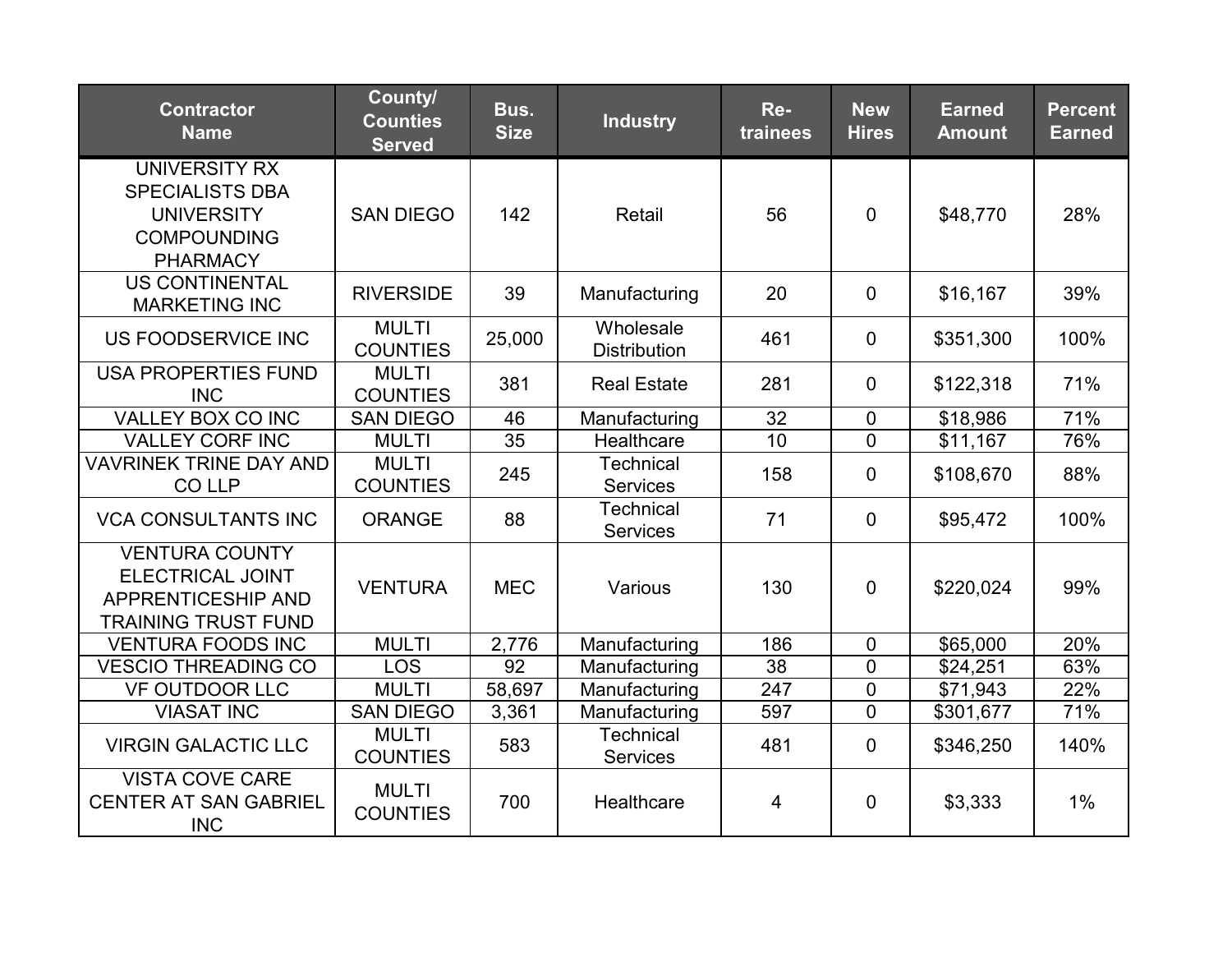| <b>Contractor</b><br><b>Name</b>                                                         | County/<br><b>Counties</b><br><b>Served</b> | Bus.<br><b>Size</b> | <b>Industry</b>                     | Re-<br>trainees | <b>New</b><br><b>Hires</b> | <b>Earned</b><br><b>Amount</b> | <b>Percent</b><br><b>Earned</b> |
|------------------------------------------------------------------------------------------|---------------------------------------------|---------------------|-------------------------------------|-----------------|----------------------------|--------------------------------|---------------------------------|
| <b>VITAL RESEARCH LLC</b>                                                                | <b>LOS</b><br><b>ANGELES</b>                | 22                  | <b>Technical</b><br><b>Services</b> | 20              | $\mathbf 0$                | \$8,829                        | 76%                             |
| <b>VITAS HEALTHCARE CORP</b><br>OF CALIFORNIA                                            | <b>MULTI</b><br><b>COUNTIES</b>             | 8,376               | Healthcare                          | 709             | $\overline{0}$             | \$713,712                      | 100%                            |
| <b>W BANKS MOORE INC</b>                                                                 | <b>FRESNO</b>                               | 39                  | Construction                        | 38              | $\mathbf 0$                | \$44,654                       | 90%                             |
| <b>WALTER ANDERSON</b><br><b>PLUMBING INC</b>                                            | <b>SAN DIEGO</b>                            | 156                 | Construction                        | 160             | $\overline{0}$             | \$375,120                      | 100%                            |
| <b>WATSONVILLE AUTO</b><br><b>BODY INC</b>                                               | <b>SANTA CRUZ</b>                           | 38                  | <b>Services</b>                     | 29              | $\mathbf 0$                | \$34,259                       | 80%                             |
| <b>WATSONVILLE HOSPITAL</b><br><b>CORP DBA WATSONVILLE</b><br><b>COMMUNITY HOSPITAL</b>  | <b>SANTA CRUZ</b>                           | 135,000             | Healthcare                          | 30              | $\mathbf 0$                | \$41,791                       | 33%                             |
| <b>WEBER METALS INC</b>                                                                  | <b>LOS</b>                                  | 8,600               | Manufacturing                       | 207             | $\mathbf 0$                | \$150,653                      | 77%                             |
| <b>WELLS CONSTRUCTION</b><br><b>INC</b>                                                  | <b>PLACER</b>                               | 50                  | Construction                        | 22              | $\mathbf 0$                | \$15,420                       | 30%                             |
| <b>WEST COMMUNICATION</b><br>SERVICE, INC                                                | <b>SANTA CRUZ</b>                           | $\overline{7}$      | Construction                        | 6               | $\mathbf 0$                | \$7,474                        | 86%                             |
| <b>WESTECH COLLEGE</b>                                                                   | <b>MULTI</b>                                | <b>MEC</b>          | Various                             | 308             | $\mathbf 0$                | \$708,469                      | 75%                             |
| <b>WESTERN DIGITAL CORP</b>                                                              | <b>MULTI</b>                                | 84,000              | Manufacturing                       | 717             | $\overline{0}$             | \$158,800                      | 27%                             |
| <b>WESTERN PUMP INC</b>                                                                  | <b>SAN DIEGO</b>                            | 70                  | Other                               | 47              | $\mathbf 0$                | \$32,474                       | 44%                             |
| <b>WFO CONCEPTS INC</b>                                                                  | <b>PLACER</b>                               | $\overline{13}$     | Manufacturing                       | $\overline{14}$ | $\overline{0}$             | \$21,606                       | 73%                             |
| <b>WHITEWAVE FOODS CO</b>                                                                | <b>LOS</b>                                  | 4,500               | Manufacturing                       | 304             | $\mathbf 0$                | \$333,591                      | 77%                             |
| <b>WINE GROUP INC</b>                                                                    | <b>MULTI</b>                                | 1,246               | Manufacturing                       | 444             | $\pmb{0}$                  | \$749,988                      | 100%                            |
| <b>WISOMAN FOODS INC</b>                                                                 | <b>ALAMEDA</b>                              | 29                  | Manufacturing                       | 13              | $\mathbf 0$                | \$4,778                        | 12%                             |
| <b>WONDERFUL CITRUS LLC</b><br><b>FORMERLY PARAMOUNT</b><br><b>CITRUS PACKING CO LLC</b> | <b>KERN</b>                                 | 4,000               | Agriculture                         | 405             | $\mathbf 0$                | \$478,186                      | 74%                             |
| <b>WONDERFUL PISTACHIOS</b><br>& ALMONDS, LLC                                            | <b>MULTI</b><br><b>COUNTIES</b>             | 5,000               | Manufacturing                       | 1,167           | $\mathbf 0$                | \$407,882                      | 54%                             |
| <b>WOODWARD HRT</b>                                                                      | <b>LOS</b>                                  | 1,150               | Manufacturing                       | 267             | 0                          | \$134,726                      | 40%                             |
| <b>XYZ GRAPHICS INC</b>                                                                  | <b>MULTI</b>                                | 56                  | Manufacturing                       | 26              | $\overline{0}$             | \$15,681                       | 45%                             |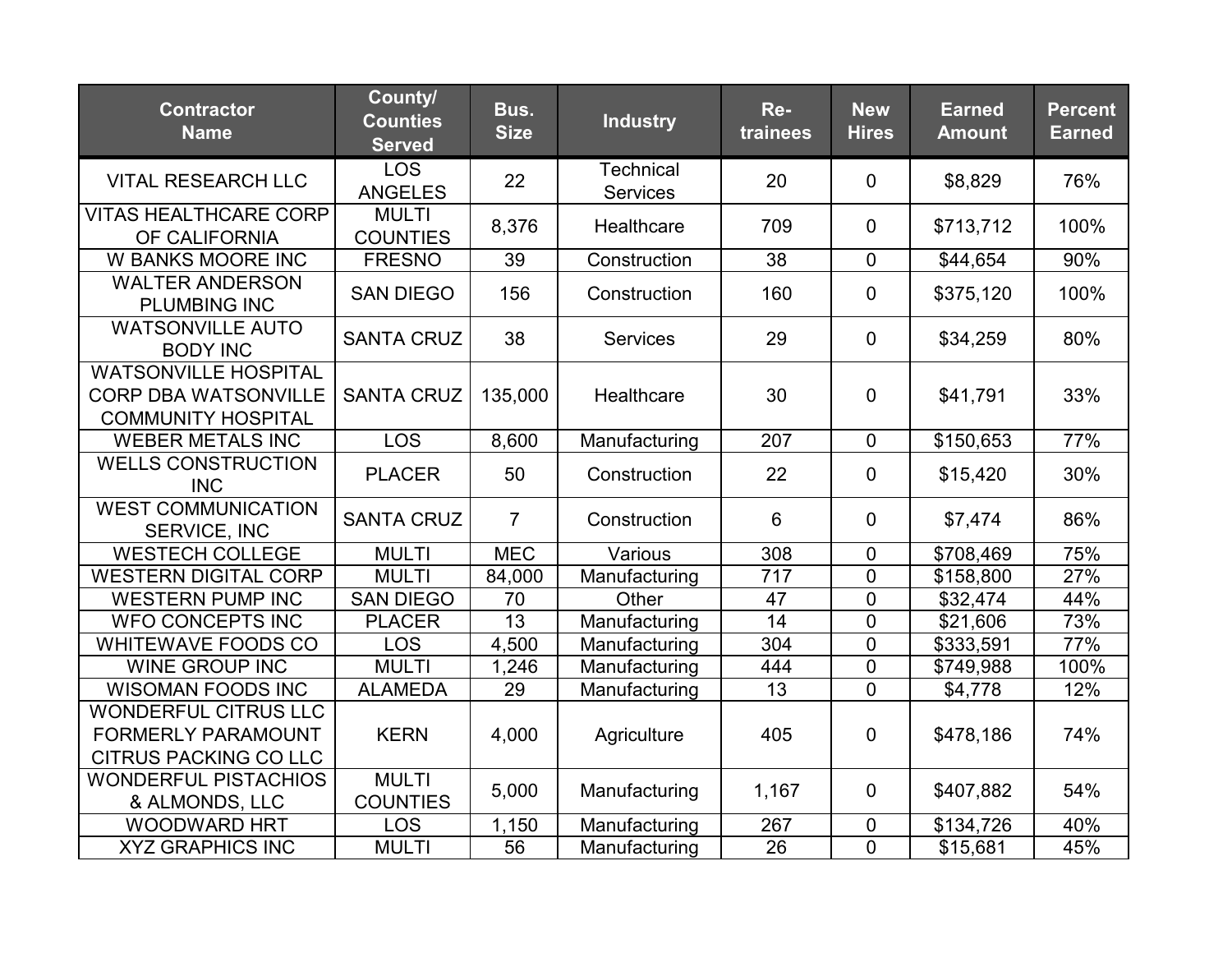| <b>Contractor</b><br><b>Name</b>              | County/<br><b>Counties</b><br><b>Served</b> | Bus.<br><b>Size</b> | <b>Industry</b>              | Re-<br><i>trainees</i> | <b>New</b><br><b>Hires</b> | <b>Earned</b><br><b>Amount</b> | <b>Percent</b><br><b>Earned</b> |
|-----------------------------------------------|---------------------------------------------|---------------------|------------------------------|------------------------|----------------------------|--------------------------------|---------------------------------|
| YUBA SHASTA UA LOCAL<br>228 JATC              | <b>SUTTER</b>                               | <b>MEC</b>          | Various                      | 33                     | 0                          | \$40,468                       | 100%                            |
| <b>ZINC FINANCIAL INC</b>                     | <b>FRESNO</b>                               | 19                  | Finance                      | 18                     | 0                          | \$15,823                       | 69%                             |
| <b>ZOBRIST CONSULTING</b><br><b>GROUP INC</b> | <b>MULTI</b><br><b>COUNTIES</b>             | 30                  | Technical<br><b>Services</b> | 31                     | $\overline{0}$             | \$46,800                       | 100%                            |
| <b>ZODIAC SEAT SHELLS US</b><br><b>LLC</b>    | <b>SANTA</b><br><b>BARBARA</b>              | 30,900              | Manufacturing                | 218                    | $\overline{0}$             | \$64,016                       | 100%                            |
| <b>406 Contracts</b>                          |                                             |                     |                              | 92,034                 | 325                        | \$77,856,346                   | $81\%$ **                       |

\*\*\* Median percent earned of all contracts listed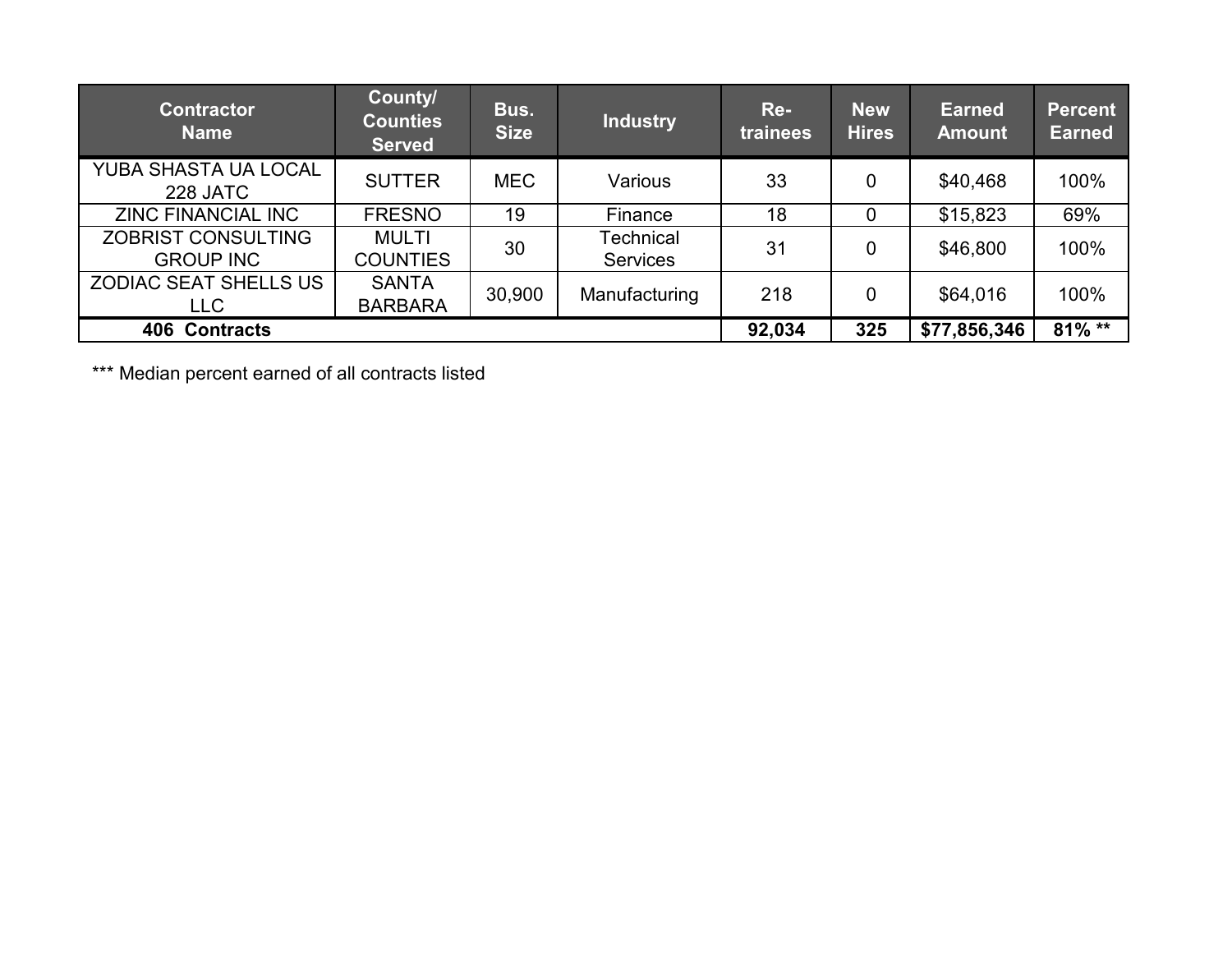#### APPENDIX B-3

#### **COMPLETED ALTERNATIVE FUNDING CONTRACTS**

FY 2017-18

| <b>Contractor Name</b>                                  | <b>County/Counties</b><br><b>Served</b> | <b>Business</b><br><b>Size</b> | <b>Industry</b>   | <b>Retrainees</b> | <b>New</b><br><b>Hires</b> | Earned<br><b>Amount</b> | <b>Percent</b><br><b>Earned</b> |
|---------------------------------------------------------|-----------------------------------------|--------------------------------|-------------------|-------------------|----------------------------|-------------------------|---------------------------------|
| CALIFORNIA LABOR<br>FEDERATION AFL-CIO                  | <b>MULTI COUNTIES</b>                   | <b>MEC</b>                     | Various           | 920               | $\mathbf{0}$               | \$583,089               | 43%                             |
| <b>MAAS ENERGY WORKS INC</b>                            | <b>SHASTA</b>                           | 4                              | Manufacturin<br>g | 3                 | 0                          | \$2.807                 | 18%                             |
| EL CAMINO COMMUNITY<br><b>COLLEGE DISTRICT CACT</b>     | <b>MULTI COUNTIES</b>                   | <b>MEC</b>                     | Various           | 501               | 0                          | \$484.675               | 99%                             |
| <b>TESLA MOTORS INC</b>                                 | <b>MULTI COUNTIES</b>                   | 14.000                         | Manufacturin<br>g | 1.075             | $\mathbf{0}$               | \$362.090               | 81%                             |
| <b>LOS ANGELES COMMUNITY</b><br><b>COLLEGE DISTRICT</b> | <b>MULTI COUNTIES</b>                   | <b>MEC</b>                     | Various           | 8                 | 0                          | \$1,232                 | 2%                              |
| <b>5 Contracts</b>                                      |                                         |                                |                   | 2.507             | 0                          | \$1,433,893             | 43% **                          |

\*\*Median percent earned of all contracts listed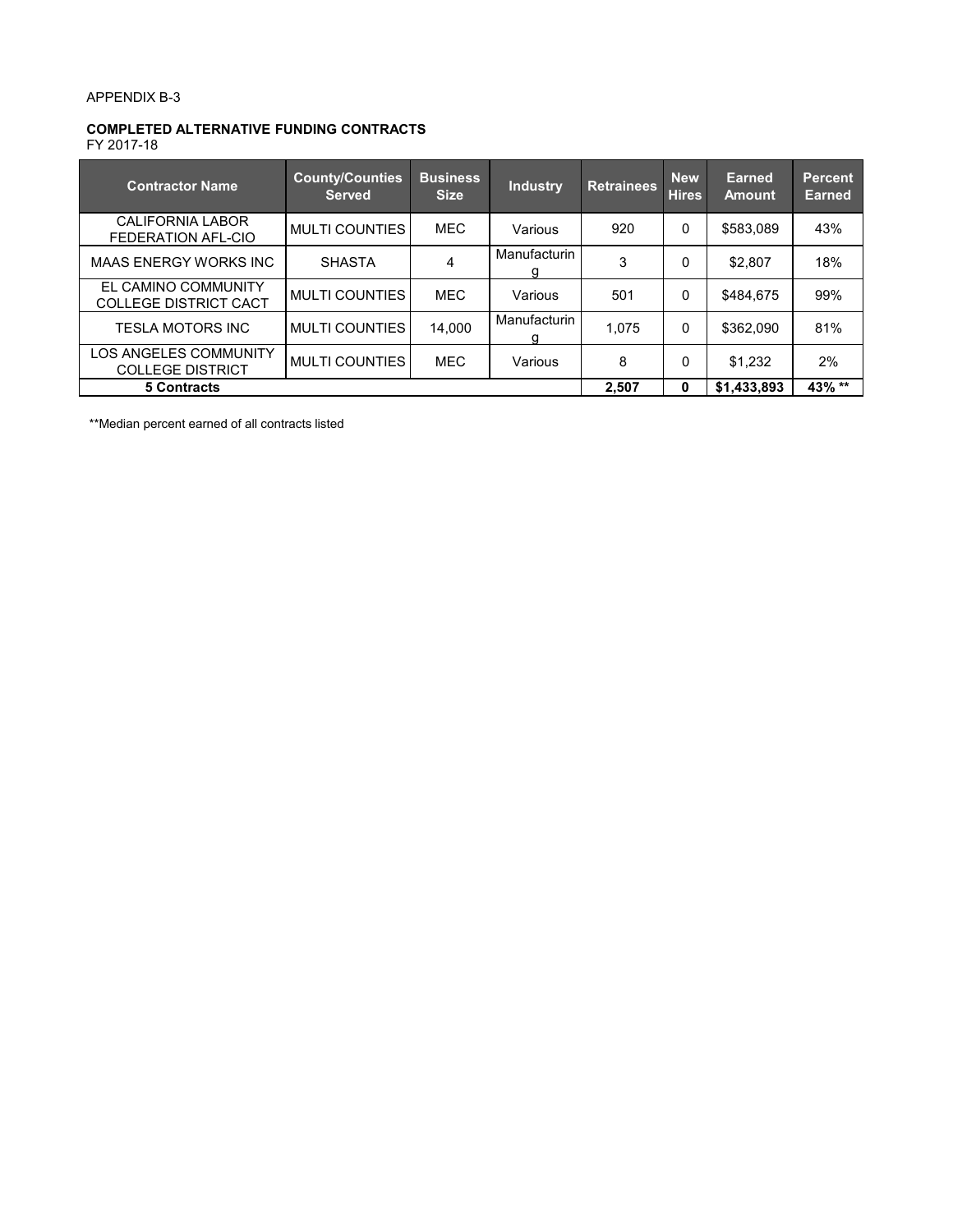#### **APPENDIX B-3**

#### **TERMINATED CONTRACTS**

FY 2017-18

Twenty-two core funded contracts terminated prior to completion of the contract term. In the majority of these cases, training never began; see table below for known reasons for termination. The Panel approved \$2,640,366 to fund these contracts, encumbering and subsequently disencumbering 34 percent of the approved amount in the report year.

The following table identifies the following: contracts terminated in the report year, reason for terminations, funding amount, number of trainees, industry, and county of training.

| <b>Contractor Name</b>                                                  | <b>Reason for</b><br><b>Termination</b> | <b>Funding</b><br><b>Amount</b> | #<br><b>Trainees</b> | <b>Industry</b>         | <b>County</b>                 |
|-------------------------------------------------------------------------|-----------------------------------------|---------------------------------|----------------------|-------------------------|-------------------------------|
| Wolfe Video LLC                                                         | Training<br>Incomplete                  | \$19,500                        | 15                   | Services - High<br>Tech | Santa Clara                   |
| <b>Detoronics Corp</b>                                                  | Training<br>Incomplete                  | \$23,660                        | 14                   | Manufacturing           | Los Angeles                   |
| <b>Twist Bioscience</b>                                                 | Training<br>Incomplete                  | \$57,200                        | 46                   | Technical<br>Services   | San Francisco                 |
| JA Cosmetics US Inc. dba<br><b>Elf Cosmetics</b>                        | Unknown                                 | \$197,960                       | 100                  | Trade - Retail          | San Bernardino                |
| Snap-On Logistics Company                                               | Training<br>Incomplete                  | \$149,760                       | 130                  | Manufacturing           | Los Angeles                   |
| Stack Labs Inc.                                                         | Training<br>Incomplete                  | \$9,620                         | 37                   | Manufacturing           | Santa Clara                   |
| Dart Neuroscience LLC                                                   | Unknown                                 | \$85,968                        | 199                  | Technical<br>Services   | San Diego                     |
| Rocket Ems Inc.                                                         | Lack of<br>Performance                  | \$143,370                       | 177                  | Manufacturing           | Santa Clara                   |
| Parker Hannifin Corporation                                             | Out of State<br>Relocation              | \$57,024                        | 300                  | Manufacturing           | Stanislaus                    |
| Valley Pacific Petroleum<br>Services, Inc.                              | Training<br>Incomplete                  | \$7,800                         | 10                   | Transportation          | Shasta                        |
| PGP International Inc.                                                  | Training<br>Incomplete                  | \$133,056                       | 154                  | Manufacturing           | Yolo, Colusa                  |
| Splay Inc.                                                              | Training<br>Incomplete                  | \$69,300                        | 70                   | Manufacturing           | Colusa                        |
| Kellwood Company LLC                                                    | <b>Business</b><br>Restructuring        | \$245,592                       | 379                  | Manufacturing           | Alameda                       |
| Shammas Investment<br>Company LLC                                       | Lack of<br>Performance                  | \$70,200                        | 104                  | Trade - Retail          | Los Angeles,<br>San Francisco |
| Mad Engine LLC                                                          | Unknown                                 | \$98,280                        | 182                  | Trade -<br>Wholesale    | San Francisco                 |
| Digital Media Management<br>Inc.                                        | Training<br>Incomplete                  | \$9,240                         | 12                   | Technical<br>Services   | Los Angeles                   |
| <b>K&amp;R Network Solutions</b>                                        | Training<br>Incomplete                  | \$64,350                        | 45                   | Technical<br>Services   | Multiple<br>Counties          |
| Partners Advantage<br>Insurance Services, LLC                           | Training<br>Incomplete                  | \$28,490                        | 37                   | Finance &<br>Insurance  | Los Angeles                   |
| Abbott Stringham and Lynch<br>A Professional Accountancy<br>Corporation | Training<br>Incomplete                  | \$72,006                        | 64                   | Technical<br>Services   | San Diego                     |
| Hologic, Inc.                                                           | Training<br>Incomplete                  | \$82,080                        | 114                  | Manufacturing           | Riverside                     |
| <b>Southwest Carpenters</b><br><b>Training Fund</b>                     | Training<br>Incomplete                  | \$949,310                       | 1,402                | Service                 | Santa Clara                   |
| <b>DZH Phillips LLP</b>                                                 | <b>Business</b><br>Restructuring        | \$66,600                        | 60                   | Technical<br>Services   | San Diego                     |
|                                                                         | <b>Total</b>                            | \$2,640,366                     | 3,651                |                         |                               |